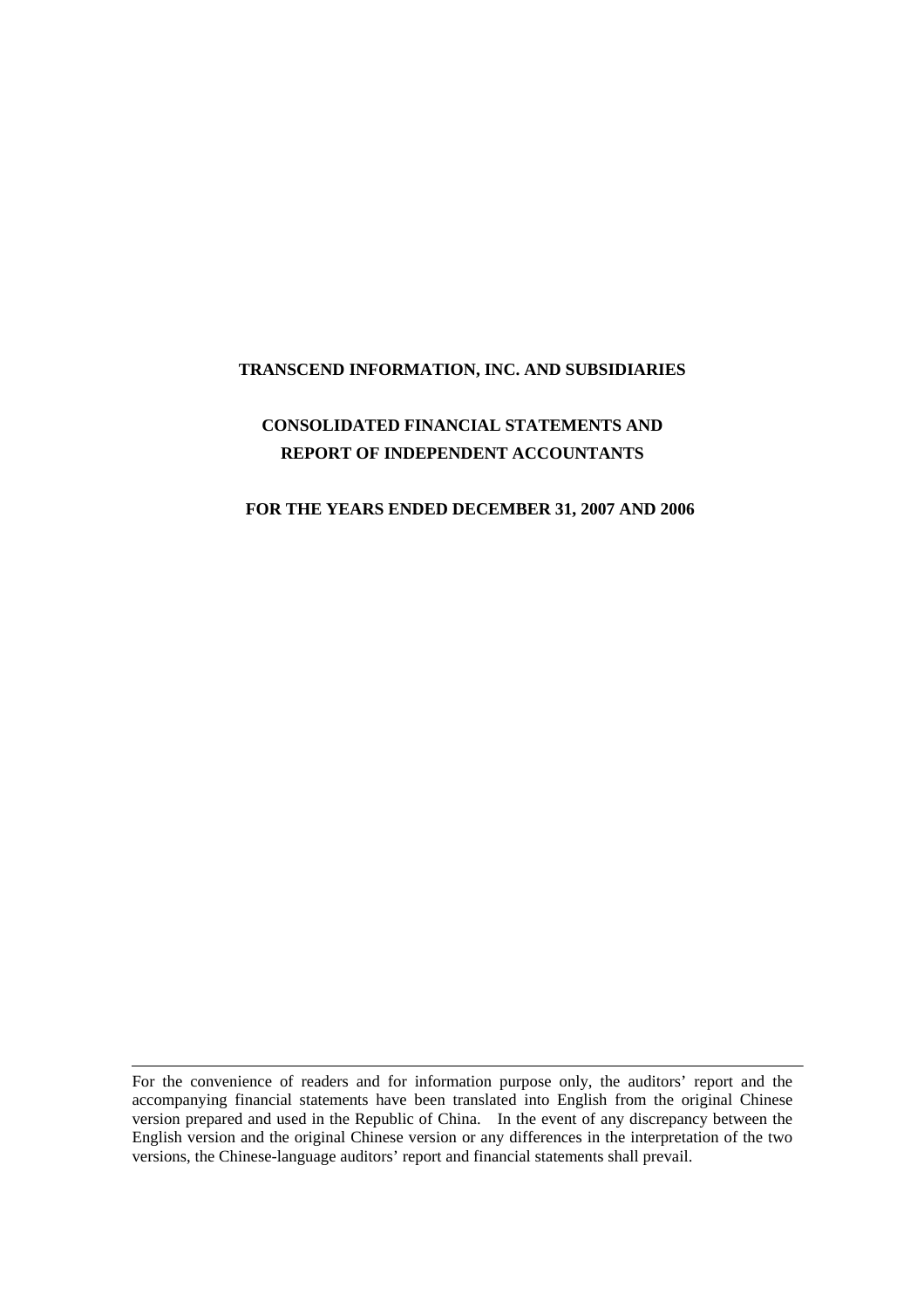# Report of Independent Accountants

#### T9030PWCR07000547

To the Board of Directors and Stockholders of Transcend Information, Inc.

We have audited the accompanying consolidated balance sheets of Transcend Information, Inc. and subsidiaries as of December 31, 2007 and 2006, and the related consolidated statements of income, of changes in stockholders' equity and of cash flows for the years then ended. These consolidated financial statements are the responsibility of the Company's management. Our responsibility is to express an opinion on these financial statements based on our audits. We did not audit the financial statements of Transcend Information Inc. (USA) and Transcend Information Trading GmbH, Hamburg, wholly-owned subsidiaries, which statements reflect total assets of NT\$771,535 thousand and NT\$903,490 thousand, constituting 4 percent and 7 percent of the related consolidated totals, as of December 31, 2007 and 2006, respectively, and total revenues of NT\$4,429,349 thousand and NT\$3,791,581 thousand, constituting 12 percent and 14 percent of the related consolidated totals, for the years then ended. Those statements were audited by other auditors whose reports thereon have been furnished to us, and our opinion expressed herein, insofar as it relates to the amounts included for Transcend Information Inc. (USA) and Transcend Information Trading GmbH, Hamburg, is based solely on the reports of the other auditors.

We conducted our audits in accordance with the "Rules Governing the Examination of Financial Statements by Certified Public Accountants" and generally accepted auditing standards in the Republic of China. Those standards require that we plan and perform the audit to obtain reasonable assurance about whether the consolidated financial statements are free of material misstatement. An audit includes examining, on a test basis, evidence supporting the amounts and disclosures in the consolidated financial statements. An audit also includes assessing the accounting principles used and significant estimates made by management, as well as evaluating the overall consolidated financial statement presentation. We believe that our audits provide a reasonable basis for our opinion.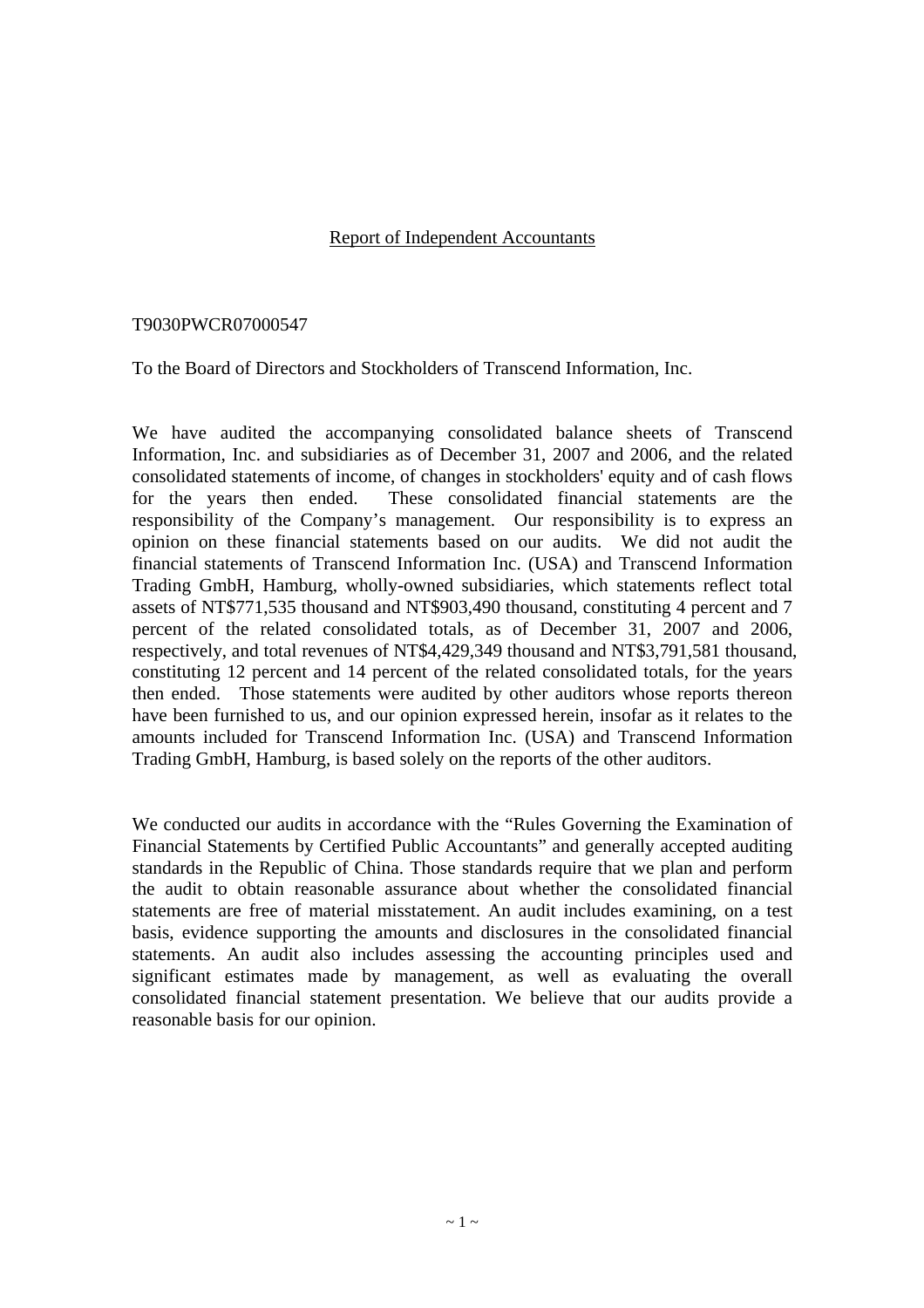In our opinion, based on our audits and the reports of other auditors, the consolidated financial statements referred to above present fairly, in all material respects, the financial position of Transcend Information, Inc. and subsidiaries as of December 31, 2007 and 2006, and the results of their operations and their cash flows for the years then ended in conformity with the "Rules Governing the Preparation of Financial Statements by Securities Issuers", "Business Entity Accounting Law," "Regulation on Business Entity Accounting Handling" and accounting principles generally accepted in the Republic of China.

March 20, 2008 Taipei, Taiwan Republic of China

-- The accompanying consolidated financial statements are not intended to present the financial position and results of operations and cash flows in accordance with accounting principles and practices generally accepted in countries and jurisdictions other than the Republic of China. The standards, procedures and practices in the Republic of China governing the audit of such financial statements may differ from those generally accepted in countries and jurisdictions other than the Republic of China. Accordingly, the accompanying consolidated financial statements and report of independent accountants are not intended for use by those who are not informed about the accounting principles or audit standards generally accepted in the Republic of China, and their applications in practice.

---------------------------------------------------------------------------------------------------------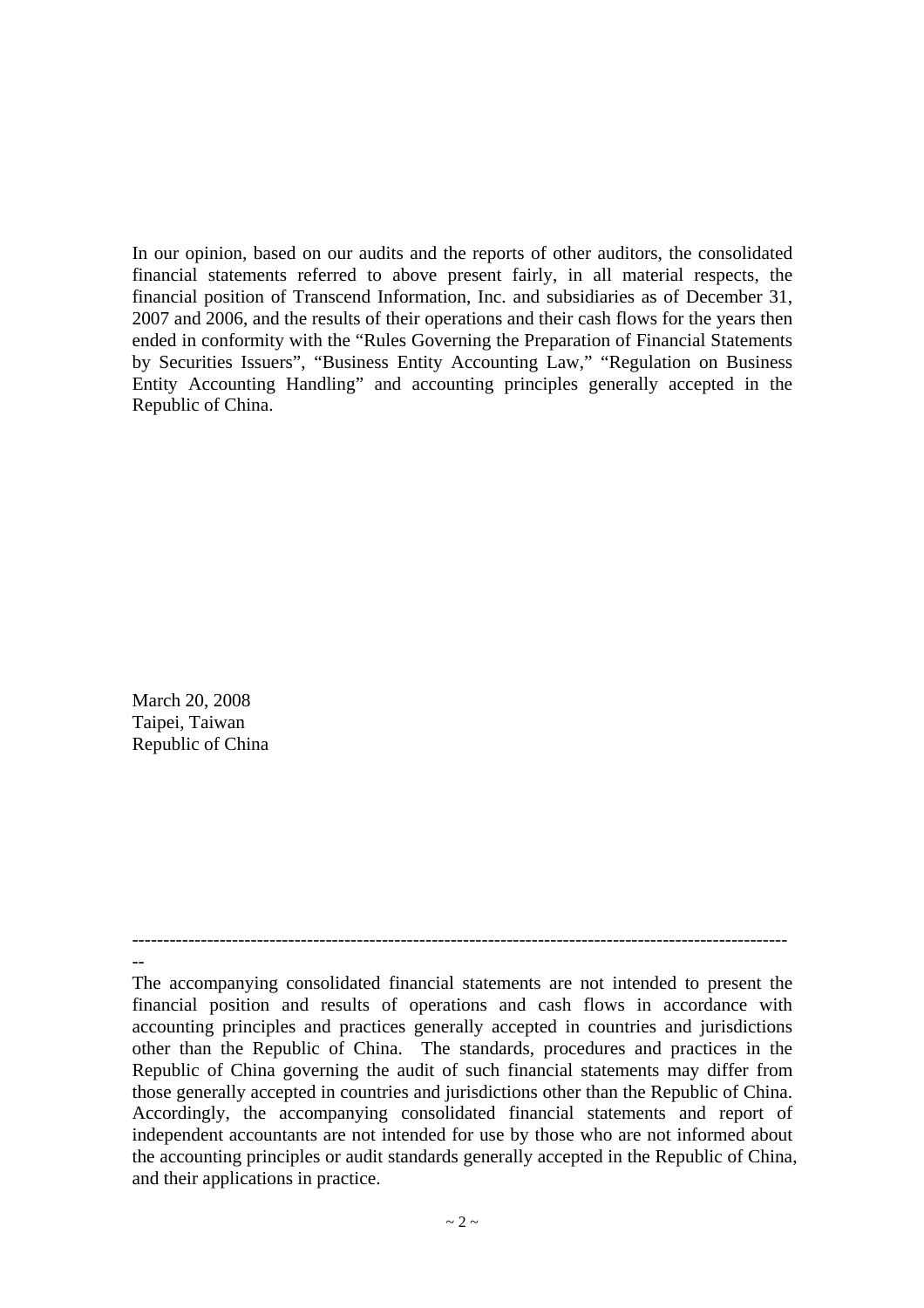#### TRANSCEND INFORMATION, INC. AND SUBSIDIARIES CONSOLIDATED BALANCE SHEETS

DECEMBER 31, 2007 AND 2006

#### (EXPRESSED IN THOUSANDS OF NEW TAIWAN DOLLARS)

|                                                         |                    | 2007         |               | 2006       |                                                                    | 2007          | 2006          |
|---------------------------------------------------------|--------------------|--------------|---------------|------------|--------------------------------------------------------------------|---------------|---------------|
| <b>ASSETS</b>                                           |                    |              |               |            | <b>LIABILITIES AND STOCKHOLDERS' EQUITY</b>                        |               |               |
| <b>Current Assets</b>                                   |                    |              |               |            | <b>Current Liabilities</b>                                         |               |               |
| Cash and cash equivalents (Note $4(1)$ )                | $\mathbf{\hat{S}}$ | 4,586,291    | <sup>\$</sup> | 1,546,413  | Short-term bank loans (Note 4(8))                                  | \$<br>108,315 | \$<br>106,305 |
| Financial assets at fair value through profit or loss-  |                    |              |               |            | Financial liabilities at fair value through profit or loss-current |               |               |
| current(Notes $4(2)$ , 10 and 11)                       |                    | 1,580,472    |               | 1,089,424  | (Notes $4(2)$ and $10$ )                                           |               | 63,255        |
| Notes receivable, net                                   |                    | 12,542       |               | 14,911     | Notes payable                                                      | 27,724        | 146,549       |
| Accounts receivable – third parties, net (Note $4(3)$ ) |                    | 2,543,622    |               | 2,437,932  | Accounts payable                                                   | 2,192,966     | 1,874,678     |
| Accounts receivable - related parties, net (Notes 5 and |                    | 420,016      |               | 259,040    | Income tax payable (Note $4(9)$ )                                  | 474,475       | 224,417       |
| 11)                                                     |                    |              |               |            |                                                                    |               |               |
| Other receivable – (Notes 5 and 11)                     |                    | 287,249      |               | 395,758    |                                                                    |               |               |
| Inventories, net (Note 4(4))                            |                    | 4,744,936    |               | 4,368,942  | Accrued expenses                                                   | 363,073       | 216,605       |
| Other current assets (Note 4(9))                        |                    | 22,641       |               | 178,619    | Current portion of long-term liabilities (Notes 4(10)(11) and      | 181,131       | 33,230        |
|                                                         |                    |              |               |            | 10)                                                                |               |               |
|                                                         |                    | 14, 197, 769 |               | 10,291,039 | Other current liabilities (Note 5)                                 | 116,791       | 149,494       |
| <b>Long-term Investments</b> (Notes $4(5)$ , 10 and 11) |                    |              |               |            |                                                                    | 3,464,475     | 2,814,533     |
| Financial assets carried at cost-noncurrent             |                    | 839,125      |               | 79,125     | <b>Long-term Liabilities</b>                                       |               |               |
|                                                         |                    |              |               |            | Bonds payable (Notes 4(10) and 10)                                 | 1,029,842     | 1,501,773     |
| Other Financial Assets - Noncurrent (Note 6)            |                    | 3,243        |               | 3,260      | Long-term bank loans (Notes 4(11) and 10)                          | 47,289        | 79,641        |
| Property, Plant and Equipment, net (Notes 4(6) and 6)   |                    |              |               |            |                                                                    | 1,077,131     | 1,581,414     |
| Cost                                                    |                    |              |               |            | <b>Other Liabilities</b>                                           |               |               |
| Land                                                    |                    | 871,123      |               | 849,926    | Accrued pension liabilities (Note 4(12))                           | 17,978        | 19,860        |
| <b>Buildings</b>                                        |                    | 1,331,424    |               | 1,253,542  | Deferred income tax liabilities - noncurrent (Note 4(9))           | 12,316        |               |
| Machinery                                               |                    | 434,621      |               | 242,950    | Others                                                             |               | 190           |
| Transportation equipment                                |                    | 18,357       |               | 14,007     |                                                                    | 30,294        | 20,050        |
| Furniture and fixtures                                  |                    | 76,641       |               | 67,706     | <b>Total Liabilities</b>                                           | 4,571,900     | 4,415,997     |
| Miscellaneous equipment                                 |                    | 52,979       |               | 8,215      | <b>Stockholders' Equity</b>                                        |               |               |
| Total                                                   |                    | 2,785,145    |               | 2,436,346  | Capital stock (Note 4(13))                                         |               |               |
| Less: accumulated depreciation                          |                    | 374,450)     |               | 262,397)   | Common stock                                                       | 3,706,457     | 3, 375, 206   |
| Construction in progress and prepayments for equipment  |                    | 314,632      |               | $\sim$     | Capital reserve (Note 4(14))                                       |               |               |
|                                                         |                    | 2,725,327    |               | 2,173,949  | Paid-in capital in excess of par value-common stock                | 3,836,848     | 797,015       |
| <b>Intangible Assets</b>                                |                    |              |               |            | Paid in capital in excess of convertible bond (Note 4(10))         | 302,320       | 89,833        |
| Other intangible assets (Note 4(7))                     |                    | 121,386      |               | 116,533    | Capital surplus from business combination                          | 35,128        | 35,128        |
|                                                         |                    |              |               |            | Capital reserve from stock warrants                                | 66,250        | 89,070        |
| <b>Other Assets</b>                                     |                    |              |               |            | Retained earnings                                                  |               |               |
| Refundable deposits                                     |                    | 6,611        |               | 5,971      | Legal reserve (Note $4(15)$ )                                      | 1,084,495     | 841,347       |
| Deferred income tax assets – noncurrent (Note $4(9)$ )  |                    |              |               | 2,741      | Special reserve (Note 4(16))                                       |               | 14,982        |
| Other assets, net (Note 6)                              |                    | 18,522       |               | 50,278     | Unappropriated earnings (Note 4(16))                               | 4,238,521     | 3,056,173     |
|                                                         |                    | 25.133       |               | 58,990     | Other adjustments                                                  |               |               |
|                                                         |                    |              |               |            | Cumulative translation adjustments                                 | 70,064        | 8,145         |
|                                                         |                    |              |               |            | <b>Total Stockholders' Equity</b>                                  | 13,340,083    | 8,306,899     |
|                                                         |                    |              |               |            |                                                                    |               |               |
|                                                         |                    |              |               |            | <b>Commitments and Contingent Liabilities (Note 7)</b>             |               |               |
| <b>TOTAL ASSETS</b>                                     |                    | 17,911,983   |               | 12,722,896 | TOTAL LIABILITIES AND STOCKHOLDERS' EQUITY                         | 17,911,983    | 12,722,896    |

The accompanying notes are an integral part of these consolidated financial statements.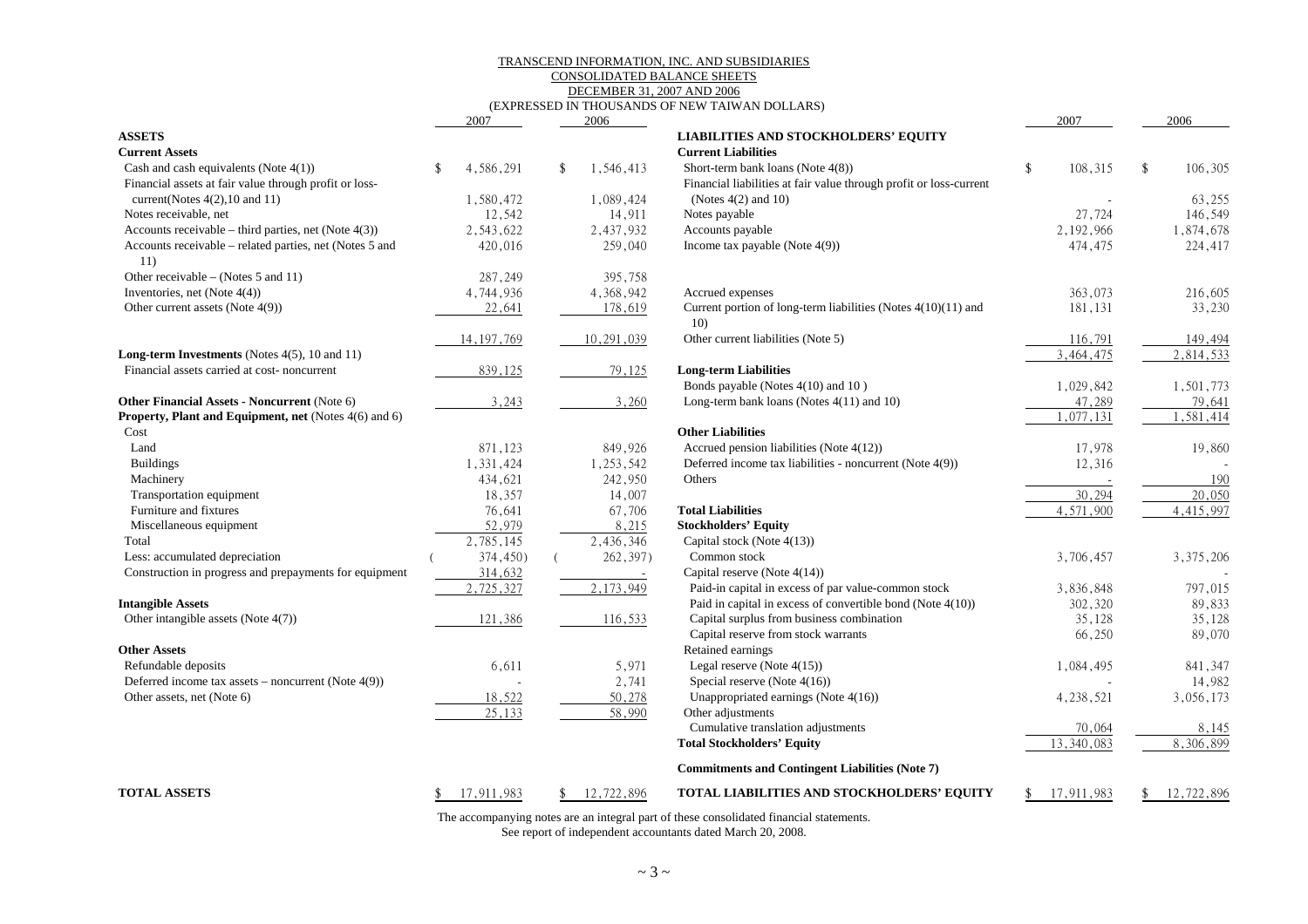#### TRANSCEND INFORMATION, INC. AND SUBSIDIARIES CONSOLIDATED STATEMENTS OF INCOME FOR THE YEARS ENDED DECEMBER 31, 2007 AND 2006 (EXPRESSED IN THOUSANDS OF NEW TAIWAN DOLLARS EXCEPT FOR EARNINGS PER SHARE AMOUNT)

|                                                           | 2007                            | 2006                                 |
|-----------------------------------------------------------|---------------------------------|--------------------------------------|
| Operating revenue                                         |                                 |                                      |
| Sales (Notes 5 and 11)                                    | 38,706,497<br>\$                | 26,530,463<br>\$                     |
| Less: Sales returns                                       | 590,883)                        | 338,838)                             |
| Sales allowances                                          | 246, 247                        | 10,528                               |
| Net sales                                                 | 37,869,367                      | 26, 181, 097                         |
| Operating costs                                           |                                 |                                      |
| Cost of sales (Notes $4(18)$ and 11)                      | 33, 554, 997)                   | 22, 549, 173                         |
| Gross profit                                              | 4, 314, 370                     | 3,631,924                            |
| Operating expenses (Note 4(18))                           |                                 |                                      |
| Sales and marketing expenses                              | 982,798)                        | 757,739)                             |
| General and administrative expenses                       | 387,975)                        | 264,536)                             |
| Research and development expenses                         | $107,760$ )                     | 84,464)                              |
| Operating expenses                                        | 1,478,533                       | 1,106,739                            |
| Operating income                                          | 2,835,837                       | 2,525,185                            |
| Non-operating income                                      |                                 |                                      |
| Interest income                                           | 69,221                          | 23,998                               |
| Gain on valuation of financial assets (Note 4 (2))        | 17,936                          | 28,713                               |
| Gain on valuation of financial liabilities (Note $4(2)$ ) | 106,703                         |                                      |
| Exchange gain - net                                       | 337,976                         | 184,153                              |
| Gain from price recovery of inventory                     | 35,687                          |                                      |
| Other incomes                                             | 49,101                          | 37,594                               |
| Non-operating incomes                                     | 616,624                         | 274,458                              |
| Non-operating expenses                                    |                                 |                                      |
| Interest expense                                          | 45,488)                         | 7,892)                               |
| Loss on valuation of financial liabilities                |                                 | 4,965)                               |
| Provision for loss on inventory obsolescence and market   |                                 |                                      |
| price decline                                             |                                 | 54,549)                              |
| Other expenses                                            | 16,405)                         | 840)                                 |
| Non-operating expenses                                    | 61,893)                         | 68,246)                              |
| Income from continuing operations before income tax       | 3,390,568                       | 2,731,397                            |
| Income tax expense (Note $4(9)$ )                         | 690,172)                        | 302,640)                             |
| Cumulative effect of changes in accounting principles     |                                 | 2,724                                |
| (Note3)                                                   |                                 |                                      |
| Consolidated net income                                   | \$<br>2,700,396                 | 2,431,481<br><u>\$</u>               |
| Attributable to:                                          |                                 |                                      |
| Equity holders of the Company                             | 2,700,396                       | 2,431,481                            |
|                                                           | <b>Before</b><br>After          | <b>Before</b><br>After               |
|                                                           | income tax<br>income tax        | income tax<br>income tax             |
| Basic earnings per common share (in dollars)              |                                 |                                      |
| Consolidated net income (Note 4(17))                      | 9.77<br><u>7.78</u><br>\$<br>\$ | 8.02<br>7.14<br>$\mathcal{L}$<br>\$. |
| Diluted earnings per common share (in dollars)            |                                 |                                      |
| Consolidated net income (Note 4(17))                      | \$9.10<br>\$7.21                | 7.90<br>7.03<br>\$<br>\$             |

The accompanying notes are an integral part of these consolidated financial statements.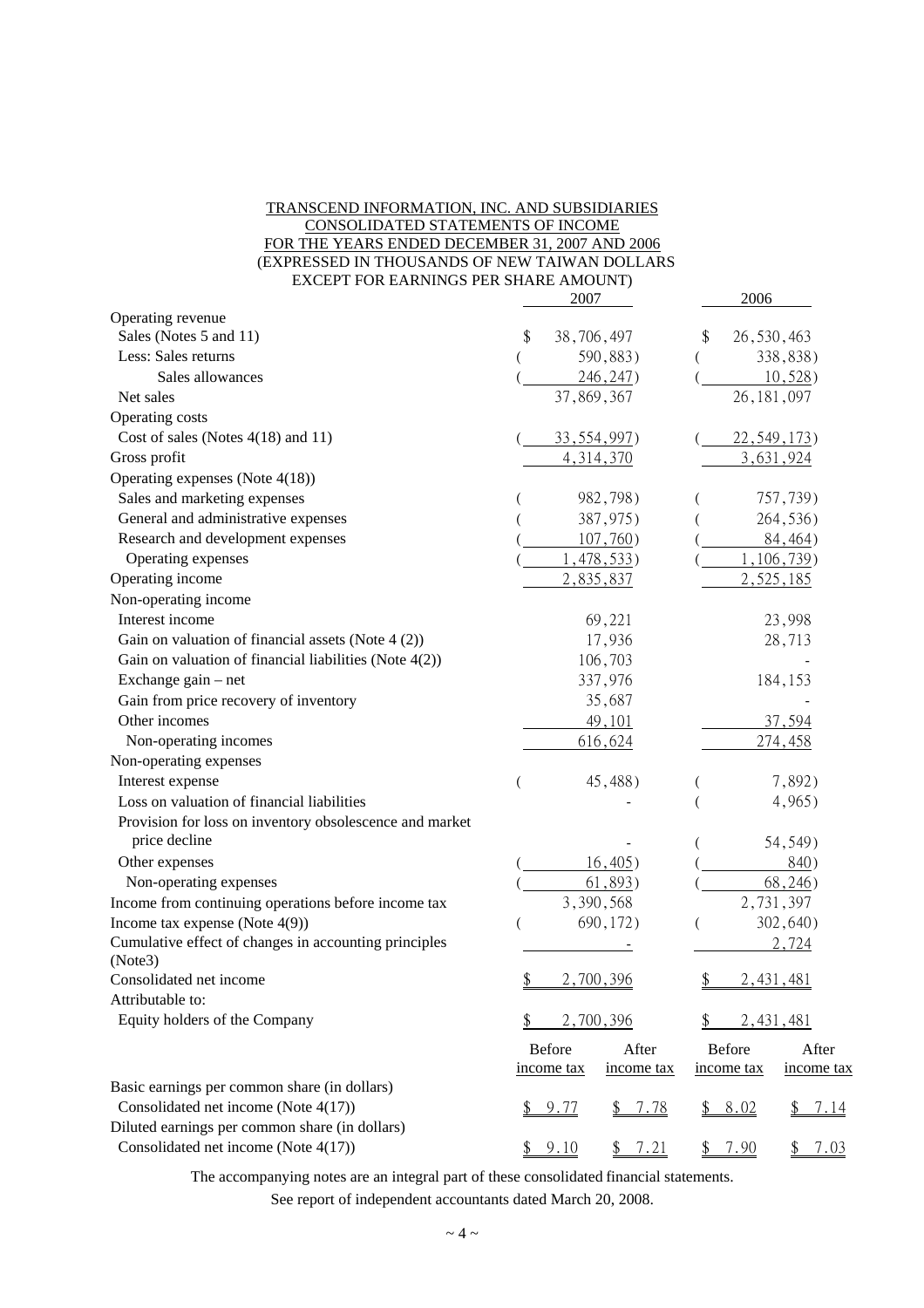#### TRANSCEND INFORMATION, INC. AND SUBSIDIARIES CONSOLIDATED STATEMENTS OF CHANGES IN STOCKHOLDERS' EQUITY FOR THE YEARS ENDED DECEMBER 31, 2007 AND 2006

(EXPRESSED IN THOUSANDS OF NEW TAIWAN DOLLARS)

|                                           |                     |                         |              |                         | Retained | Earnings               |                 |    | Cumulative         |              |
|-------------------------------------------|---------------------|-------------------------|--------------|-------------------------|----------|------------------------|-----------------|----|--------------------|--------------|
|                                           |                     |                         |              |                         |          |                        | Unappropriated  |    | Translation        |              |
|                                           | <b>Common Stock</b> | <b>Capital Reserve</b>  |              | Legal Reserve           |          | <b>Special Reserve</b> | <b>Earnings</b> |    | <b>Adjustments</b> | Total        |
| 2006                                      |                     |                         |              |                         |          |                        |                 |    |                    |              |
| Balance at January 1, 2006                | 3, 183, 778         | \$<br>927,675           | \$           | 696,021                 | \$       | 857                    | 1,842,253       | (  | 14,982)            | \$6,635,602  |
| Appropriations of earnings:               |                     |                         |              |                         |          |                        |                 |    |                    |              |
| Legal reserve                             |                     |                         |              | 145,326                 |          |                        | 145,326)        |    |                    |              |
| Special reserve                           |                     |                         |              |                         |          | 14,125                 | 14, 125)        |    |                    |              |
| Stock dividends                           | 63,688              |                         |              |                         |          |                        | 63,688)         |    |                    |              |
| Cash dividends                            |                     |                         |              |                         |          |                        | 955,322)        |    |                    | 955,322)     |
| Employees' bonus                          | 11,730              |                         |              |                         |          |                        | $39,100$ )      |    |                    | 27,370)      |
| Stock dividends from capital reserve      | 95,532              | 95,532)                 |              |                         |          |                        |                 |    |                    |              |
| Cumulative translation adjustments        |                     |                         |              |                         |          |                        |                 |    | 23,127             | 23,127       |
| Conversion of bonds payable to capital    |                     |                         |              |                         |          |                        |                 |    |                    |              |
| stock                                     | 20,478              | 89,833                  |              |                         |          |                        |                 |    |                    | 110,311      |
| Capital reserve from stock warrants       |                     | 89,070                  |              |                         |          |                        |                 |    |                    | 89,070       |
| Consolidated net income for 2006          |                     |                         |              |                         |          |                        | 2,431,481       |    |                    | 2,431,481    |
| Balance at December 31, 2006              | 3,375,206           | \$1,011,046             |              | 841,347                 |          | 14,982                 | 3,056,173       |    | 8,145              | 8,306,899    |
|                                           |                     |                         |              |                         |          |                        |                 |    |                    |              |
| 2007                                      |                     |                         |              |                         |          |                        |                 |    |                    |              |
| Balance at January 1, 2007                | \$<br>3,375,206     | \$1,011,046             | $\mathbb{S}$ | 841,347                 | \$       | 14,982                 | \$<br>3,056,173 | \$ | 8,145              | \$8,306,899  |
| Reversal of special reserve               |                     |                         |              |                         |          | 14,982)                | 14,982          |    |                    |              |
| Appropriations of earnings:               |                     |                         |              |                         |          |                        |                 |    |                    |              |
| Legal reserve                             |                     |                         |              | 243,148                 |          |                        | 243, 148)       |    |                    |              |
| Stock dividends                           | 33,752              |                         |              |                         |          |                        | 33,752)         |    |                    |              |
| Cash dividends                            |                     |                         |              |                         |          |                        | 1,215,074)      |    |                    | 1,215,074)   |
| Directors' and supervisors'               |                     |                         |              |                         |          |                        | 2,566)          |    |                    | 2,566)       |
| remuneration                              |                     |                         |              |                         |          |                        |                 |    |                    |              |
| Employees' bonus                          | 11,547              |                         |              |                         |          |                        | 38,490)         |    |                    | 26,943)      |
| Increase in capital through cash infusion | 250,000             | 2,950,000               |              |                         |          |                        |                 |    |                    | 3,200,000    |
| Cumulative translation adjustments        |                     |                         |              |                         |          |                        |                 |    | 61,919             | 61,919       |
| Conversion of bonds payable to capital    | 35,952              | 279,500                 |              |                         |          |                        |                 |    |                    | 315,452      |
| stock                                     |                     |                         |              |                         |          |                        |                 |    |                    |              |
| Consolidated net income for 2007          |                     |                         |              |                         |          |                        | 2,700,396       |    |                    | 2,700,396    |
| Balance at December 31, 2007              | 3,706,457           | $\overline{$}4,240,546$ |              | $\overline{$1,084,495}$ |          |                        | 4,238,521       |    | 70,064             | \$13,340,083 |

The accompanying notes are an integral part of these consolidated financial statements.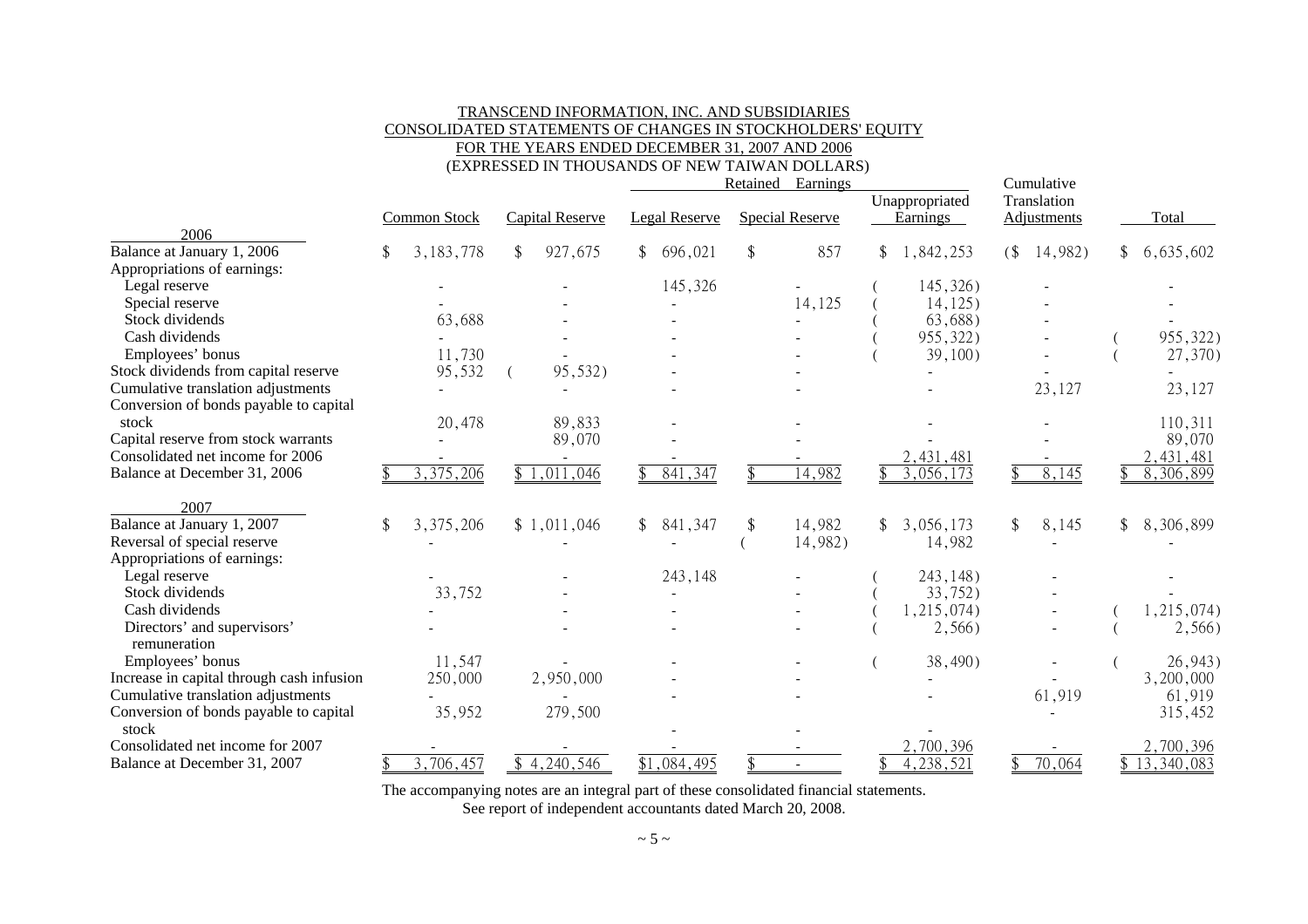# TRANSCEND INFORMATION, INC. AND SUBSIDIARIES CONSOLIDATED STATEMENTS OF CASH FLOWS FOR THE YEARS ENDED DECEMBER 31, 2007 AND 2006 (EXPRESSED IN THOUSANDS OF NEW TAIWAN DOLLARS)

|                                                               | 2007             |           | 2006                     |            |  |
|---------------------------------------------------------------|------------------|-----------|--------------------------|------------|--|
| <b>Cash flows from operating activities</b>                   |                  |           |                          |            |  |
| Consolidated net income                                       | \$               | 2,700,396 | \$                       | 2,431,481  |  |
| Adjustments to reconcile consolidated net income to net cash  |                  |           |                          |            |  |
| provided by operating activities:                             |                  |           |                          |            |  |
| Gain on valuation of financial assets                         | (                | 17,936)   | $\left($                 | 28,713)    |  |
| (Gain) loss on valuation of financial liabilities             | $\overline{(}$   | 106,703)  |                          | 4,965      |  |
| Bad debts expense                                             |                  | 28,357    |                          | 7,884      |  |
| Gain from price recovery of inventory                         | $\left($         | 35,687)   |                          |            |  |
| Provision for loss on inventory obsolescence and market price |                  |           |                          |            |  |
| decline                                                       |                  |           |                          | 54,549     |  |
| Depreciation                                                  |                  | 109,179   |                          | 67,236     |  |
| (Gain) loss on disposal of property, plant and equipment      | (                | $1,533$ ) |                          | 840        |  |
| Gain from price recovery of impairment of idle assets         | (                | 15,172)   |                          |            |  |
| Amortization                                                  |                  | 2,482     |                          | 2,971      |  |
| Amortization of discount on bonds payable                     |                  | 26,371    |                          | 2,456      |  |
| Unrealized exchange loss on bonds payable                     | $\overline{(\ }$ | 743)      |                          | 4,043      |  |
| Cumulative effect of changes in accounting principles         |                  |           | $\overline{\phantom{a}}$ | 2,724)     |  |
| Changes in assets and liabilities:                            |                  |           |                          |            |  |
| Notes and accounts receivable                                 | $\overline{(}$   | 311,176)  | (                        | 1,099,756) |  |
| Other receivable                                              |                  | 108,509   | €                        | 395,758)   |  |
| Inventories                                                   | $\overline{(\ }$ | 340, 307) | $\left($                 | 2,404,143) |  |
| Deferred income tax assets and liabilities                    |                  | 53,059    | (                        | 32,481)    |  |
| Other current assets                                          |                  | 174,287   |                          | 185,323    |  |
| Notes and accounts payable                                    |                  | 199,463   |                          | 1,459,739  |  |
| Income tax payable                                            |                  | 250,058   |                          | 67,242     |  |
| Accrued expenses                                              |                  | 146,468   |                          | 47,085     |  |
| Other current liabilities                                     |                  | 34,246    |                          | 35,474     |  |
| Accrued pension liabilities                                   |                  | 1,882)    |                          | 1,222      |  |
| Net cash provided by operating activities                     |                  | 3,001,736 |                          | 406,491    |  |

(Continued)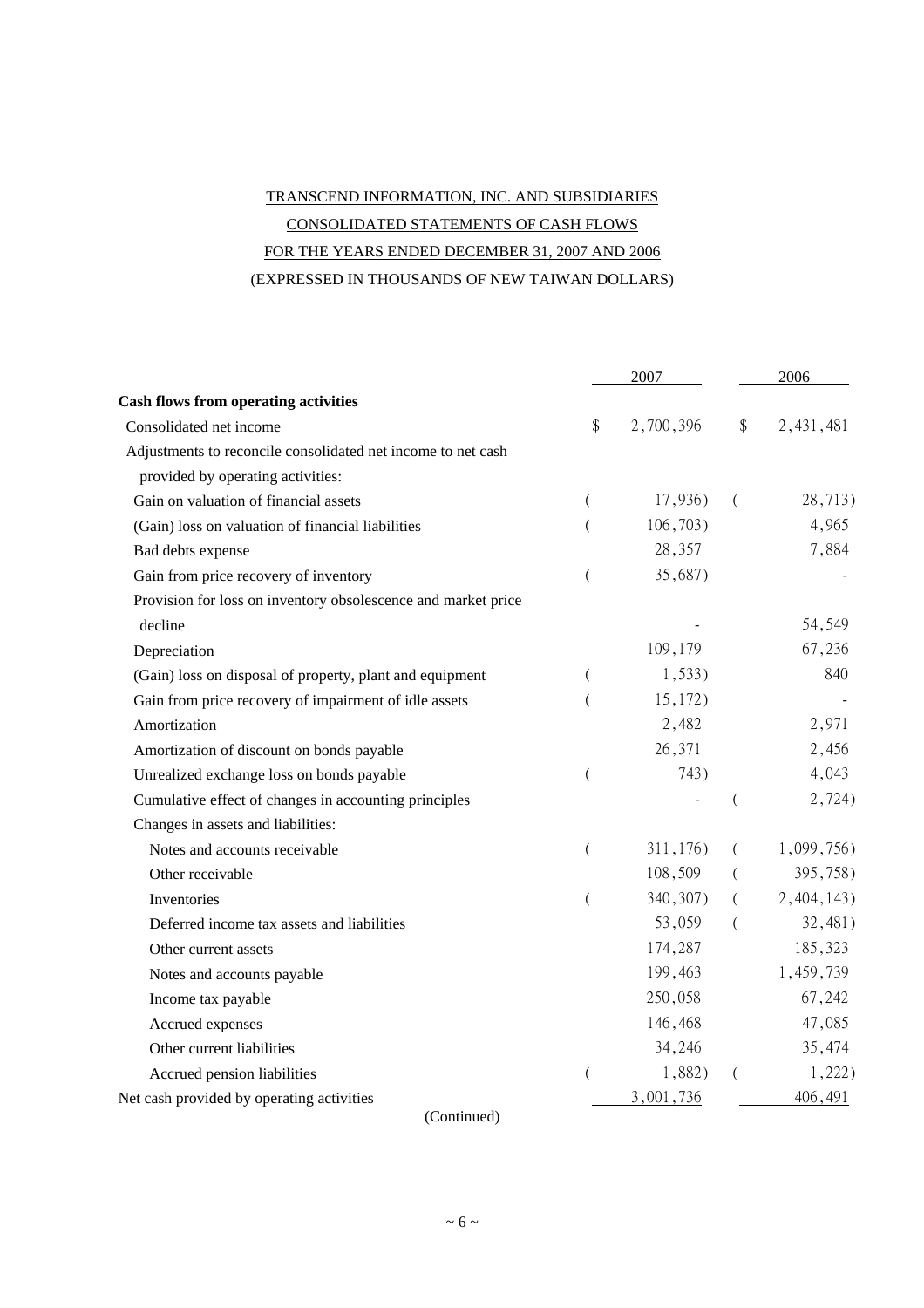# TRANSCEND INFORMATION, INC. AND SUBSIDIARIES CONSOLIDATED STATEMENTS OF CASH FLOWS (CONTINUED) FOR THE YEARS ENDED DECEMBER 31, 2007 AND 2006

(EXPRESSED IN THOUSANDS OF NEW TAIWAN DOLLARS)

|                                                               |        | 2007       |                | 2006       |
|---------------------------------------------------------------|--------|------------|----------------|------------|
| <b>Cash flows from investing activities</b>                   |        |            |                |            |
| (Increase) decrease in financial assets at fair value through | $($ \$ | 465,838)   | \$             | 97,060     |
| profit or loss                                                |        |            |                |            |
| Decrease (increase) in other receivables - related parties    |        | 5,625      | €              | 39,128     |
| Increase in financial assets carried at cost                  |        | 760,000)   |                | $78,000$ ) |
| Acquisition of property, plant and equipment                  |        | 689,095)   | $\overline{(}$ | 400, 376)  |
| Proceeds from disposal of property, plant and equipment       |        | 21,240     |                | 1,559      |
| Increase in refundable deposits                               |        | 640)       |                | 1,605      |
| Net cash used in investing activities                         |        | 1,888,708) |                | 420,490)   |
| <b>Cash flows from financing activities</b>                   |        |            |                |            |
| Increase in short-term bank loans - net                       |        | 2,010      |                | 4,257      |
| (Decrease) increase in long-term bank loans                   | (      | 30,387)    |                | 53,675     |
| Increase in bonds payable                                     |        |            |                | 1,500,000  |
| Increase in capital through cash infusion                     |        | 3,200,000  |                |            |
| Payment of cash dividends                                     |        | 1,215,074) | €              | 955,232)   |
| Payment of employees' bonus                                   |        | 26,943)    | €              | 25,339)    |
| Directors' and supervisors' remuneration                      |        | 2,566)     |                |            |
| Decrease in guarantee deposits received                       |        | 190)       |                | 84)        |
| Net cash provided by financing activities                     |        | 1,926,850  |                | 577,277    |
| Net increase in cash and cash equivalents                     |        | 3,039,878  |                | 563,278    |
| Cash and cash equivalents at beginning of year                |        | 1,546,413  |                | 983,135    |
| Cash and cash equivalents at end of year                      |        | 4,586,291  | \$             | ,546,413   |
| Supplemental disclosures of cash flow information             |        |            |                |            |
| Cash paid during the year for:                                |        |            |                |            |
| Interest                                                      |        | 20,756     |                | 5,436      |
| Income tax                                                    |        | 382,945    | \$             | 273,152    |
| Financing activities which have no effect on cash flows:      |        |            |                |            |
| Unpaid cash dividends and employees' bonus                    |        |            | \$             | 2,121      |
| Conversion of bonds payable to capital stock                  | \$     | 315,452    | \$             | 110,311    |

The accompanying notes are an integral part of these financial statements.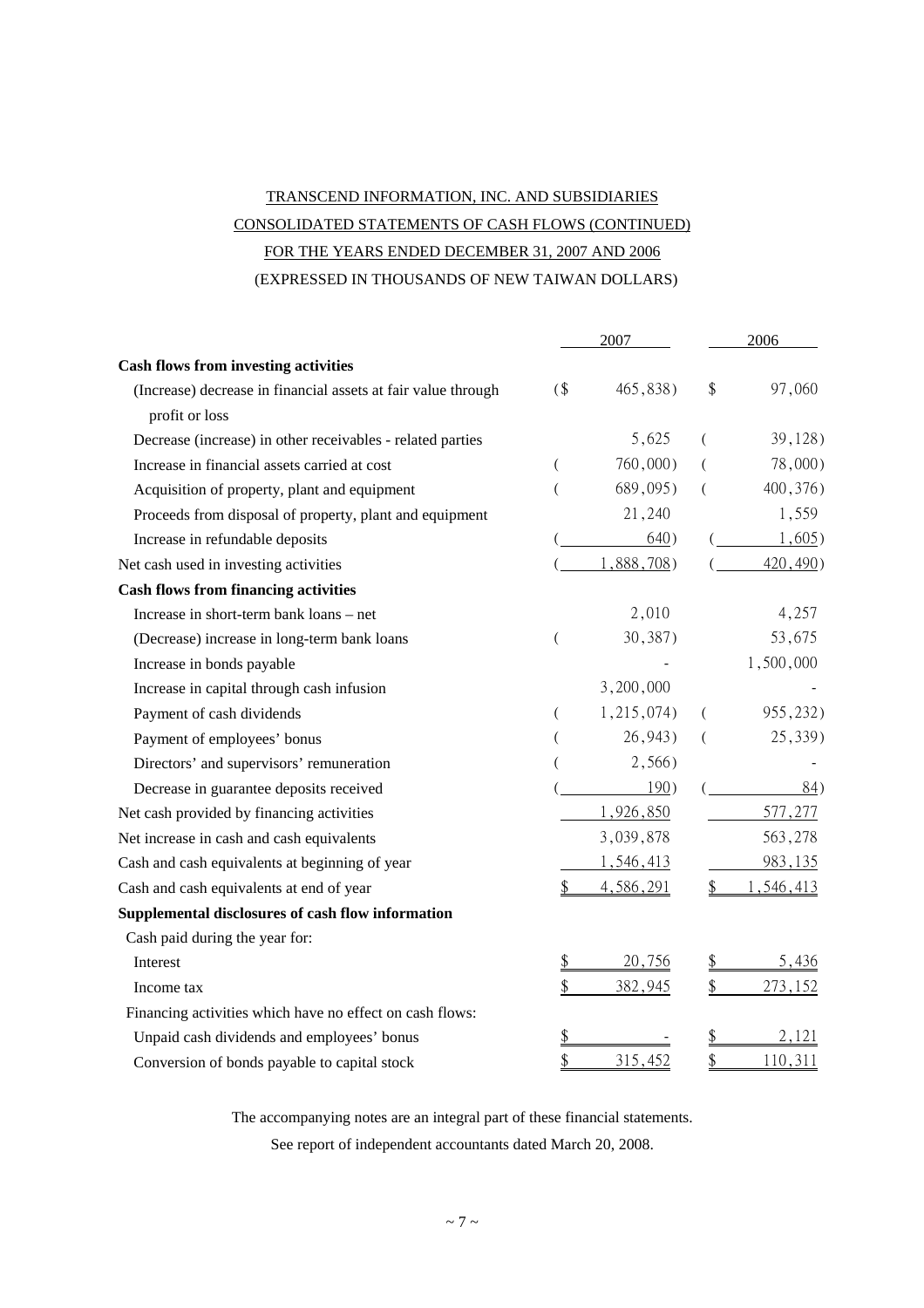# TRANSCEND INFORMATION, INC. AND SUBSIDIARIES NOTES TO CONSOLIDATED FINANCIAL STATEMENTS DECEMBER 31, 2007 AND 2006 (EXPRESSED IN THOUSANDS OF NEW TAIWAN DOLLARS EXCEPT AS INDICATED)

# 1. HISTORY AND ORGANIZATION

1)Transcend Information, Inc. (the "Company") was incorporated under the Company Law of the Republic of China (R.O.C.) in August 1989. As of December 31, 2007, the Company's authorized and total contributed capital were \$4,278,000 and \$3,706,457, respectively. The main activities of the Company are the manufacture, processing and sale of computer software, hardware, peripheral equipment and computer components.

The Securities and Futures Commission of the Republic of China had approved the Company's shares to be listed on the Taiwan Stock Exchange and the shares started trading on May 3, 2001. As of December 31, 2007, the Company and its subsidiaries had approximately 1,750 employees.

| Name                                                                | <b>Relationship</b> | Main activities                                                     | Ownership percentage as<br>of December 31, 2007 |
|---------------------------------------------------------------------|---------------------|---------------------------------------------------------------------|-------------------------------------------------|
| Saffire Investment Ltd.<br>(Saffire)                                | Note a              | Investments holding<br>company                                      | 100%                                            |
| Transcend Japan Inc.<br>(Transcend Japan)                           | $^{\prime\prime}$   | Wholesaler of computer<br>memory modules and<br>peripheral products | $^{\prime\prime}$                               |
| <b>Transcend Information</b><br><b>UK</b> Limited<br>(Transcend UK) | n                   | n                                                                   | $^{\prime\prime}$                               |
| Memhiro Pte. Ltd.<br>(Memhiro)                                      | Note b              | Investments holding<br>company                                      | $^{\prime\prime}$                               |
| <b>Transcend Information</b><br>Inc. (Transcend USA)                | Note c              | Wholesaler of computer<br>memory modules and<br>peripheral products | $^{\prime\prime}$                               |
| <b>Transcend Information</b><br>Europe B.V.<br>(Transcend Europe)   | $^{\prime\prime}$   | n                                                                   | $^{\prime\prime}$                               |
| <b>Transcend Information</b><br>Trading GmbH,                       | Note c              | Wholesaler of computer<br>memory modules and                        | 100%                                            |

2) Consolidated subsidiaries: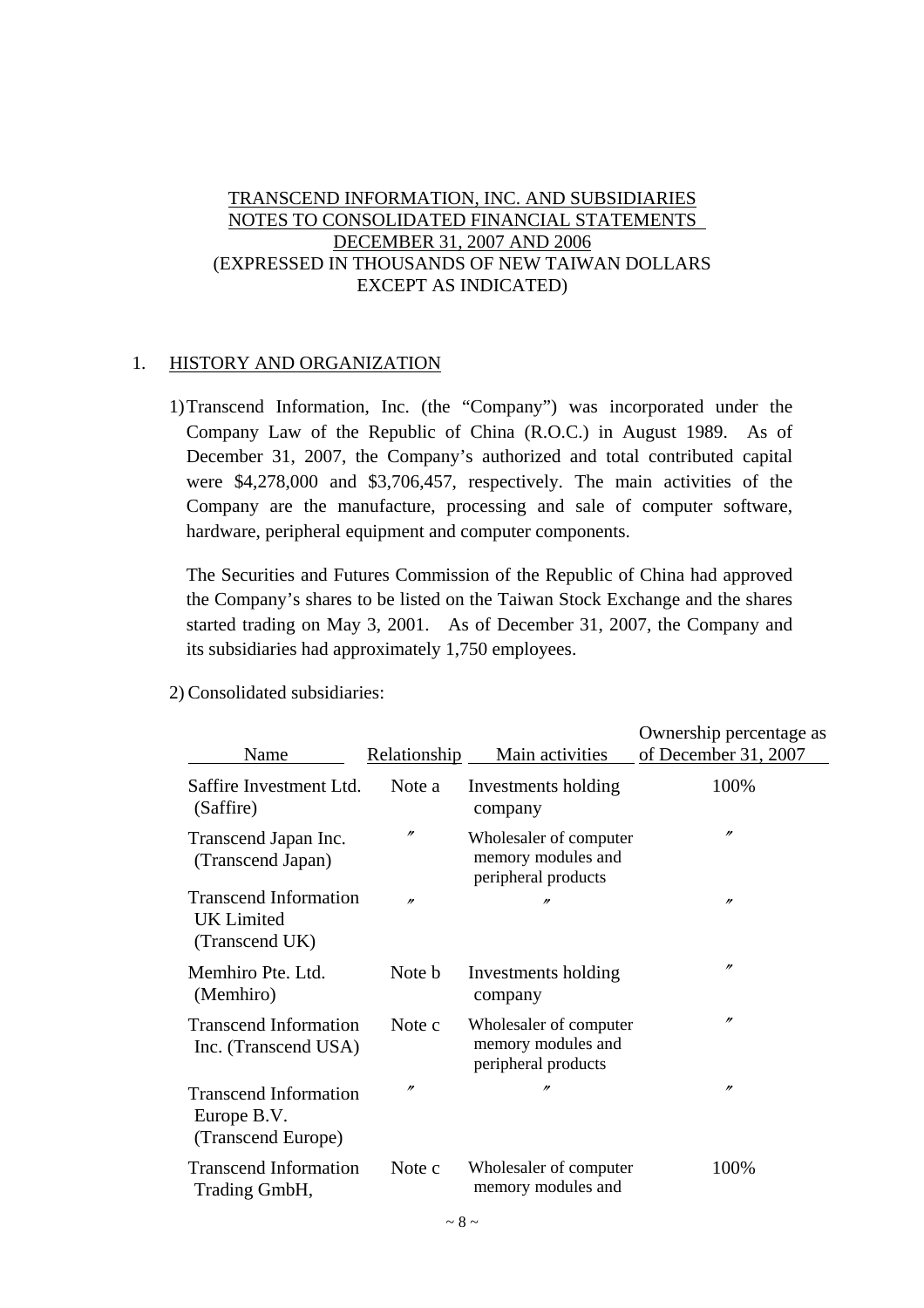|                                                                          |                   |                                                                                                                                 | Ownership percentage as |
|--------------------------------------------------------------------------|-------------------|---------------------------------------------------------------------------------------------------------------------------------|-------------------------|
| Name                                                                     | Relationship      | Main activities                                                                                                                 | of December 31, 2007    |
| Hamburg (Transcend<br>Germany)                                           |                   | peripheral products                                                                                                             |                         |
| <b>Transcend Information</b><br>(Shanghai), Ltd.<br>(Transcend Shanghai) | $^{\prime\prime}$ | Manufacture,<br>processing and sale<br>of computer<br>software, hardware,<br>peripheral equipment<br>and computer<br>components | $\prime$                |
| <b>Transtech Trading</b><br>(Shanghai) Co., Ltd.<br>(Transtech Shanghai) | "                 | Wholesaler of computer<br>memory modules and<br>peripheral products                                                             | n                       |
| <b>Transcend Information</b><br>Maryland, Inc.<br>(Transcend MD)         | Note d            | n                                                                                                                               | n                       |

Note: a. Subsidiaries of the Company.

- b. Subsidiary of Saffire.
- c. Subsidiaries of Memhiro.
- d. Subsidiary of Transcend Europe.
- 3) Non-consolidated subsidiaries: None.
- 4) Adjustment and approach for difference of accounting period and policy of subsidiaries: None.
- 5) Special operating risk of foreign subsidiaries: None.
- 6) Nature and extent of the restrictions on fund remittance from subsidiaries to the parent company: None.
- 7) Contents of subsidiaries' securities issued by the parent company : None.
- 8) Information on convertible bonds and common stock issued by subsidiaries : None.

#### 2. SUMMARY OF SIGNIFICANT ACCOUNTING POLICIES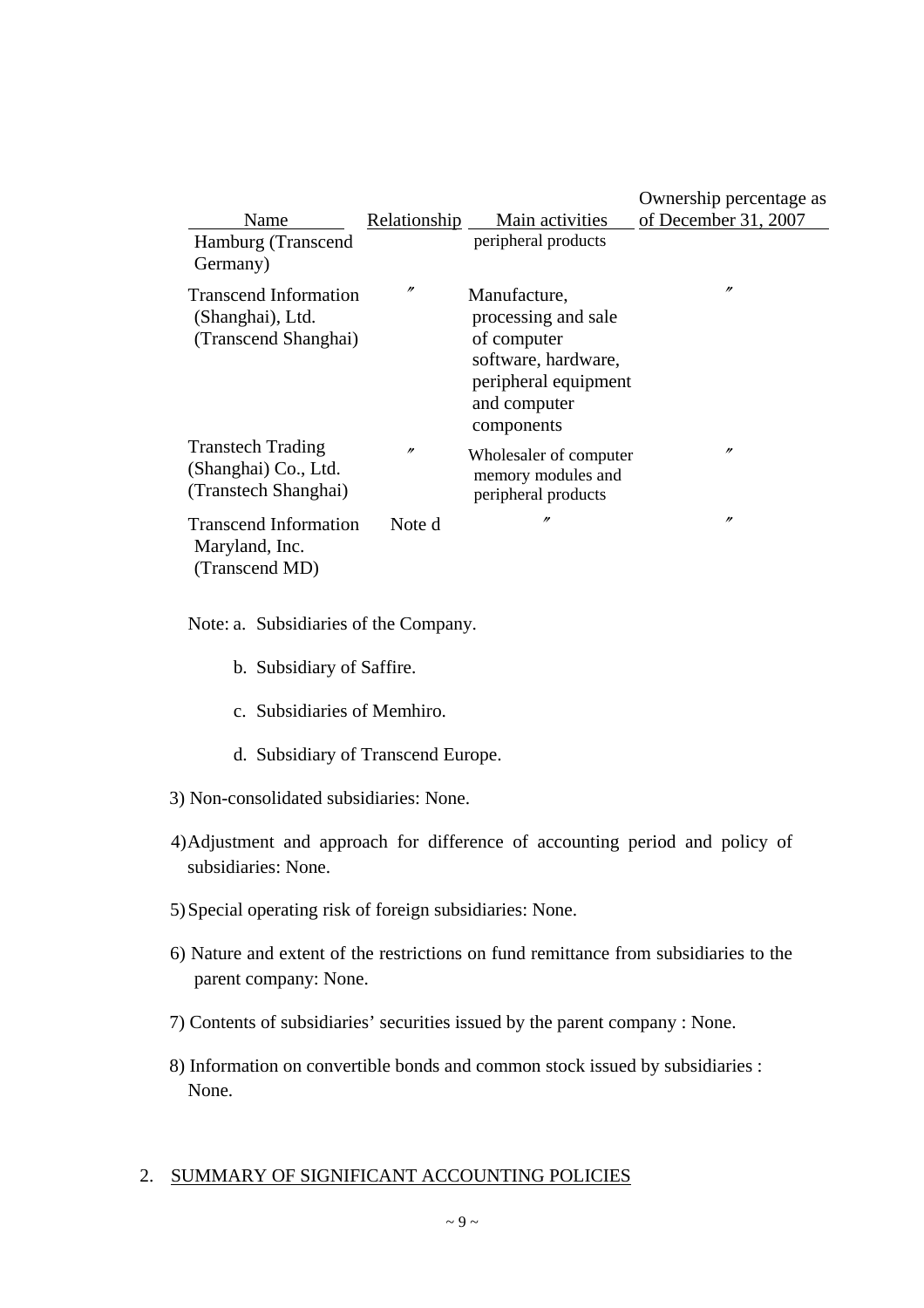The accompanying consolidated financial statements of the Company and its subsidiaries (collectively referred herein as the Group) are prepared in accordance with the "Rules Governing the Preparation of Financial Statements by Securities Issuers", "Business Entity Accounting Law", "Regulation on Business Entity Accounting Handling" and accounting principles generally accepted in the Republic of China. The Group's significant accounting policies are summarized below:

### 1) Basis for preparation of consolidated financial statements

Effective January 1, 2005, all majority-owned subsidiaries and controlled entities are included in the consolidated financial statements. The income (loss) of the subsidiaries is included in the consolidated statement of income effective on date on which the Company gains control over the subsidiaries. The income (loss) of the subsidiaries is excluded from the consolidated statement of income effective the date on which the Company loses control over the subsidiaries.

Significant inter-company transactions and assets and liabilities arising from inter-company transactions are eliminated.

# 2) Translation of foreign subsidiaries' financial statements

Assets and liabilities of foreign subsidiaries are translated into New Taiwan dollars using the exchange rates at the balance sheet date. Equity accounts are translated at historical exchange rates except for beginning retained earnings, which are carried forward from prior year's balance. Profit and loss accounts are translated at weighted-average rates of the year.

The resulting translation differences are included in "Cumulative Translation Adjustments" under stockholders' equity.

# 3) Foreign currency transactions

- A. The Group maintains its accounts in New Taiwan dollars. Transactions denominated in foreign currencies are translated into New Taiwan dollars at the spot exchange rates prevailing at the transaction dates.
- B. Receivables, other monetary assets and liabilities denominated in foreign currencies are translated at the spot exchange rates prevailing at the balance sheet date. Exchange gains or losses are recognized in profit or loss. However, translation exchange gains or losses on inter-company accounts that are, in nature, deemed long-term are accounted for as a reduction in stockholders' equity.
- C. When a gain or loss on a non-monetary item is recognized directly in equity,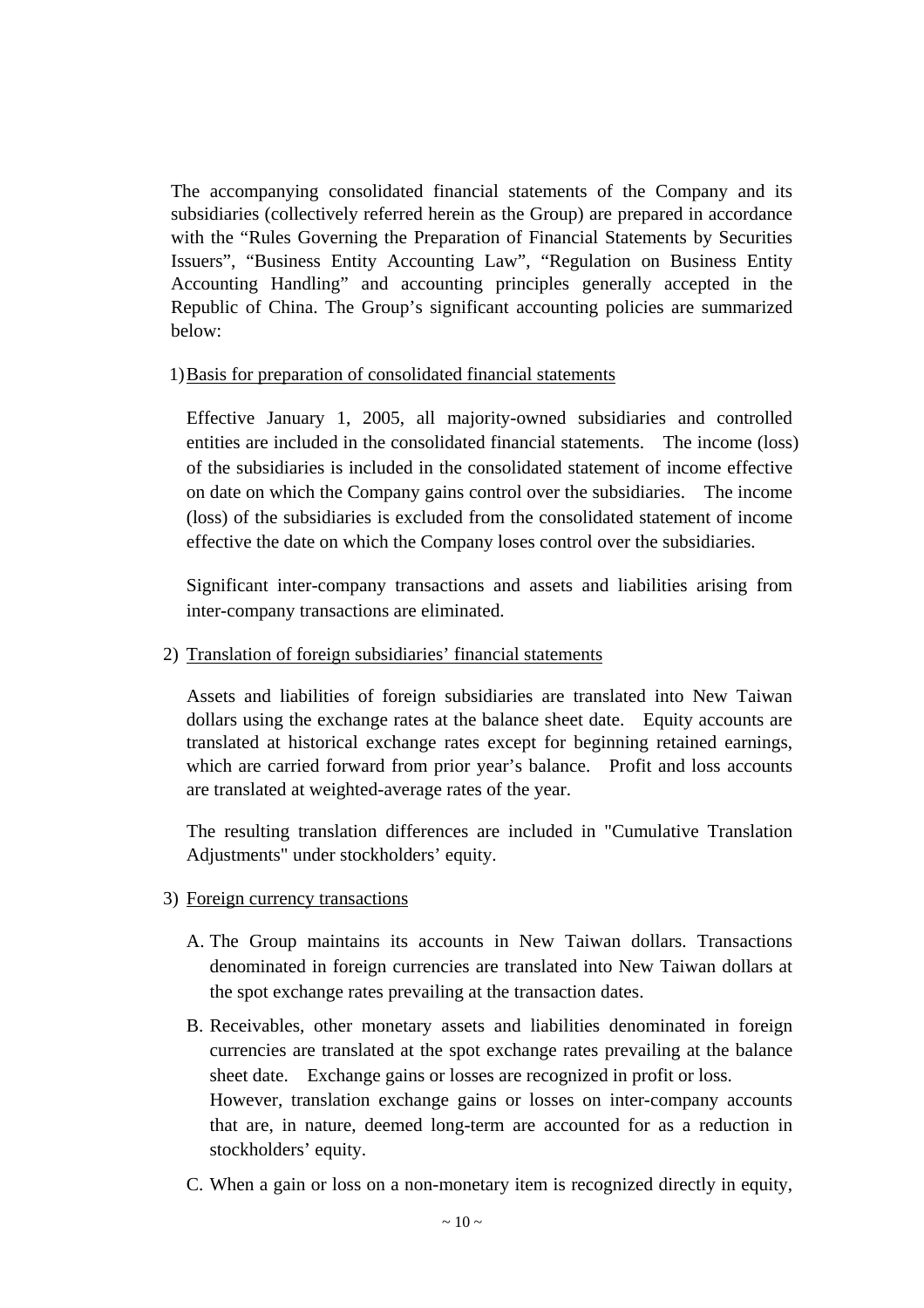any exchange component of that gain or loss shall be recognized directly in equity. Conversely, when a gain or loss on a non-monetary item is recognized in profit or loss, any exchange component of that gain or loss shall be recognized in profit or loss. However, non-monetary items that are measured on a historical cost basis are translated using the exchange rate at the date of the transaction.

### 4) Classification of current and non-current items

- A. Assets that meet one of the following criteria are classified as current assets; otherwise they are classified as non-current assets:
	- a) Assets arising from operating activities that are expected to be realized or consumed, or are intended to be sold within the normal operating cycle;
	- b) Assets held mainly for trading purposes;
	- c) Assets that are expected to be realized within twelve months from the balance sheet date;
	- d) Cash and cash equivalents, excluding restricted cash and cash equivalents and those that are to be exchanged or used to pay off liabilities more than twelve months after the balance sheet date.
- B. Liabilities that meet one of the following criteria are classified as current liabilities; otherwise they are classified as non-current liabilities:
	- a) Liabilities arising from operating activities that are expected to be paid off within the normal operating cycle;
	- b) Liabilities arising mainly from trading activities;
	- c) Liabilities that are to be paid off within twelve months from the balance sheet date;
	- d) Liabilities for which the repayment date cannot be extended unconditionally to more than twelve months after the balance sheet date.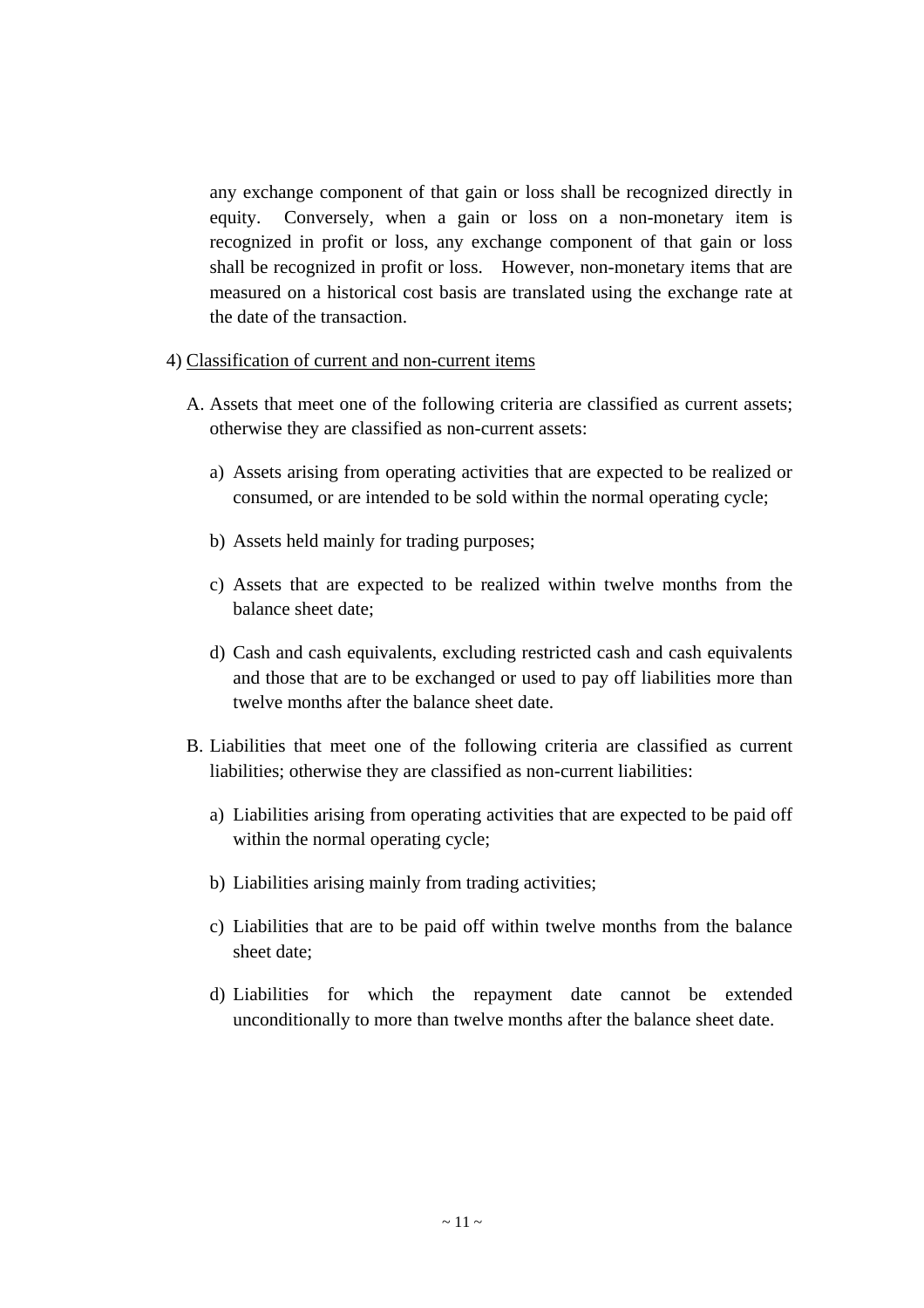# 5) Financial assets and financial liabilities at fair value through profit or loss

- A. Financial assets and financial liabilities at fair value through profit or loss are recognized and derecognized using trade date accounting and are recognized initially at fair value.
- B. These financial instruments are subsequently remeasured and stated at fair value, and the gain or loss is recognized in profit or loss. The fair value of open-end funds is based on the net asset value at the balance sheet date.
- C. When a derivative is an ineffective hedging instrument, it is initially recognized at fair value on the date a derivative contract is entered into and is subsequently remeasured at its fair value. If a derivative is a non-option derivative, the fair value initially recognized is zero.
- D. For call options and put options, which are embedded in bonds payable, please refer to Note 4 (10).
- E. Financial assets and financial liabilities designated as at fair value through profit or loss at inception are those that are managed and whose performance is evaluated on a fair value basis, in accordance with a documented Group investment strategy. Information about these financial assets and financial liabilities is provided internally on a fair value basis to the Group's management personnel.

# 6) Allowance for doubtful accounts

Allowance for doubtful accounts is provided based on past experience and the evaluation of the collectibility of accounts, notes and other receivables, taking into account the aging analysis of receivables.

# 7) Inventories

Inventories are stated at the lower of cost or market value based on the aggregate value method. Cost is determined using the weighted-average method for the Company, except for Transcend U.S.A which uses the first-in, first-out method. The market value for raw materials is determined based on the current replacement cost while market values for work in process and finished goods are determined based on net realizable value. Allowance for obsolete inventories is provided when necessary.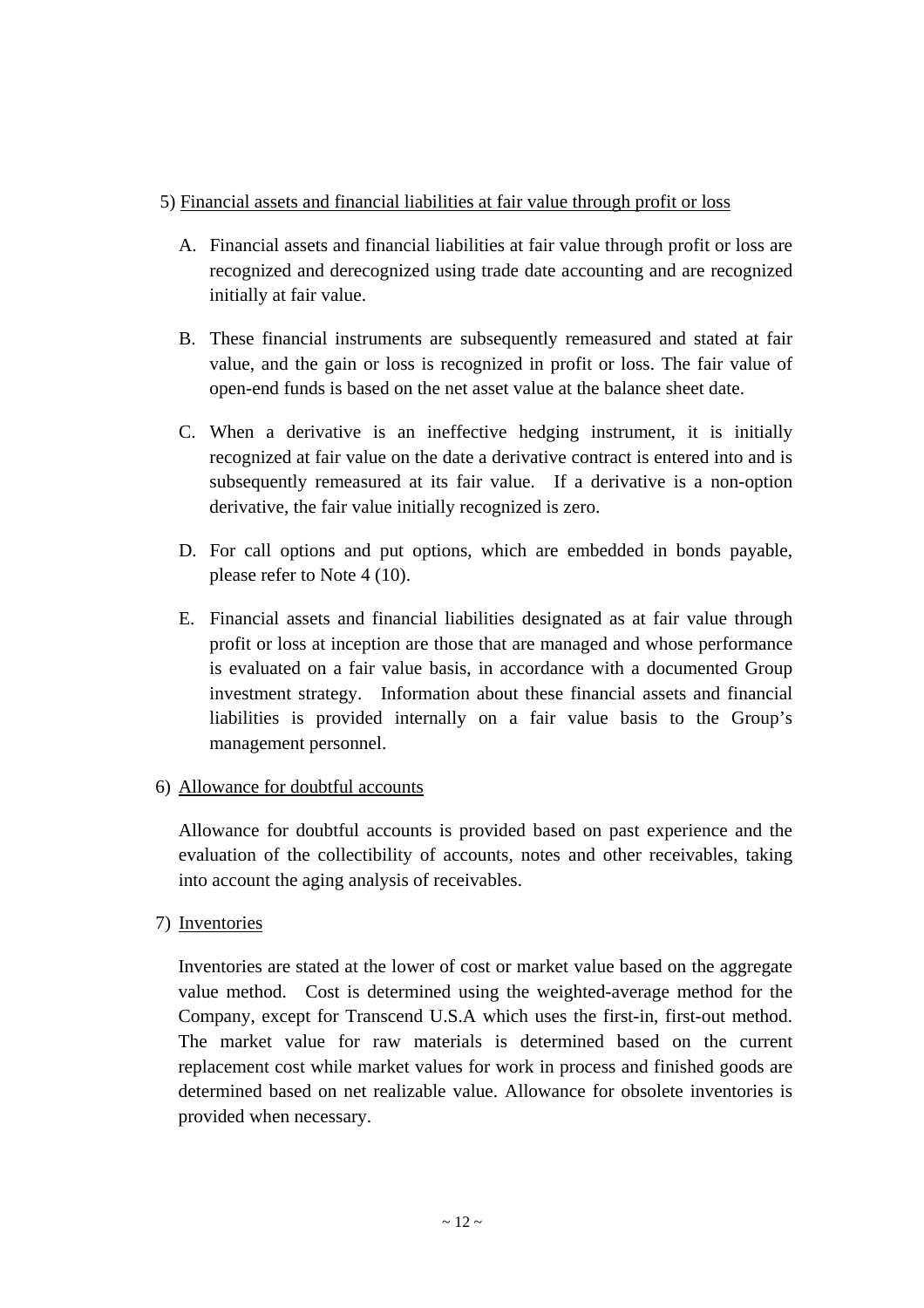## 8) Financial assets carried at cost

- A. Investment in unquoted equity instruments is recognized or derecognized using trade date accounting and is stated initially at its fair value plus transaction costs that are directly attributable to the acquisition of the financial asset.
- B. If there is any objective evidence that the financial asset is impaired; the impairment loss is recognized in profit or loss. Such impairment loss shall not be reversed when the fair value of the asset subsequently increases.
- 9) Property, plant and equipment
	- A. Property, plant and equipment are stated at cost. Interest incurred during the construction or installation of the assets is capitalized.
	- B. Depreciation is provided using the straight-line method over the estimated useful lives of the assets. Fully depreciated assets still in use are depreciated based on the salvage value over the remaining useful lives of the assets. The estimated useful lives are 2 to 55 years for buildings and 2 to 10 years for the other property, plant and equipment.
	- C. Transcend USA calculates depreciation using the straight-line method for buildings and the double declining balance method for the other property, plant and equipment. The estimated useful life of property, plant and equipment is 7 years, except for buildings, the estimated useful life of which is 2 to 55 years.
	- D. Significant renewals or betterments are capitalized and depreciated accordingly. Maintenance and repairs are charged to expense as incurred.
	- E. When an asset is sold or retired, the cost and accumulated depreciation are removed from the respective accounts and the resulting gain or loss is included in current income.
	- F. Property, plant and equipment that are idle or have no value in use are reclassified to "other assets" at the lower of the fair value less costs to sell or book value.
	- 10) Intangible assets

Intangible assets include royalties paid for land use right of Transcend Shanghai and are amortized over the contract period of 50 years using the straight-line method.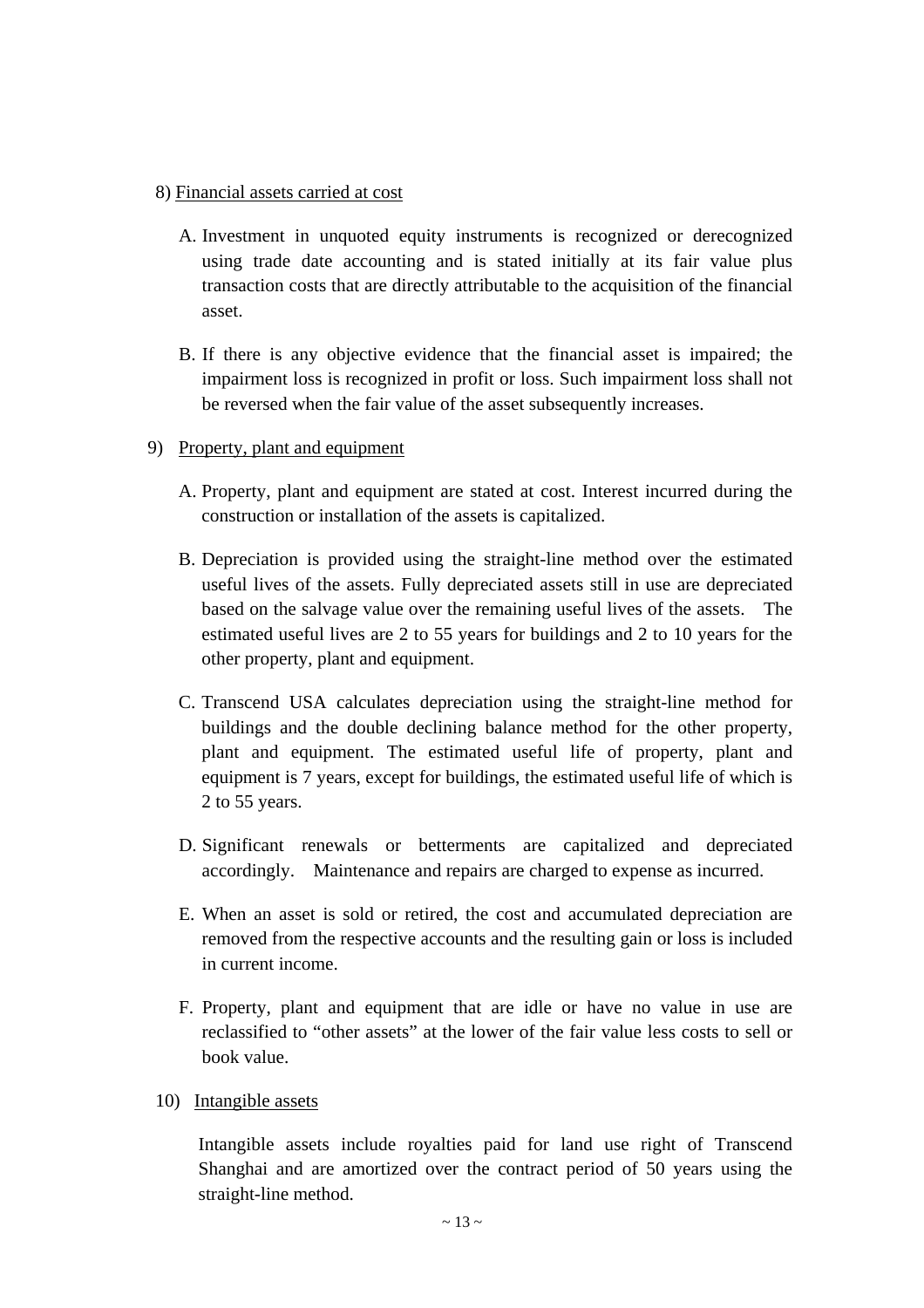# 11) Convertible bonds

- A. For bonds payable issued after January 1, 2006, the issuer of a financial instrument shall classify the instrument, or its component parts, on initial recognition as a financial liability, a financial asset or an equity instrument in accordance with the substance of the contractual arrangement and the definitions of a financial liability, a financial asset and an equity instrument. These bonds are accounted for as follows:
	- (A) The fair value of the liability portion of a convertible bond is determined using a market interest rate for an equivalent non-convertible bond. This amount is recorded as a liability on an amortized cost basis until conversion period or the maturity of the bond.
	- (B) The value of any derivative features (such as a call option and put option) embedded in the compound financial instrument is recognized as "financial assets and financial liabilities at fair value through profit or loss". At the maturity of redemption period, if the fair value of common stock exceeds the redemption price, the fair value of the derivative is recognized as "paid-in capital"; however if the fair value of common stock is lower than the redemption price, the fair value of the derivative is recognized as "gain or loss".
	- (C) A conversion option embedded in the bonds issued by the Company, which is convertible to an equity instrument, is recognized and included in "capital reserve from stock warrants", net of income tax effects. When a bondholder exercises his/her conversion rights, the liability component of the bonds (including corporate bonds and embedded derivatives) shall be revalued, and the resulting difference shall be recognized as "gain or loss" in the current period. The book value of the common stock issued due to the conversion shall be based on the adjusted book value of the above-mentioned liability component plus the book value of the stock warrants.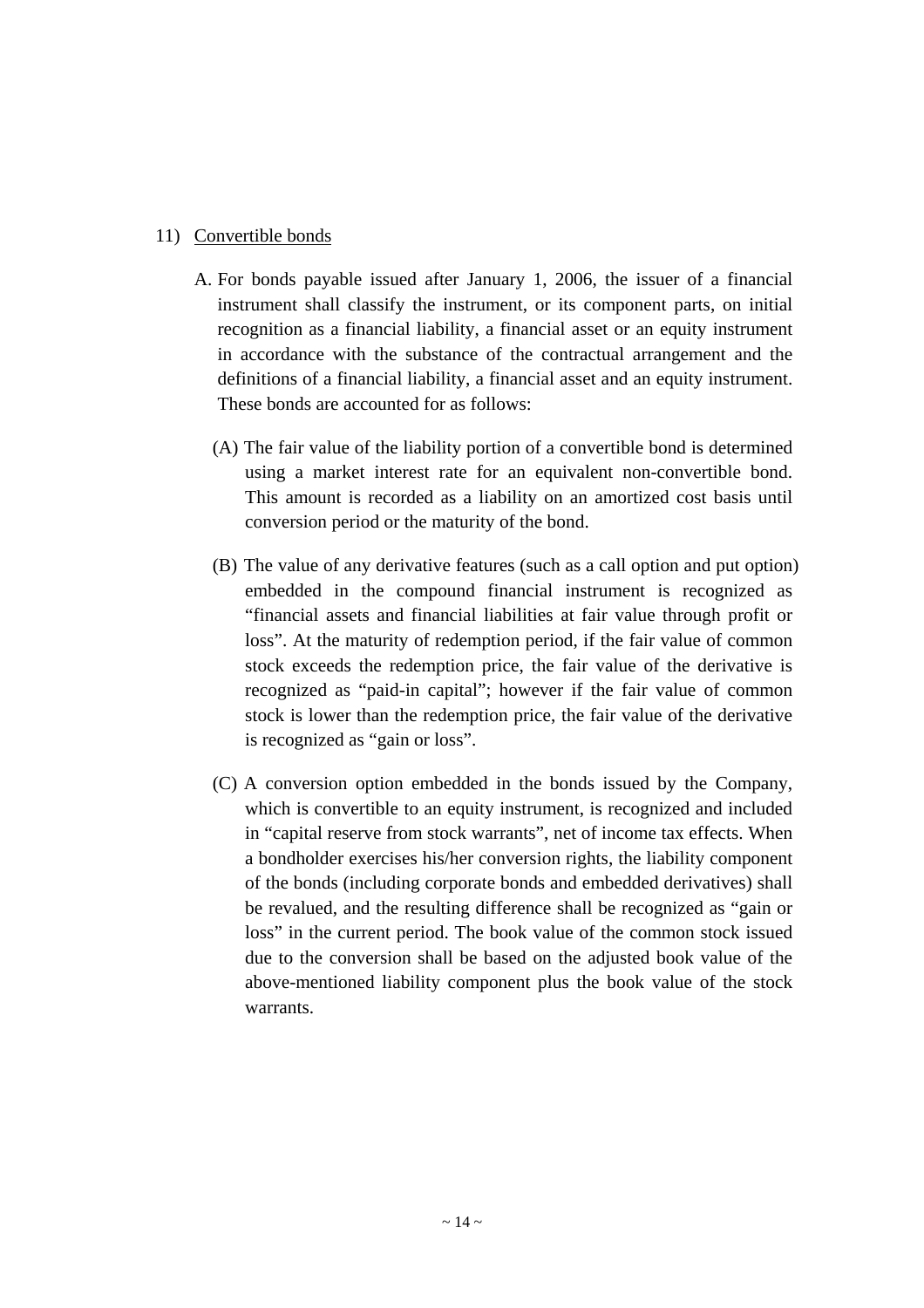- B. Bonds payable issued before December 31, 2005 are accounted for as follows:
	- (A)Upon conversion, the book value of bonds, interest payable on redemption, interest payable, and deferred issuance costs are credited to "Common Stock" at an amount equal to the par value of the shares to be issued, and any excess is credited to capital reserve; no gain or loss is recognized on bond conversion.
	- (B) Convertible bonds with redemption rights are reported as current liabilities or long-term liabilities based on the expiry date of the right of redemption.
- 12) Pension plan

Under the defined benefit pension plan, net periodic pension costs are recognized in accordance with the actuarial calculations. Net periodic pension costs include service cost, interest cost, expected return on plan assets, and amortization of unrecognized net transition obligation and gains or losses on plan assets. Unrecognized net transition obligation is amortized on a straightline basis over 20 years. Under the defined contribution pension plan, net periodic pension costs are recognized as incurred.

13) Revenue and expenses

Revenue is recognized when the earning process is substantially completed and the revenue is realized or realizable. Costs and expenses are recognized when incurred.

- 14) Income tax
	- A. Provision for income tax is allocated on the inter- and intra- period basis. Over or under provision of prior years' income tax liabilities is included in current year's income tax.
	- B. Investment tax credits arising from expenditures incurred on acquisitions of equipment or technology, research and development, employees training, and equity investments are recognized in the year the related expenditures are incurred.
	- C. An additional 10% tax is levied on the unappropriated retained earnings and is recorded as income tax expense in the year the stockholders resolve to retain the earnings.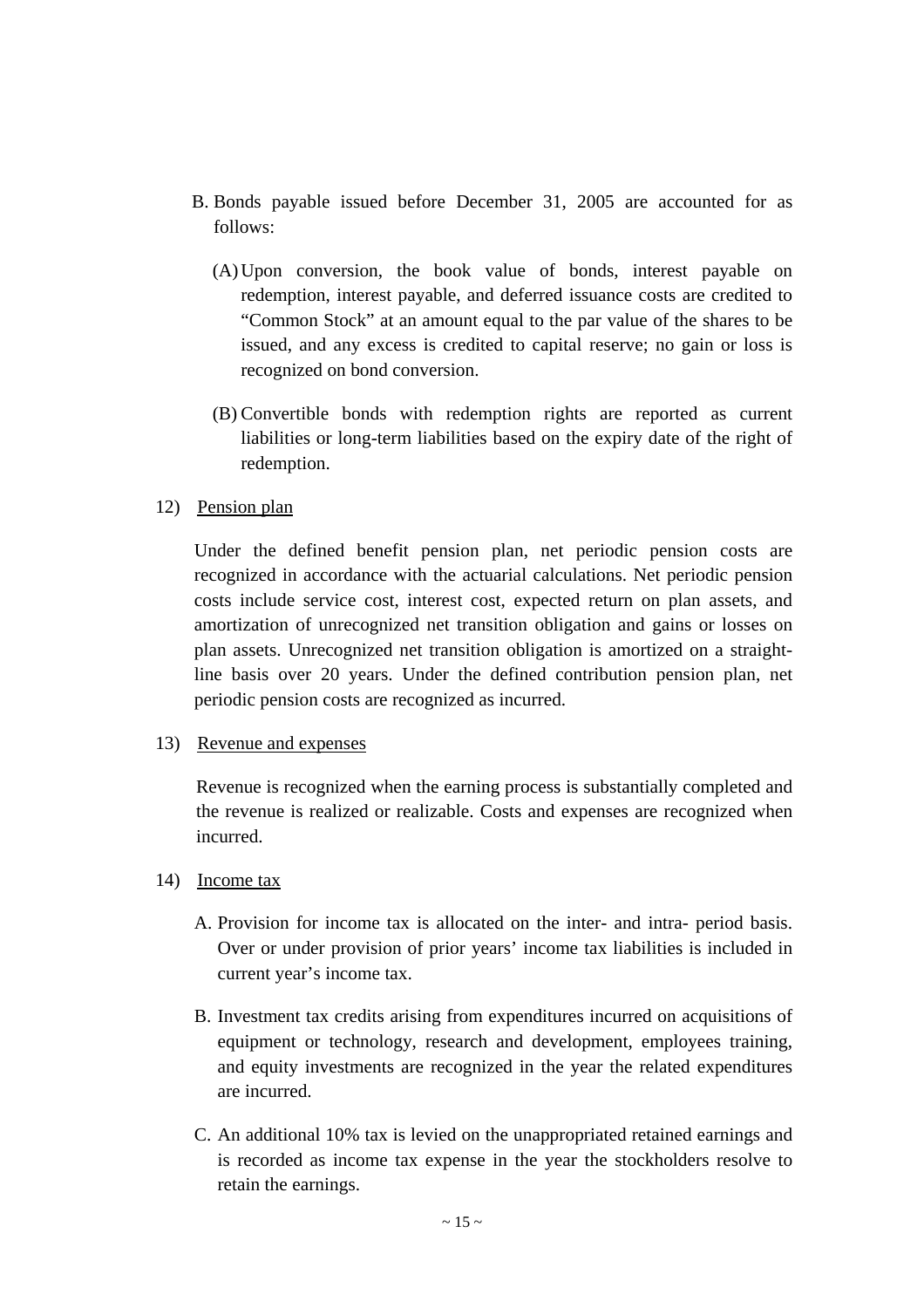# 15) Employee stock options (intrinsic value method)

The employee stock options granted or amended on or after January 1, 2004 are accounted for in accordance with EITF92-072, "Accounting for Employee Stock Options", prescribed by the R.O.C. Accounting Research and Development Foundation. Under the stock-based employee compensation plan, compensation cost is recognized using the intrinsic value method and pro forma disclosures of net income and earnings per share is prepared under the fair value method.

## 16) Impairment of non-financial assets

- A.The Group recognizes impairment loss when there is indication that the recoverable amount of an asset is less than its carrying amount. The recoverable amount is the higher of the fair value less costs to sell and value in use. The fair value less costs to sell is the amount obtainable from the sale of the asset in an arm's length transaction after deducting any direct incremental disposal costs. The value in use is the present value of estimated future cash flows to be derived from continuing use of the asset and from its disposal at the end of its useful life.
- B. When the impairment no longer exists, the impairment loss recognized in prior years shall be recovered. However, the impairment loss recognized for goodwill is not recoverable.

# 17) Use of estimates

The preparation of consolidated financial statements in conformity with generally accepted accounting principles requires management to make estimates and assumptions that affect the amounts reported in the consolidated financial statements and accompanying notes. Actual results could differ from those estimates and assumptions.

# 3. CHANGES IN ACCOUNTING PRINCIPLES

### 1) Financial instruments

**A.** Effective January 1, 2006, the Group adopted R.O.C. SFAS No. 34, "Accounting for Financial Instruments" and No. 36, "Disclosure and Presentation of Financial Instruments".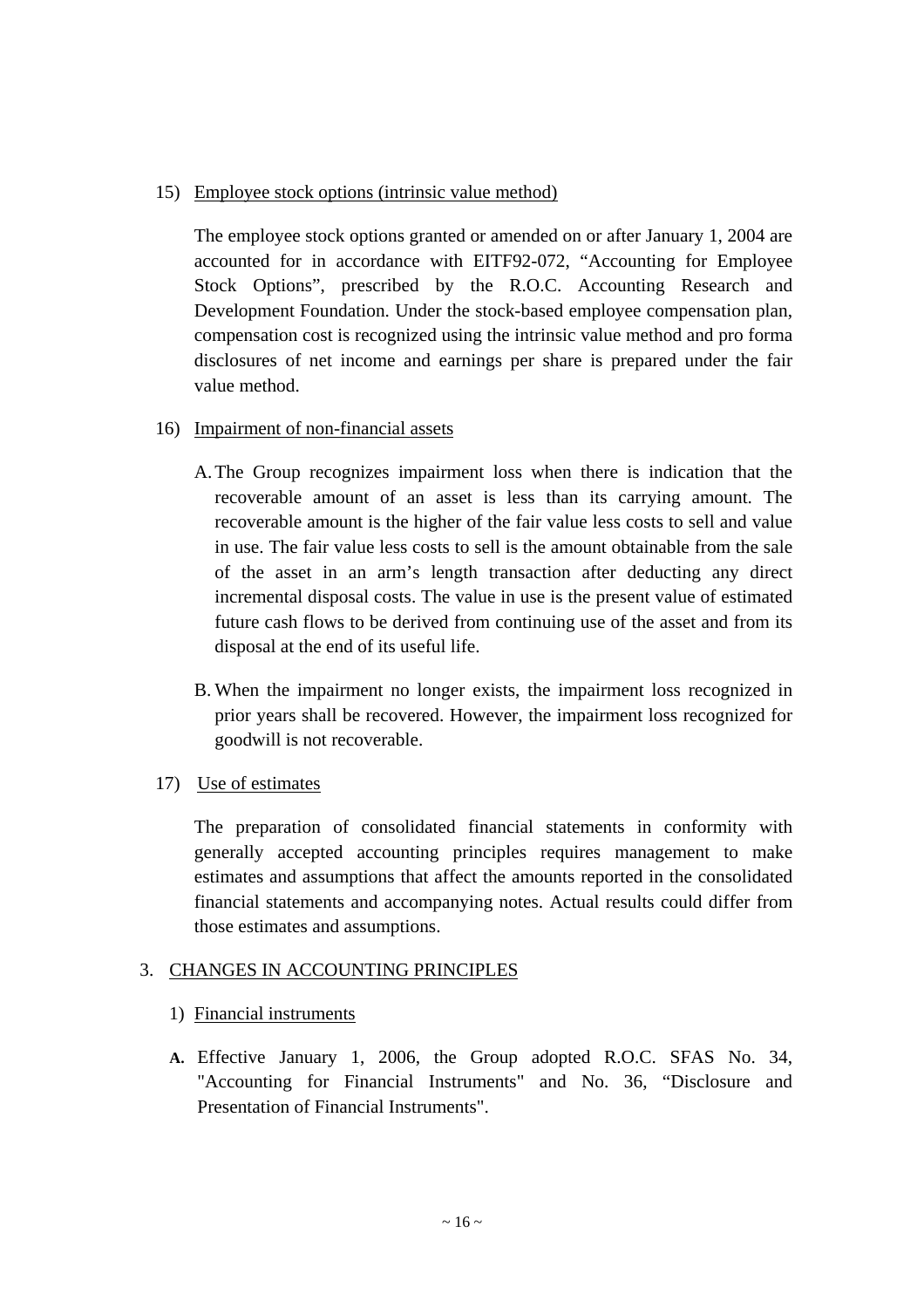B. As a result of the adoption of SFAS No. 34 and No. 36, the effects on the gain or loss in 2006 were as follows:

|                                   | Amounts | EPS (NT Dollars) |      |
|-----------------------------------|---------|------------------|------|
| Income from continuing operations |         |                  |      |
| before income tax (Note)          | 5,999   |                  | 0.02 |
| Cumulative effect of changes in   |         |                  |      |
| accounting principles (Note)      | 2.724   |                  | 0.01 |
| Net income                        |         |                  |      |

Note: The changes in accounting principles had no effect on income tax.

# 4. DETAILS OF SIGNIFICANT ACCOUNTS

1) Cash and cash equivalents

|                                       | December 31, |           |  |              |
|---------------------------------------|--------------|-----------|--|--------------|
|                                       |              | 2007      |  | 2006         |
| Petty cash and cash on hand           |              | 1,131     |  | 1,313        |
| Checking and savings deposits         |              | 1,422,899 |  | 876,216      |
| Time deposits                         |              | 3,097,120 |  | 668,884      |
| Bonds purchased with resale agreement |              | 65,141    |  |              |
|                                       |              | 4.586.291 |  | \$ 1,546,413 |

As of December 31, 2007 and 2006, time deposits over 1 year amounted to \$81,075 and \$81,488, respectively.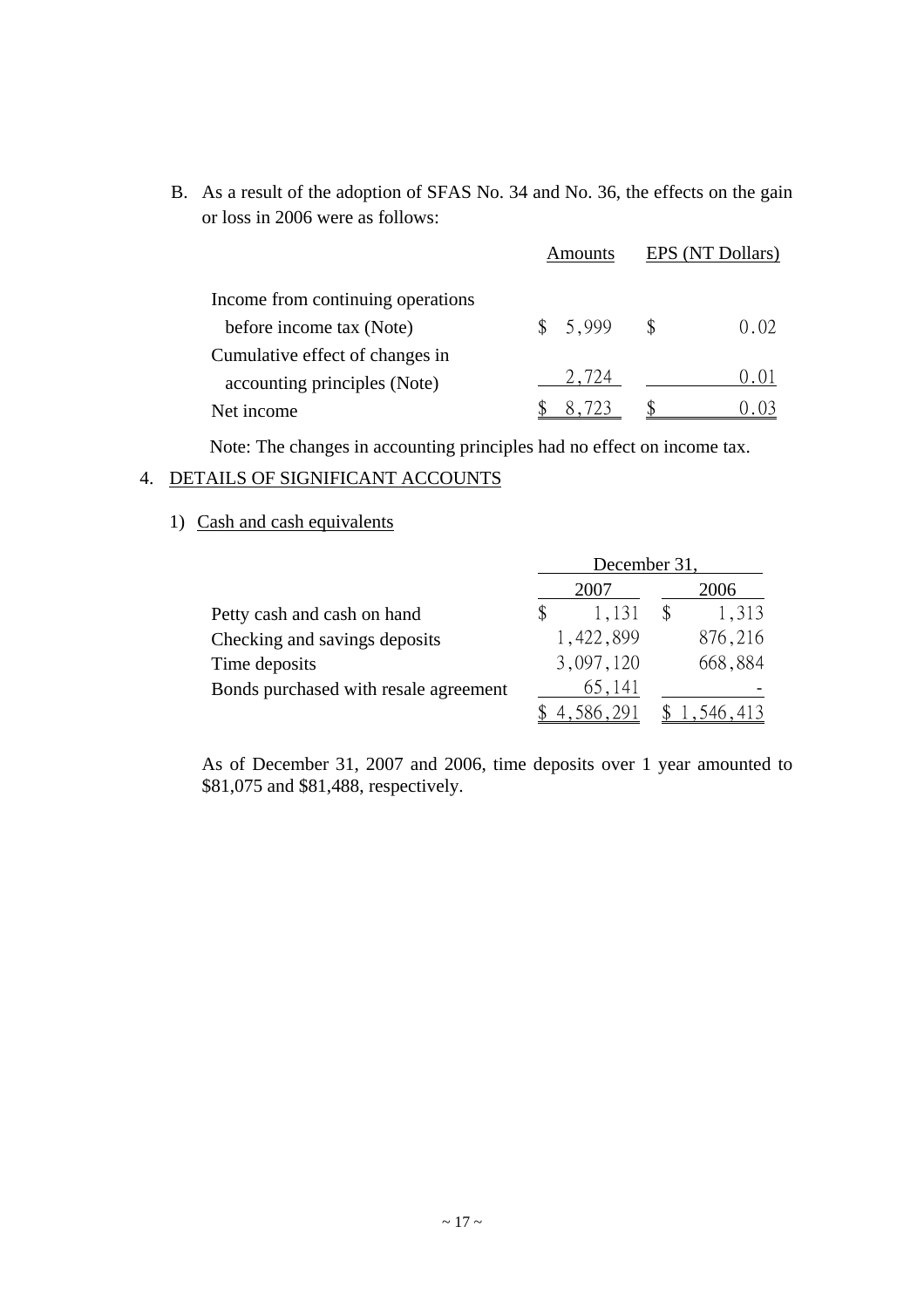# 2) Financial assets at fair value through profit or loss-current

|                                                        | December 31,     |                               |  |  |
|--------------------------------------------------------|------------------|-------------------------------|--|--|
|                                                        | 2007             | 2006                          |  |  |
| Financial assets held for trading                      |                  |                               |  |  |
| Beneficiary certificates                               |                  | $$1,550,075$ $$1,011,749$     |  |  |
| Adjustment of financial assets held for                |                  |                               |  |  |
| trading                                                | 16,782           | 6,807                         |  |  |
|                                                        | 1,566,857        | 1,018,556                     |  |  |
| Designated as at fair value through profit<br>or loss: |                  |                               |  |  |
| <b>Bonds</b>                                           | 6,454            | 71,676                        |  |  |
| Adjustment of designated as at fair value              |                  |                               |  |  |
| through profit or loss                                 |                  | 808)<br>$114)$ (              |  |  |
|                                                        | 6,340            | 70,868                        |  |  |
| Financial liabilities held for trading                 |                  |                               |  |  |
| Derivative financial liabilities                       | $\overline{(\ }$ | $43,356$ ( $58,290$ )         |  |  |
| Adjustment of financial liabilities held               |                  |                               |  |  |
| for trading                                            | 50,631           | 4,965)                        |  |  |
|                                                        |                  | $7,275$ (63,255)              |  |  |
|                                                        |                  | $\frac{1,580,472}{1,026,169}$ |  |  |

The Group recognized net gain of \$124,639 and \$31,437 for the years ended December 31, 2007 and 2006.

#### 3) Accounts receivable

|                                       | December 31, |             |
|---------------------------------------|--------------|-------------|
|                                       | 2007         | 2006        |
| Accounts receivable                   | \$2,613,205  | \$2,473,094 |
| Less: Allowance for doubtful accounts | 69.583)      | 35,162)     |
|                                       |              |             |

As of December 31, 2007, the Company reclassified uncollectible accounts receivable in the amount of \$6,440 to other assets-others and fully provided with allowance for doubtful accounts.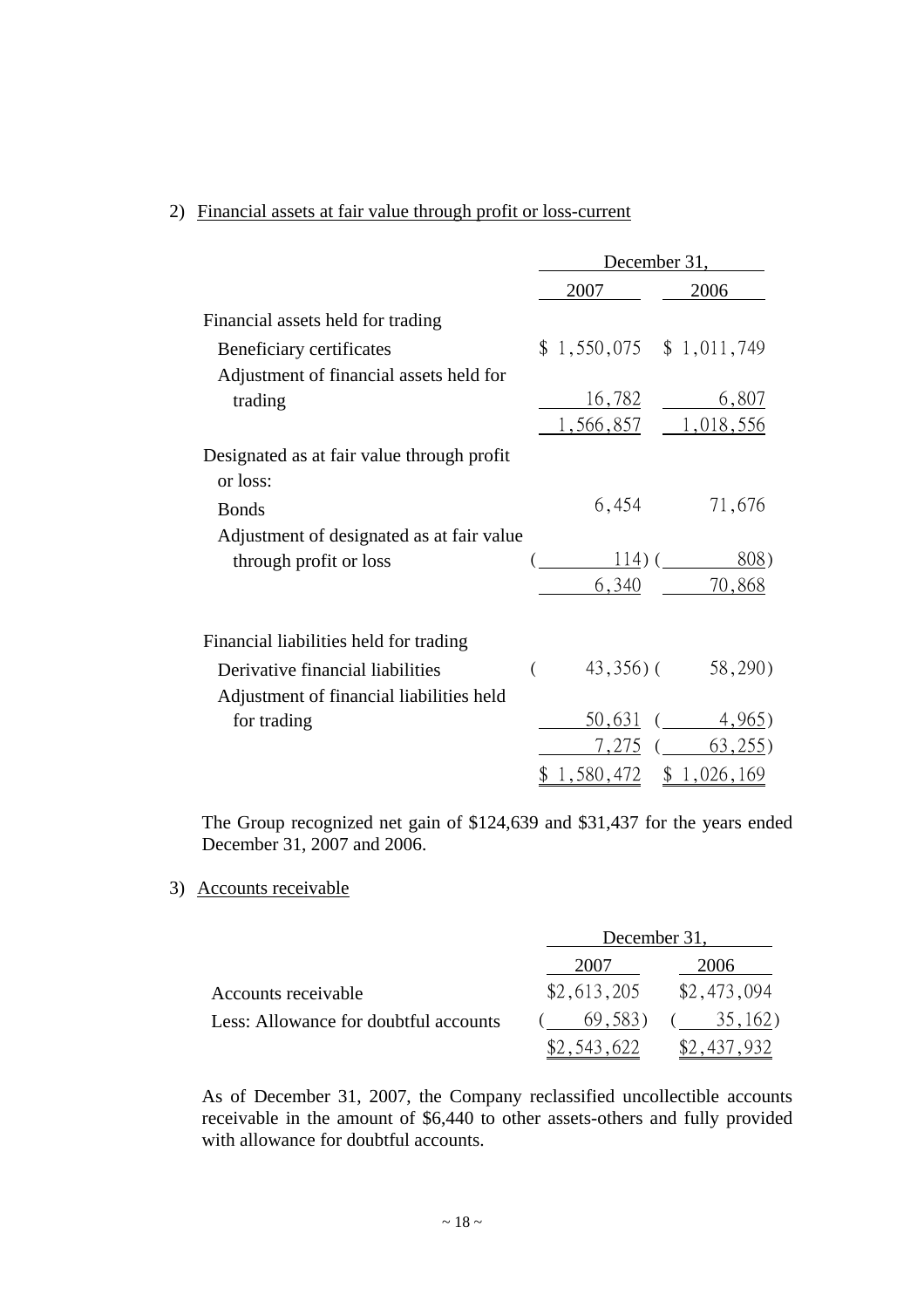### 4) Inventories

|                                       | December 31. |             |  |  |  |
|---------------------------------------|--------------|-------------|--|--|--|
|                                       | 2007         | 2006        |  |  |  |
| Raw materials                         | \$2,070,738  | \$1,944,364 |  |  |  |
| Raw materials in transit              | 1,066,382    |             |  |  |  |
| Work in process                       | 431,781      | 1,025,248   |  |  |  |
| Finished goods                        | 1,128,096    | 1,451,552   |  |  |  |
| Inventories in transit                | 101,738      | 37,264      |  |  |  |
|                                       | 4,798,735    | 4,458,428   |  |  |  |
| Less: Allowance for decline in market |              |             |  |  |  |
| value and inventory obsolescence      | 53,799       | 89,486)     |  |  |  |
|                                       |              |             |  |  |  |

## 5) Financial assets carried at cost - noncurrent

| Investee company          | December 31, |         |      |        |  |
|---------------------------|--------------|---------|------|--------|--|
|                           |              | 2007    | 2006 |        |  |
| Alcor Micro Corp.         | S            | 198,000 | \$   | 78,000 |  |
| Taiwan IC Packaging Corp. |              | 640,000 |      |        |  |
| Dramexchange Tech. Inc.   |              | 1,125   |      | 1,125  |  |
|                           |              |         |      |        |  |

The investment in Alcor Micro Corp. and Taiwan IC Packaging Corp. represent their shares issued through private placement, which are not allowed to be transferred during three years. The investment in Dramexchange Tech. Inc. is carried at cost because its shares are not quoted in an active market and the fair value cannot be reliably measured.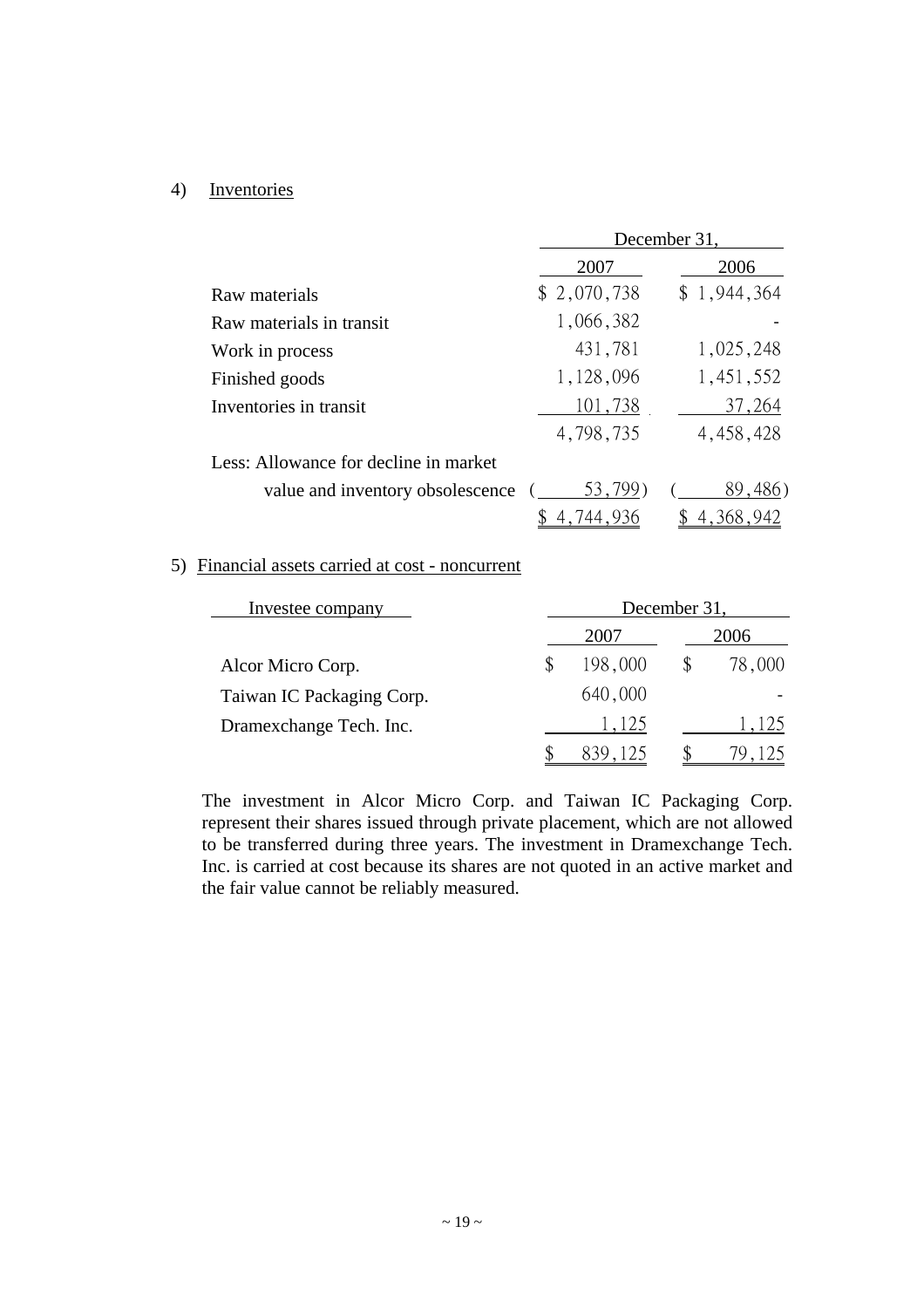# 6) Property, plant and equipment

|                              | December 31, 2007 |               |    |              |               |  |
|------------------------------|-------------------|---------------|----|--------------|---------------|--|
|                              |                   | Accumulated   |    |              | <b>Net</b>    |  |
| Item                         |                   | Original cost |    | depreciation | Book value    |  |
| Land                         | \$                | 871,123       | \$ |              | \$<br>871,123 |  |
| <b>Buildings</b>             |                   | 1,331,424     |    | 198,368)     | 1,133,056     |  |
| Machinery                    |                   | 434,621       |    | 114,252)     | 320,369       |  |
| Transportation equipment     |                   | 18,357        |    | 4,708)       | 13,649        |  |
| Furniture and fixtures       |                   | 76,641        |    | 48,112)      | 28,529        |  |
| Miscellaneous equipment      |                   | 52,979        |    | 9,010        | 43,969        |  |
| Construction in progress and |                   |               |    |              |               |  |
| prepayments for equipment    |                   | 314,632       |    |              | 314,632       |  |
|                              |                   | 3,099,777     |    | 374,450      | 2,725,327     |  |

|                          | December 31, 2006 |    |              |    |             |  |
|--------------------------|-------------------|----|--------------|----|-------------|--|
|                          |                   |    | Accumulated  |    | <b>Net</b>  |  |
| Item                     | Original cost     |    | depreciation |    | Book value  |  |
| Land                     | \$<br>849,926     | \$ |              | \$ | 849,926     |  |
| <b>Buildings</b>         | 1, 253, 542       |    | 137,998)     |    | 1, 115, 544 |  |
| Machinery                | 242,950           |    | 70,437)      |    | 172,513     |  |
| Transportation equipment | 14,007            |    | 7,305)       |    | 6,702       |  |
| Furniture and fixtures   | 67,706            |    | 43,086)      |    | 24,620      |  |
| Miscellaneous equipment  | 8,215             |    | 3,571)       |    | 4,644       |  |
|                          | 2,436,346         |    | 262,397)     |    | 2, 173, 949 |  |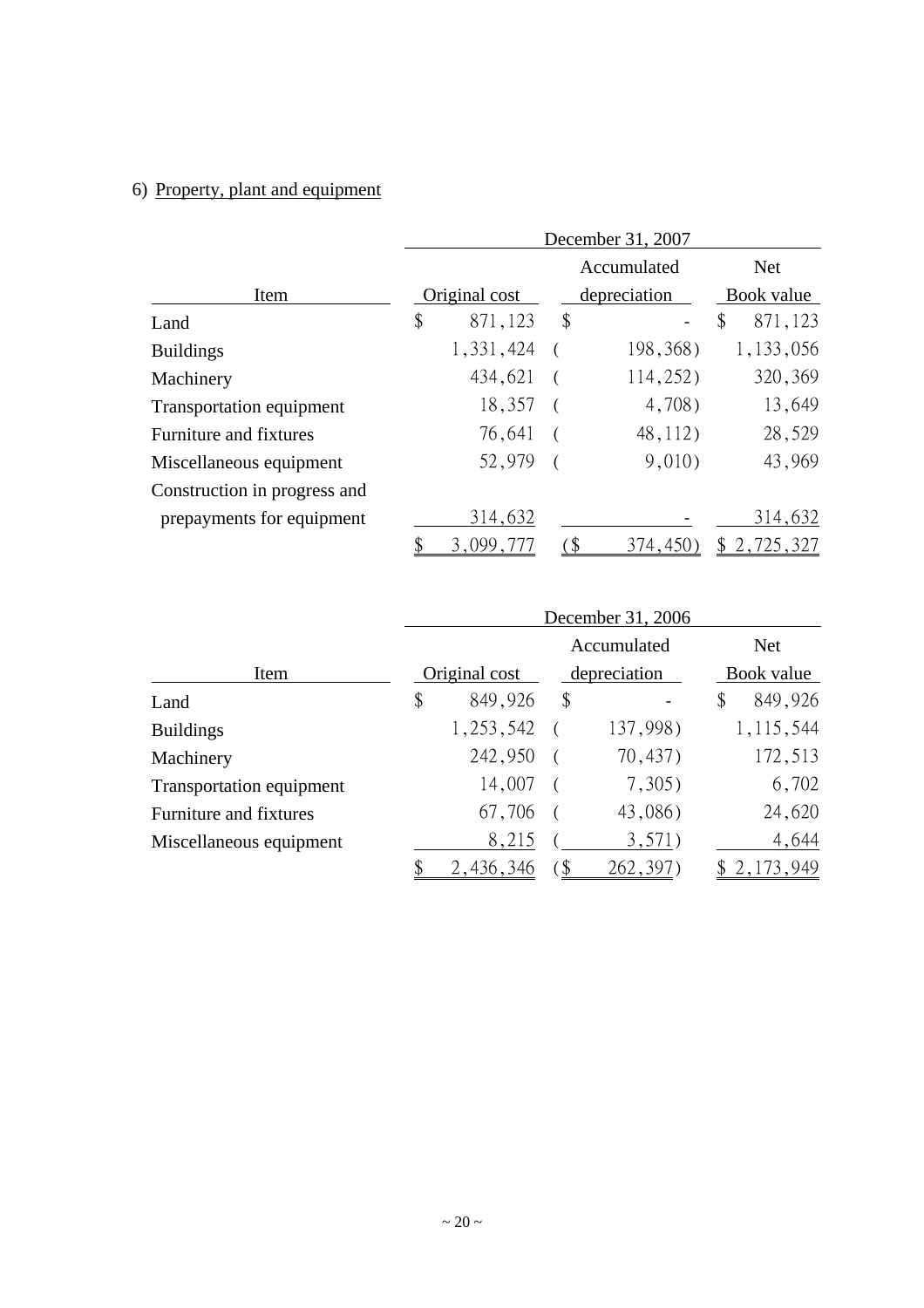# 7) Other Intangible Assets

|                                | December 31, |       |  |                    |  |
|--------------------------------|--------------|-------|--|--------------------|--|
|                                |              | 2007  |  | 2006               |  |
| Land Use Right                 |              |       |  | 127,163 \$ 119,573 |  |
| Less: Accumulated amortization |              | 5.777 |  | 3,040              |  |
|                                |              |       |  |                    |  |

# 8) Short-term bank loans

|                       |         | December 31.                              |
|-----------------------|---------|-------------------------------------------|
|                       | 2007    | 2006                                      |
| Short-term loans      | 108,315 | $\frac{106,305}{2}$                       |
| Annual interest rates |         | $1.23\% \sim 5.23\%$ 0.87\% $\sim 5.42\%$ |

# 9) Income tax

|                                            | 2007    | 2006     |
|--------------------------------------------|---------|----------|
| Income tax expense                         | 690,172 | 302,640  |
| Net change of deferred income tax          | 53,059) | 32,481   |
| Under provision of prior year's income tax | 1,580   | 9,086)   |
| Prepaid income tax                         | 164,218 | 101,618) |
| Income tax payable                         |         |          |

A. As of December 31, 2007 and 2006, the deferred income tax assets and liabilities are as follows:

|                                       | December 31. |      |
|---------------------------------------|--------------|------|
|                                       | 2007         | 2006 |
| Total deferred income tax assets      | 50.917       |      |
| Total deferred income tax liabilities |              |      |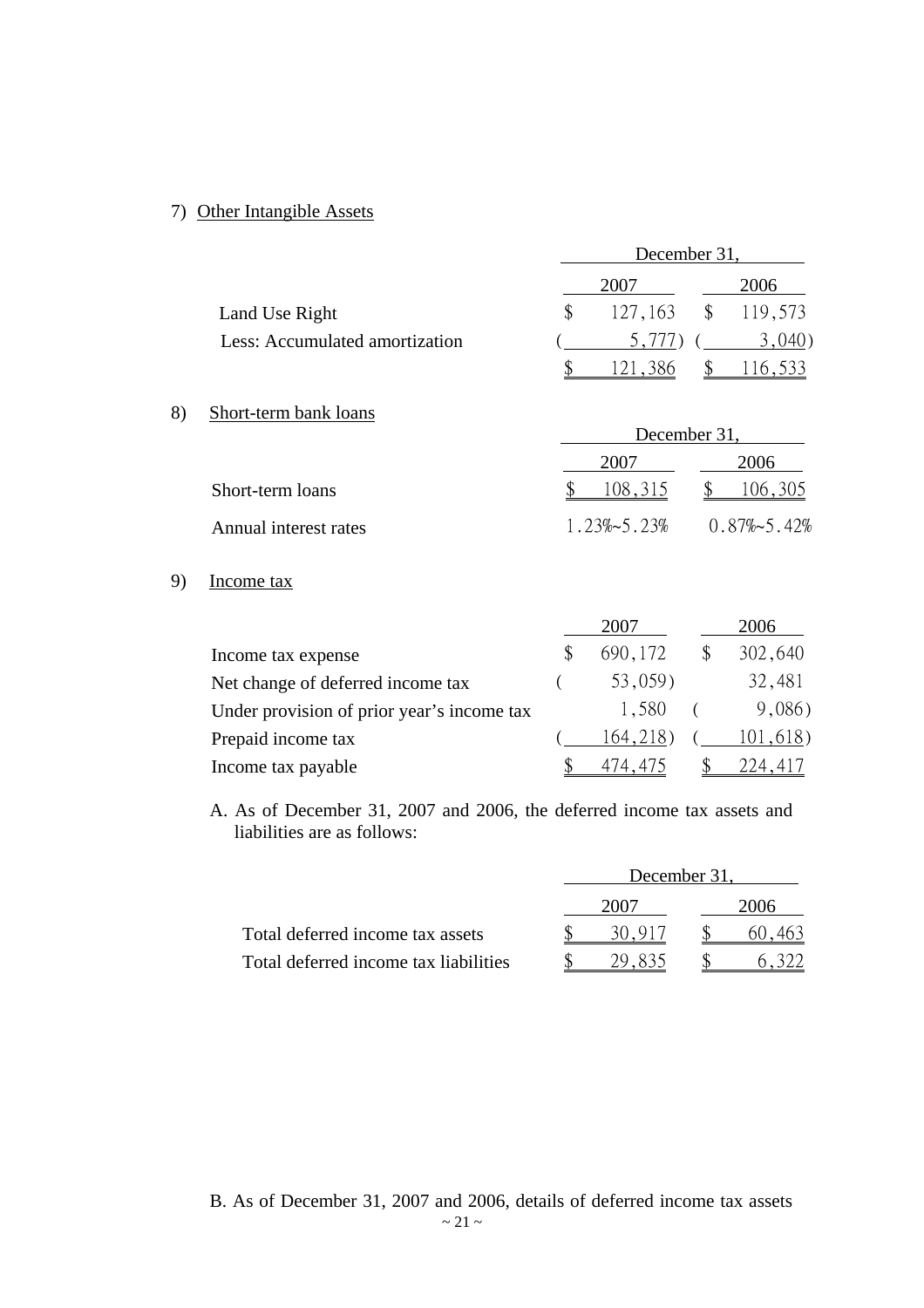### and liabilities are as follows:

|                                                                                         | December 31,               |              |               |              |       |               |            |        |  |
|-----------------------------------------------------------------------------------------|----------------------------|--------------|---------------|--------------|-------|---------------|------------|--------|--|
| Items                                                                                   |                            | 2007         |               | 2006         |       |               |            |        |  |
|                                                                                         |                            | Amount       |               | Tax Effect   |       | Amount        | Tax Effect |        |  |
| Current:                                                                                |                            |              |               |              |       |               |            |        |  |
| Allowance for doubtful<br>accounts                                                      | $\boldsymbol{\mathsf{\$}}$ | 22,927       | $\frac{1}{2}$ | 9,221        | $\$\$ | 3,084         | \$         | 771    |  |
| Unrealized loss on decline<br>in market value and<br>inventory obsolescence             |                            | 52,019       |               | 13,366       |       | 93,184        |            | 23,296 |  |
| Unrealized profit on<br>intercompany transactions                                       |                            | 17,536       |               | 4,384        |       | 86,073        |            | 21,518 |  |
| Unrealized exchange loss                                                                | €                          | $57,484$ ) ( |               | 14,371)      |       | 12,208        |            | 3,052  |  |
| Others                                                                                  |                            | 3,192        |               | 798          |       | 11,052        |            | 2,763  |  |
|                                                                                         |                            |              |               | 13,398       |       |               |            | 51,400 |  |
| Noncurrent:                                                                             |                            |              |               |              |       |               |            |        |  |
| Pension expense                                                                         |                            | 11,164       |               | 2,791        |       | 14,753        |            | 3,688  |  |
| Investment income on<br>foreign investments<br>accounted for under the<br>equity method | (                          | $61,856$ ) ( |               | $15,464$ ) ( |       | $(25, 288)$ ( |            | 6,322) |  |
| Unrealized loss on decline<br>in net realizable value of<br>idle assets                 |                            |              |               |              |       | 15,172        |            | 3,793  |  |
| Unrealized permanent<br>decline in market value<br>financial assets carried at          |                            |              |               |              |       |               |            |        |  |
| cost                                                                                    |                            | 1,427        |               | 357          |       | 6,328         |            | 1,582  |  |
|                                                                                         |                            |              |               | 12,316)      |       |               |            | 2,741  |  |
|                                                                                         |                            |              | \$            | 1,082        |       |               | \$         | 54,141 |  |

- C. The significant differences between accounting income and tax income in 2007 and 2006 are as follows:
	- a) Permanent differences: For 2007, the income covered under a five-year tax holiday was approximately \$837,000 and gain on valuation of financial liabilities was approximately \$107,000. For 2006, the income covered under a five-year tax holiday was approximately \$1,590,000.
	- b) Temporary differences: Listed as changes in deferred income tax assets and liabilities above.

D. The Company was granted a five-year tax holiday with respect to income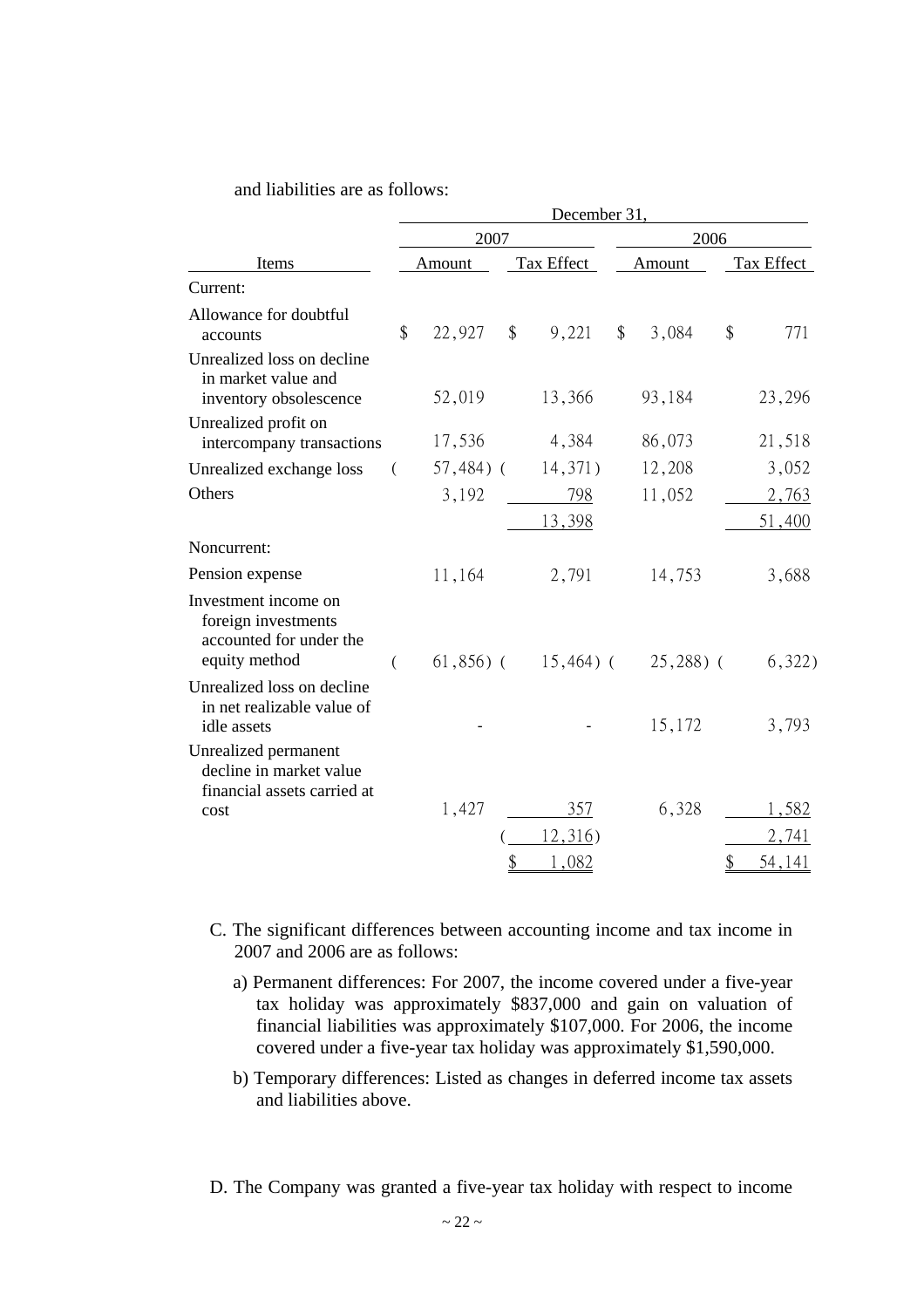derived from its data storage memory and computer peripheral equipment production. The expiry date is as follows:

| Approval date<br>and number                                           | Date of tax-exempt<br>related equipment<br>ready for production periods | Tax-exempt                                        | equipment | Cost of tax-<br>exempt related |
|-----------------------------------------------------------------------|-------------------------------------------------------------------------|---------------------------------------------------|-----------|--------------------------------|
| Taipei-City-Chien-<br>One No.<br>09370306300 on<br>14th April, 2004   | 1st January, 2004                                                       | 1st January,<br>$2004 - 31$ st<br>December, 2008  | \$        | 35,119                         |
| Taipei-City-Chien-<br>One No.<br>09470339400 on 7th<br>November, 2005 | 1st October, 2005                                                       | 1st October,<br>$2005 - 30$ th<br>September, 2010 |           | 76,089                         |

- E. For the years ended December 31, 2007 and 2006, the income tax expense included the additional 10% corporate income tax related to the 2006 and 2005 undistributed earnings amounting to \$91,343 and \$23,571, respectively. These amounts were recognized based on the resolution adopted in the Company's stockholders' meeting to retain the 2006 and 2005 earnings.
- F. As of December 31, 2007, the Company's income tax returns for the years through 2005 have been assessed and approved by the Tax Authority.
- 10) Bonds payable

|                                          | December 31, |             |  |  |  |
|------------------------------------------|--------------|-------------|--|--|--|
|                                          | 2007         | 2006        |  |  |  |
| First Euro convertible bonds payable     | 145,935      | 146,677     |  |  |  |
| Less: Due within one year                | 145,935)     |             |  |  |  |
|                                          |              | 146,677     |  |  |  |
| First domestic convertible bonds payable | 1,115,700    | 1,500,000   |  |  |  |
| Less: Discount of bonds payable          | 85,858)      | 144,904)    |  |  |  |
|                                          | 1,029,842    | 1,355,096   |  |  |  |
|                                          | \$1,029,842  | \$1,501,773 |  |  |  |

- A. In July 2003, the Company issued 0% unsecured Convertible Bonds in the amount of US\$35 million at par value due in 2008, which are listed in the Luxembourg Stock Exchange. The significant terms of the Bonds are summarized below:
- a) Conversion right: Unless previously redeemed, converted or purchased and cancelled, the Bonds may be converted into common stock of the Company during the conversion period at the conversion price then in effect, determined based on a fixed exchange rate of NT\$34.472 (in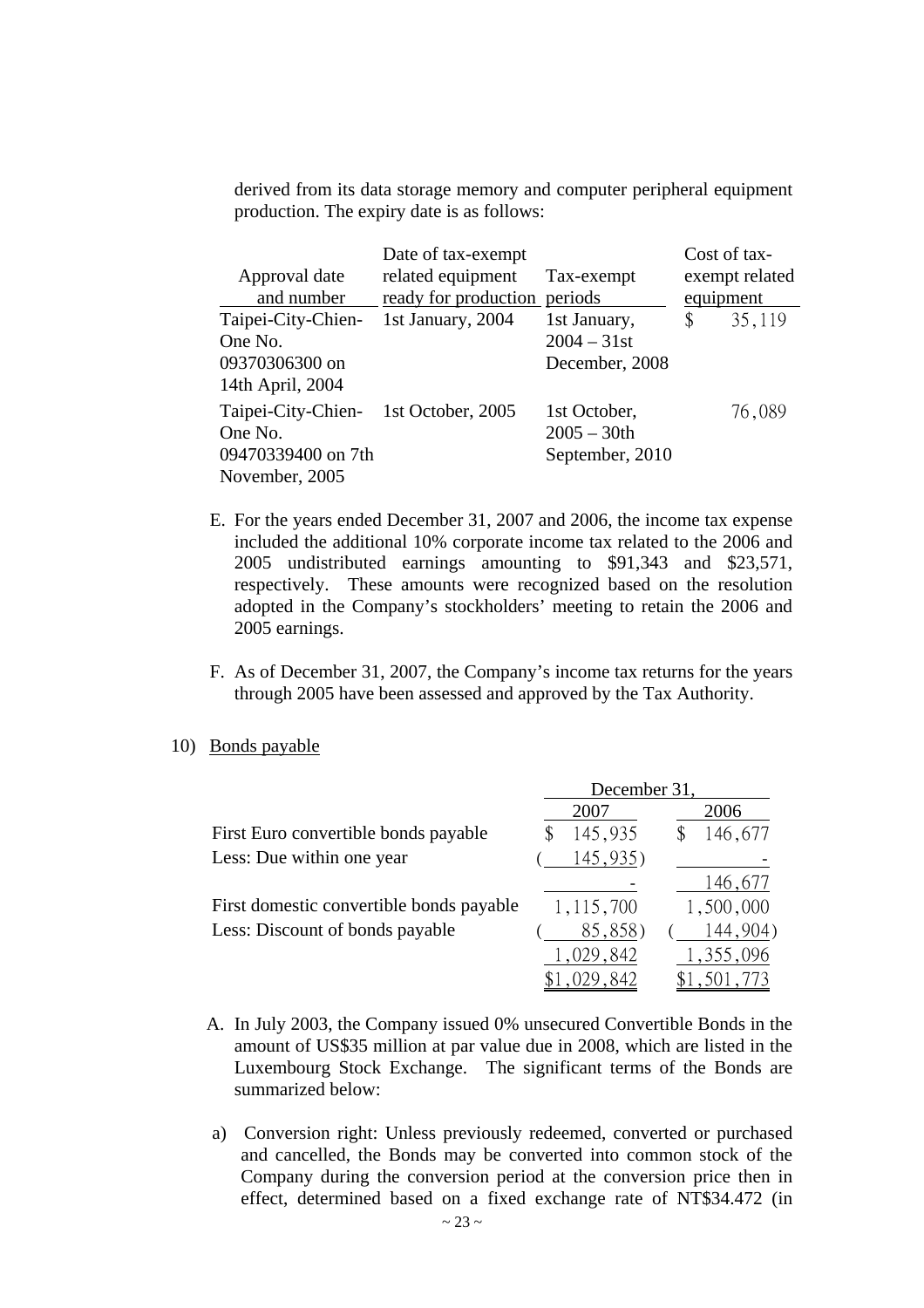dollars) : US\$1.00 (in dollar).

- b) Conversion Period: The Bonds are convertible anytime from August 17, 2003 to June 17, 2008.
- c) Conversion Price adjustment: The initial conversion price per share was set at NT\$95 (in dollars). After the issuance of the Bonds, the conversion price may be adjusted based on the terms of the contract. As of December 31, 2007, the adjusted conversion price was NT\$50.66(in dollars).
- d) Conversion Price reset: The conversion price shall be adjusted downward on February 25, 2005, February 25, 2006, February 25, 2007 and February 25, 2008 (the "Reset Date" and each a "Reset Date") in the event that the average closing price of the Shares on the TSE translated into U.S. Dollars at the then prevailing exchange rate for 20 consecutive Trading Days immediately prior to the relevant Reset Date is lower than the conversion price, converted into U.S. Dollars at the fixed exchange rate of \$34.472 (in dollars) : US\$1.00 (in dollar); provided that the Reset Price (on a cumulative basis, if applicable) shall not be less than 80% of the initial conversion price after anti-dilution adjustments, if any.
- e) Company redemption or purchase:
	- (1) Redemption at maturity: Unless previously redeemed, converted or purchased and cancelled, the Bonds will be redeemed at their principal amount in US Dollars on July 17, 2008.
	- (2) Redemption at the option of the Company: The Company may, after giving not less than 40 days nor more than 60 days notice to the Bondholders, call all, or part only, of the Bonds on or at any time after January 17, 2005 at their principal amount in the event that the closing price of the Shares on the TSE in U.S. Dollars, calculated at the prevailing exchange rate, for each of the 20 consecutive Trading Days, the last of which occurs not more than 5 days prior to the date upon which notice of such redemption is published, is at least 130% of the Conversion Price in effect on each such Trading Day translated into U.S. Dollars at the fixed exchange rate of NT\$34.472 (in dollars) : US\$1.00 (in dollar). The Company may, at any time, redeem all of the Bonds, after giving not less than 40 days nor more than 60 days notice to the Bondholders, at their principal amount if at least 90% in principal amount of the Bonds have already been redeemed, converted, or purchased and cancelled.
	- (3) Redemption at the option of Bondholders: Until and unless previously redeemed, converted or repurchased and cancelled, the Company will, at the Bondholder's option, redeem all or part of the Bondholder's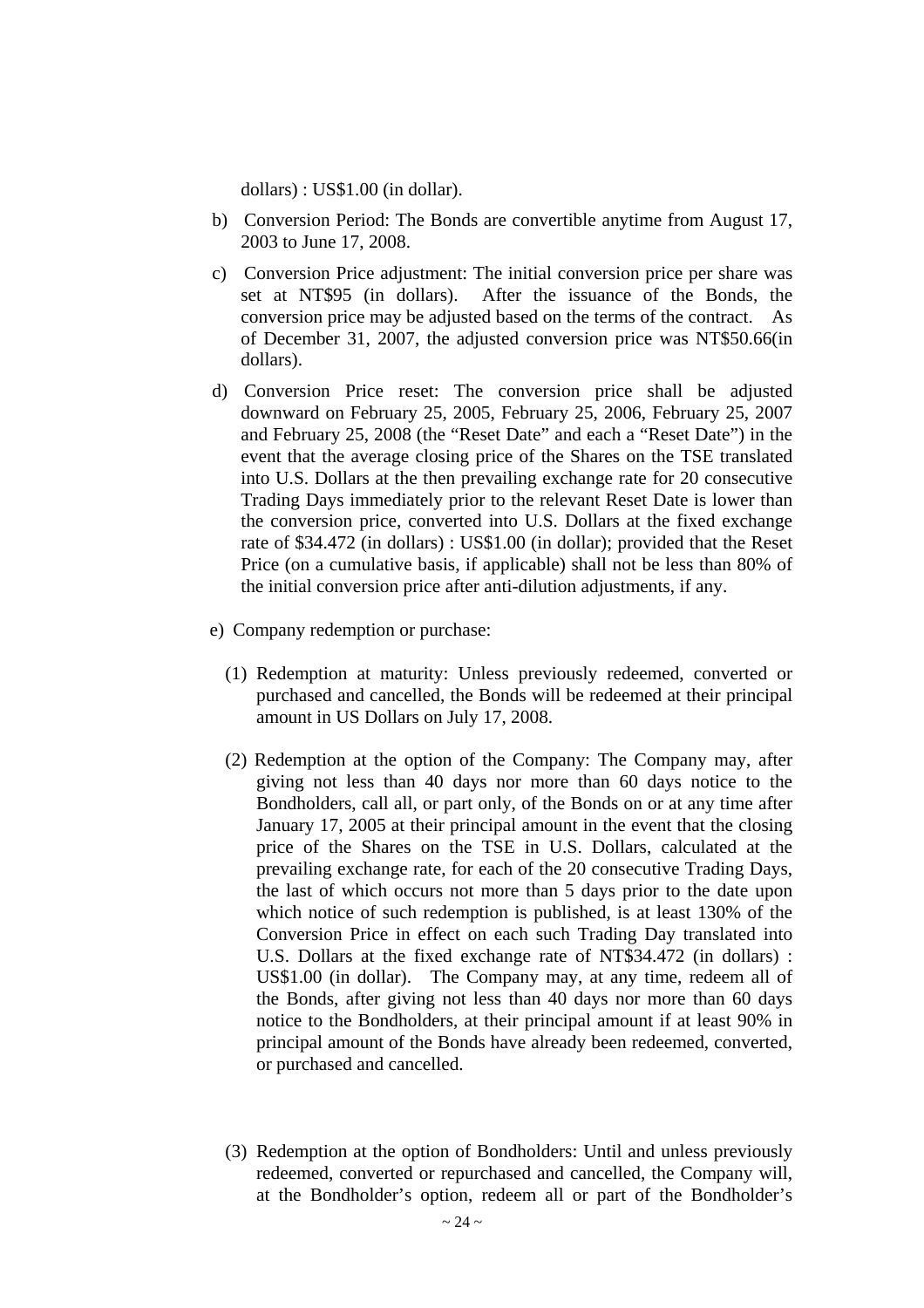Bonds at their principal amount on January 17, 2005 and July 17, 2006, respectively. In addition, the Company will, at the option of the holder of any Bond, redeem all but not part of the Bonds held by that Bondholder at their principal amount in the event that the Shares cease being traded or listed on the TSE.

f) As of December 31, 2007, bonds in the amount of US\$30,500 (in thousands) have been converted into 16,454,817 common shares based on the conversion price per share at date of conversion. The excess of the bond cost over par value of the shares amounting to \$886,848 was credited to capital reserve.

The fair value of put and call options embedded in bonds payable issued before December 31, 2005 was not separated in accordance with EITF95-078.

- B. As approved by the competent authority, the Company issued its first unsecured zero coupon domestic convertible bonds with a principal amount of \$1,500,000 and an effective interest rate of 2.15%. The terms on the bonds are summarized below:
	- a) Period: 5 years (November 24, 2006 to November 24, 2011).
	- b) Conversion period: the date following one month from the issue date to 10 days before the maturity date.
	- c) Conversion price:

The initial conversion price at issuance of the bonds was \$107 per share. The conversion price is subject to adjustment based on the rules prescribed in the bond agreement when the number of the Company's common stock changes. As of December 31, 2007, the adjusted conversion price was \$102.8 per share.

d) Reset of conversion price:

Other than the above-mentioned adjustment, the conversion price shall be reset at the ex-right or ex-dividend date during the period from 2007 to 2011 based on the pricing model prescribed in the conversion rules. In the year when dividends are not distributed, the effective date for resetting the conversion price is June 30. When the reset conversion price is less than the conversion price in effect, the reset price will be adopted as the new conversion price, provided that the reset conversion price is not less than 80% of the initial conversion price at issuance of the bonds.

e) Redemption at the bondholders' option:

The bondholders may request the Company to redeem their bonds at face value after three years from the issue date.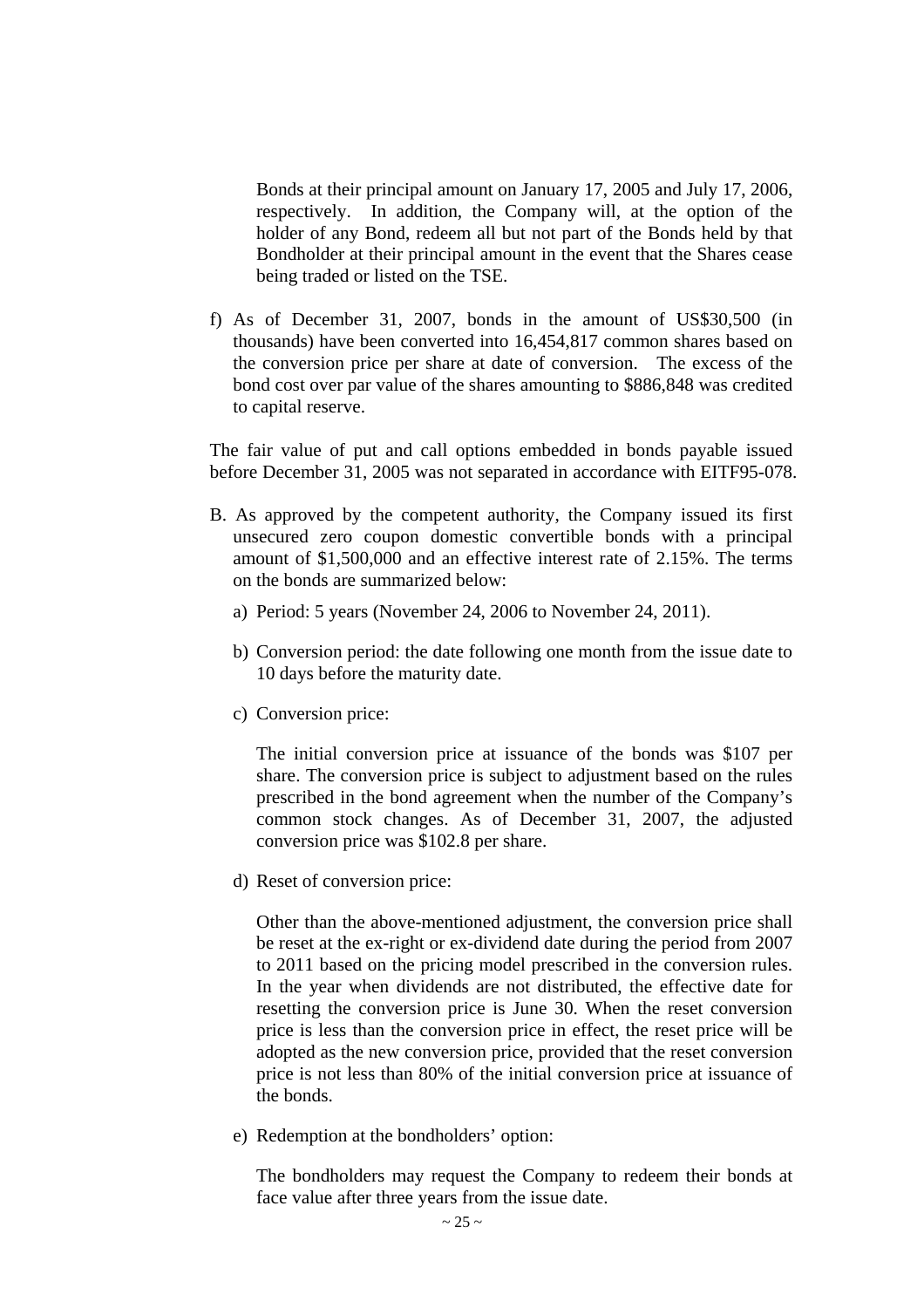f) Redemption at the Companys' option:

 The Company may, after giving not less than 40 days notice to the Bondholders, call all, or part only, of the Bonds on or at any time after December 24, 2006 at their principal amount in the event that the closing price of the Shares on the TSE, calculated at the prevailing exchange rate, for each of the 30 consecutive Trading Days, is at least 50% of the Conversion Price in effect on each such Trading Day or at least 90% in principal amount of the Bonds have already been redeemed, converted, or purchased and cancelled.

g) As of December 31, 2007, bonds in the amount of \$384,300 had been converted into 3,595,124 common shares based on the conversion price per share at date of conversion. The excess of the bond cost over par value of the shares amounting to \$302,320 was credited to capital reserve.

The fair value of the convertible option was separated from bonds payable, and was recognized in "Capital reserve from stock warrants" in the amount of \$89,070 in accordance with ROC SFAS No. 36. As of December 31 2007, due to the bonds conversion to common stock, the "Capital reserve from stock warrants" amounted to \$66,250. The fair value of put and call options embedded in bonds payable was separated from bonds payable, and was recognized in "Financial assets or liabilities at fair value through profit or loss".

11) Long-term loans

|                           | December 31, |                       |  |                    |  |  |
|---------------------------|--------------|-----------------------|--|--------------------|--|--|
|                           |              | 2007                  |  | 2006               |  |  |
| Long-term loans           | \$.          | 82,484                |  | 112,871            |  |  |
| Less: Due within one year |              | 35,195)               |  | 33,230)            |  |  |
|                           |              |                       |  | .641               |  |  |
| Annual interest rates     |              | $1.277\% \sim 5.20\%$ |  | $1.277\% - 5.20\%$ |  |  |

### 12) Retirement plan

A) The Company has a non-contributory and funded defined benefit pension plan in accordance with the Labor Standards Law, covering all regular employees. Under the defined benefit plan, two units are accrued for each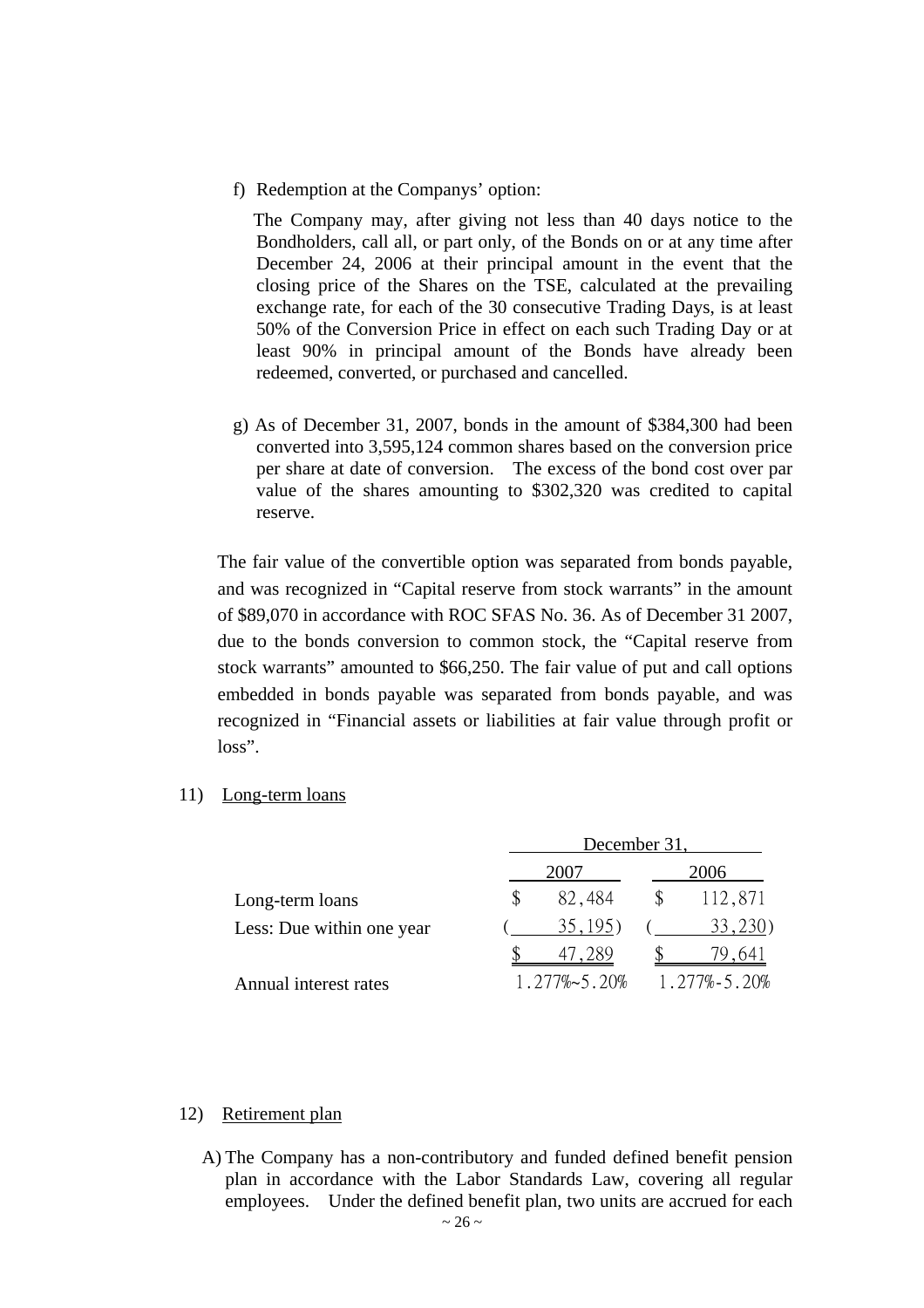year of service for the first 15 years and one unit for each additional year thereafter, subject to a maximum of 45 units. Pension benefits are based on the number of units accrued and the average monthly salaries and wages of the last 6 months prior to retirement. The Company contributes monthly an amount equal to 2% of the employees' monthly salaries and wages to the retirement fund deposited with Bank of Taiwan, the trustee, under the name of the independent retirement fund committee.

- B) As of December 31, 2007 and 2006, the balance of the retirement fund with the Bank of Taiwan was \$27,066 and \$21,390, respectively.
- C) The related actuarial assumptions used to calculate the net periodic pension cost based on the measurement dates as of December 31, 2007 and 2006, are as follows:

|                                | 2007  | 2006  |
|--------------------------------|-------|-------|
| Discount rate                  | 3.50% | 3.50% |
| Rate of increase in salary     | 2.00% | 2.00% |
| Expected return on plan assets | 2.50% | 2.50% |

D) Reconciliation of the plan funded status and the accrued pension liabilities are as follows:

|                                          | December 31,                |         |  |  |
|------------------------------------------|-----------------------------|---------|--|--|
|                                          | 2007                        | 2006    |  |  |
| Benefit obligation:                      |                             |         |  |  |
| Vested benefit obligation                | \$<br>$\mathcal{S}$         |         |  |  |
| Non-vested benefit obligation            | $43,650$ ) (                | 37,428) |  |  |
| Accumulated benefit obligation           | $43,650$ ) (                | 37,428) |  |  |
| Additional benefits based on projected   |                             |         |  |  |
| future salaries increase                 | $17,709$ ) (                | 16,250) |  |  |
| Projected benefit obligation             | $61,359$ (                  | 53,678) |  |  |
| Fair value of plan assets                | 27,066                      | 21,390  |  |  |
| <b>Funded status</b>                     | $34,293$ ) (                | 32,288) |  |  |
| Unrecognized net transition obligation   | 19                          | 20      |  |  |
| Unrecognized pension loss                | 16,296                      | 12,408  |  |  |
| Accrued pension liabilities              | 17,978)                     | 19,860) |  |  |
| Vested benefit                           |                             |         |  |  |
| Eau tha riagna andad Dagamban 21<br>פ∩∩ר | and 2006 the details of the |         |  |  |

E) For the years ended December 31, 2007 and 2006, the details of the Company's net periodic pension costs are as follows:

| December 31. |      |  |
|--------------|------|--|
| 2007         | 2006 |  |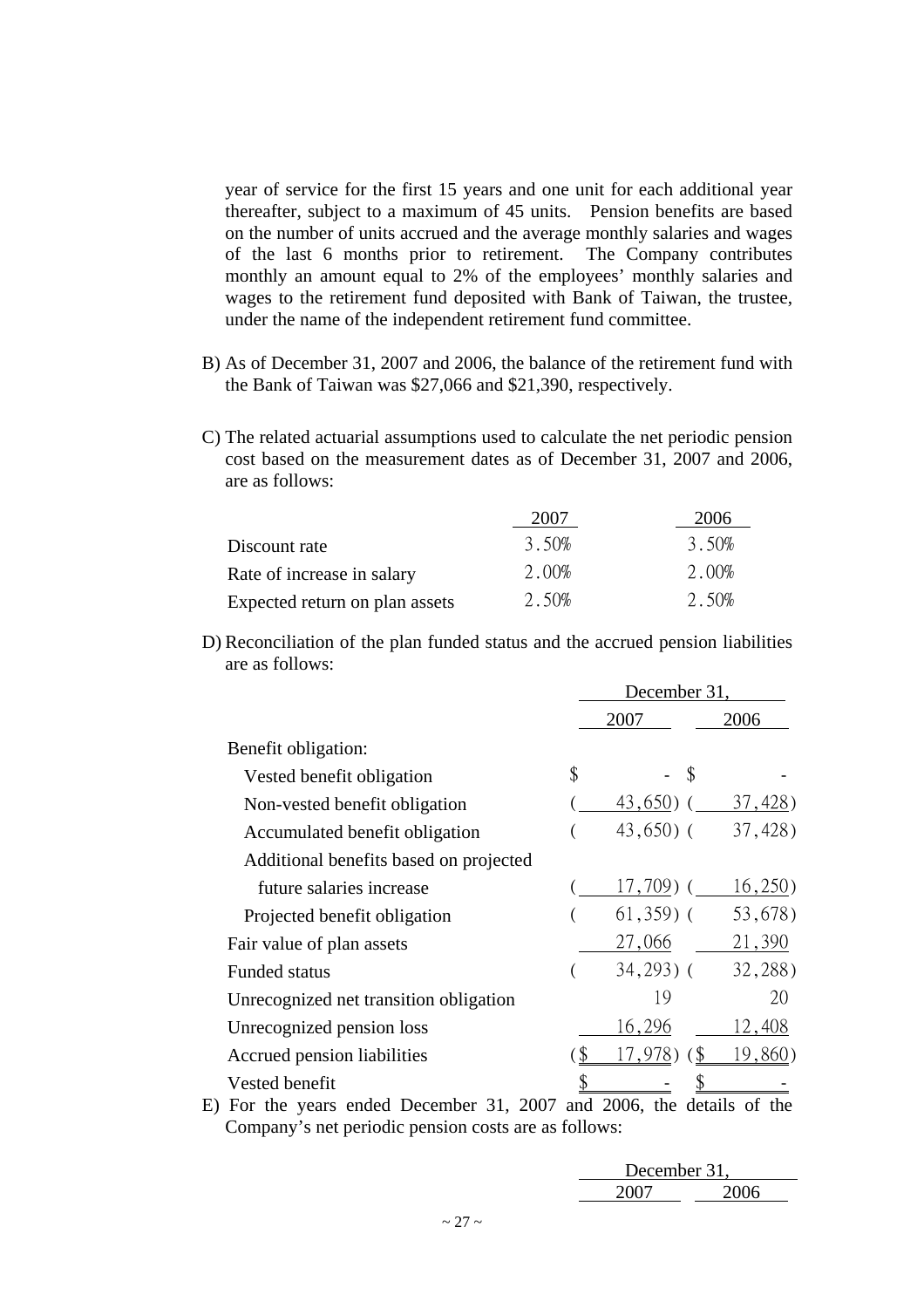| Service cost                                            | 1,568  | 1,510 |
|---------------------------------------------------------|--------|-------|
| Interest cost                                           | 1,879  | 1,713 |
| Expected return on plan assets                          | 596) ( | 506)  |
| Amortization of unrecognized net transition             |        |       |
| obligation<br>Amortization of unrecognized pension loss | 293    | 204   |
| Net periodic pension cost                               |        |       |

- F) Effective July 1, 2005, the Company established a funded defined contribution pension plan (the "New Plan") under the Labor Pension Act (the "Act"). Employees have the option to be covered under the New Plan. Under the New Plan, the Company contributes monthly an amount based on 6% of the employees' monthly salaries and wages to the employees' individual pension accounts at the Bureau of Labor Insurance. The benefits accrued are portable when the employment is terminated. The net pension cost recognized under the New Plan for the years ended December 31, 2007 and 2006 was \$23,874 and \$18,072, respectively.
- G) The Company's mainland subsidiaries have a funded defined contribution plan. Monthly contributions to an independent fund administered by the government in accordance with the pension regulations in the People's Republic of China (PRC) are based on employees' monthly salaries and wages. Monthly contributions to the Plan are based on 22% and the Company doesn't have other responsible for employees.
- H) Except for Transcend UK and Transcend MD, Transcend Japan, Transcend USA, Transcend Europe and Transcend Germany have defined contribution plans (the Plans) covering all regular employees. Monthly contributions to the Plans are based on a fixed percentage of the employees' monthly salaries and wages.
- 13) Capital stock
	- A. On June 11, 2007, the stockholders at their annual stockholders' meeting adopted a resolution to capitalize retained earnings and employees' bonus of \$45,299 (4,529 thousand shares). The amount of capitalization had been approved by the Securities and Futures Bureau on July 26, 2007 and had been registered.
	- B. On August 14, 2007, the Board of Directors adopted a resolution to issue 25,000 thousand shares of common stock to allow an increase in capital through a cash infusion amounting to \$3,200,000 at a subscription price of \$128 per share. The amount of capital raised had been approved by the competent authorities and had been registered.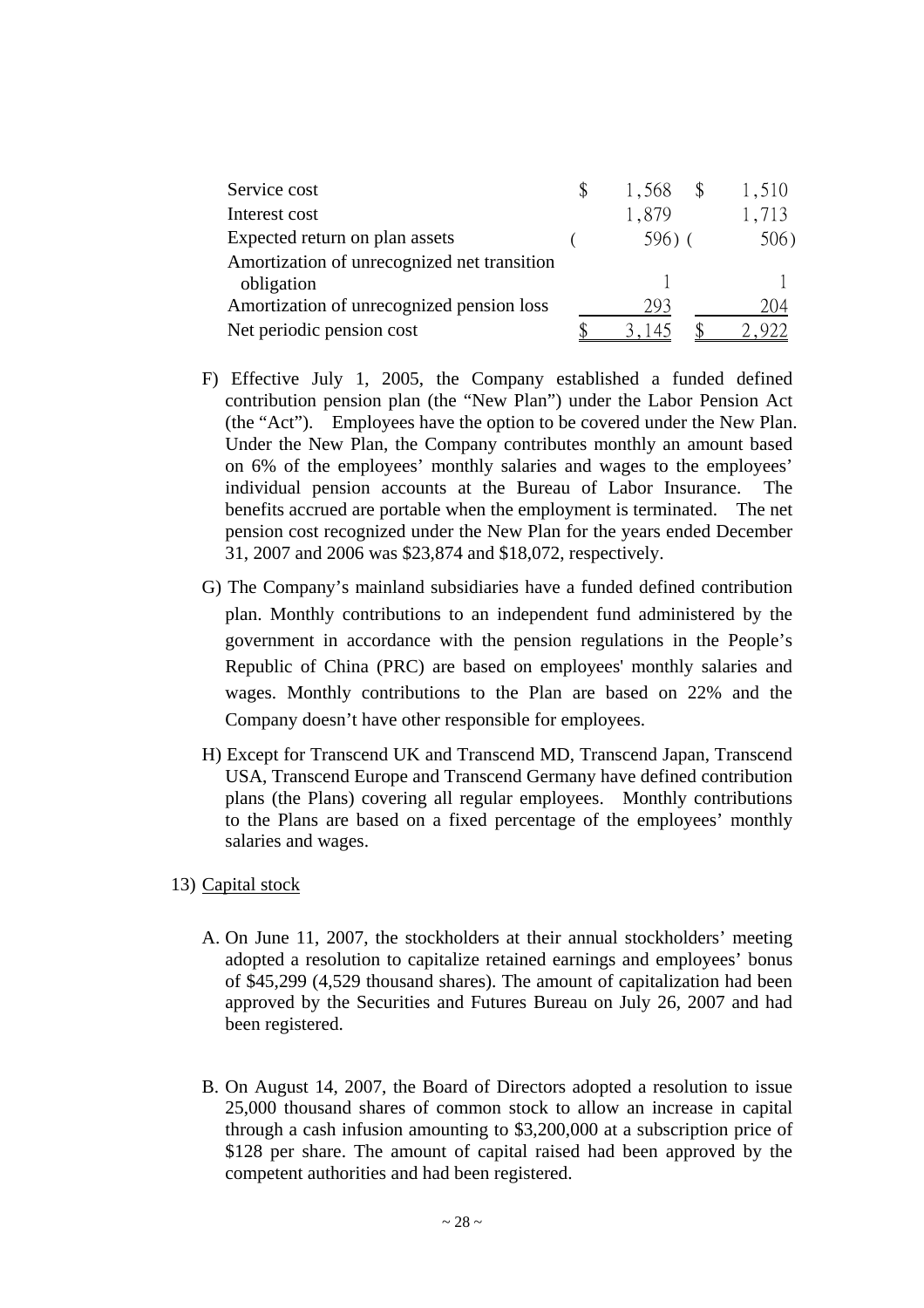#### C. Employee stock options

In accordance with the Board of Directors' resolution on September 12, 2007, the Company decided to issue 5,000 units of employee stock options, with a unit of employee stock option representing 1,000 shares of the Company's common stock. As of December 31, 2007, the Company had issued 4,536 units of employee stock options. The exercise price under the stock-based employee compensation plan is not less than the closing price of the Company's common stock at the grant date and is subject to adjustments due to changes in the number of common shares. The vesting period of the Company's employee stock option plan is six years. The employees may exercise the stock options in installments after two years from the date the stock options are granted.

(1) Details of the employee stock options are set forth below :

|                                                                                                        | December 31, 2007 |                  |  |
|--------------------------------------------------------------------------------------------------------|-------------------|------------------|--|
|                                                                                                        |                   | Weighted-average |  |
|                                                                                                        | No. of shares     | exercise price   |  |
|                                                                                                        | (in thousands)    | (in dollars)     |  |
| Options outstanding at beginning<br>of year                                                            |                   | \$               |  |
| Options granted                                                                                        | 4,536             | 120.00           |  |
| Distribution of stock dividends/<br>adjustments for number of shares<br>granted for one unit of option |                   |                  |  |
|                                                                                                        |                   |                  |  |
| Options exercised                                                                                      |                   |                  |  |
| Options revoked                                                                                        | 72)               |                  |  |
| Options outstanding at end of year                                                                     | 4,464             | 120.00           |  |
| Options exercisable at end of year                                                                     |                   |                  |  |

(2) Details of the employee stock options outstanding are set forth below :

|              | Options outstanding at end of year |                | Options exercisable at end of year |                |                |
|--------------|------------------------------------|----------------|------------------------------------|----------------|----------------|
| Range of     |                                    | Weighted-      | Weighted-                          |                | Weighted-      |
| exercised    |                                    | average        | average                            |                | average        |
| price        | <b>Shares</b>                      | remaining      | exercise price                     | <b>Shares</b>  | exercise price |
| (in dollars) | (in thousands)                     | vesting period | (in dollars)                       | (in thousands) | (in dollars)   |
| 120          | 4.464                              | $4.375$ years  | 120                                |                |                |

(3) The following sets forth the pro forma net income and earnings per share based on the assumption that the compensation cost is accounted for using the intrinsic value method for the stock options granted before the effectivity of R.O.C. SFAS No. 39, "Accounting for Share-based Payment":

December 31, 2007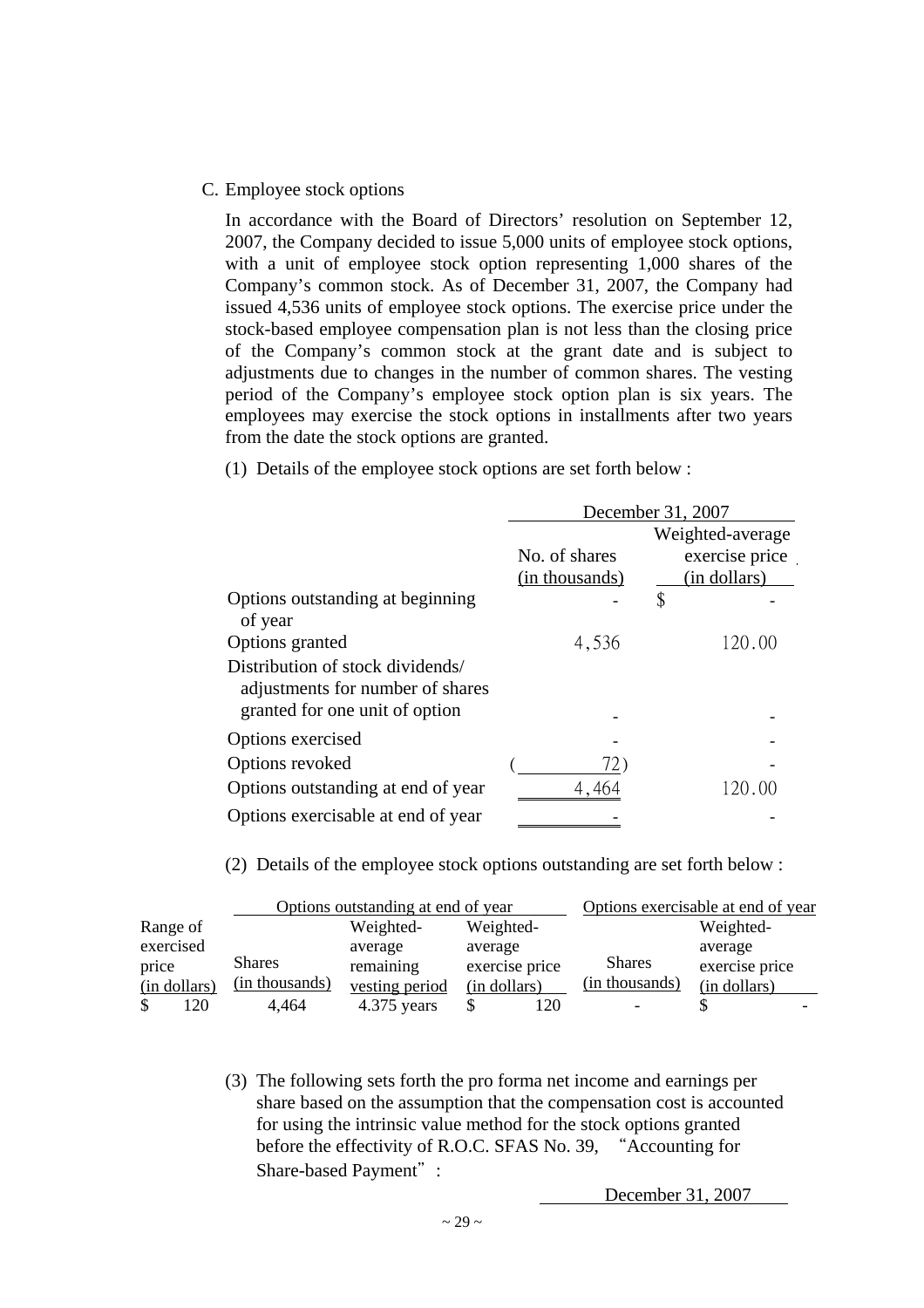|                                         | Financial report Pro forma |      |
|-----------------------------------------|----------------------------|------|
| Net income                              | 2,700,396 \$ 2,684,248     |      |
| Basic earnings per share (in dollars)   | 778                        | 7.74 |
| Diluted earnings per share (in dollars) | 7 21                       | 7.16 |

#### 14) Capital reserve

In accordance with the ROC Securities and Exchange, the Company may use the capital reserve to cover accumulated deficit first; and thereafter may apply to capitalize the capital reserve arising from the paid in capital in excess of par from the issuance of stock and donations. However, according to the ROC SFC regulations, the amount of capital reserve to be capitalized is restricted to 10% of the Company's contributed capital. "Capital reserve from stock warrants" is described in Note 4(10).

15) Legal reserve

According to the ROC Company Law, the annual net income should be used initially to cover any accumulated deficit; thereafter 10% of the annual net income should be set aside as legal reserve until the legal reserve has reached 100% of contributed capital. The legal reserve shall be exclusively used to cover accumulated deficit or, if the balance of reserve exceeds 50% of contributed capital, to increase capital not exceeding 50% of reserve balance and shall not be used for any other purpose. The legal reserve as of December 31, 2007 represents the accumulated appropriations through 2006.

- 16) Special reserve / Retained earnings
	- A. In accordance with the Company's Articles of Incorporation, the annual net income should be used initially to cover any accumulated deficit; 10% of the annual net income should be set aside as legal reserve; setting aside an additional special reserve pursuant to regulations; and reserving a certain amount with no effect on the Company's normal operations, no violation of regulation and balance stock dividend policy; thereafter, the Board of Directors shall propose and the stockholders shall approve to appropriate the amount of the residual earnings to be distributed. When distributing the remaining retained earnings, the Company should distribute 0.2% for the directors' and supervisors' remuneration and at least 3% for employees' bonuses; the amount of dividend to be distributed has to be 50% of the amount available for distribution as dividend and cash dividend shall be at least 5% of the dividend to be distributed.
	- B. Under Article 41 of ROC Security Exchange Act, in addition to the amount appropriated for legal reserve, the Company should set aside a special reserve from retained earnings if the total of the cumulative translation adjustment and unrealized loss on long-term investments results in a net reduction of the stockholders' equity as of the end of the current year.
	- C. In 2007, the stockholders approved to distribute \$3.6 (in dollar) cash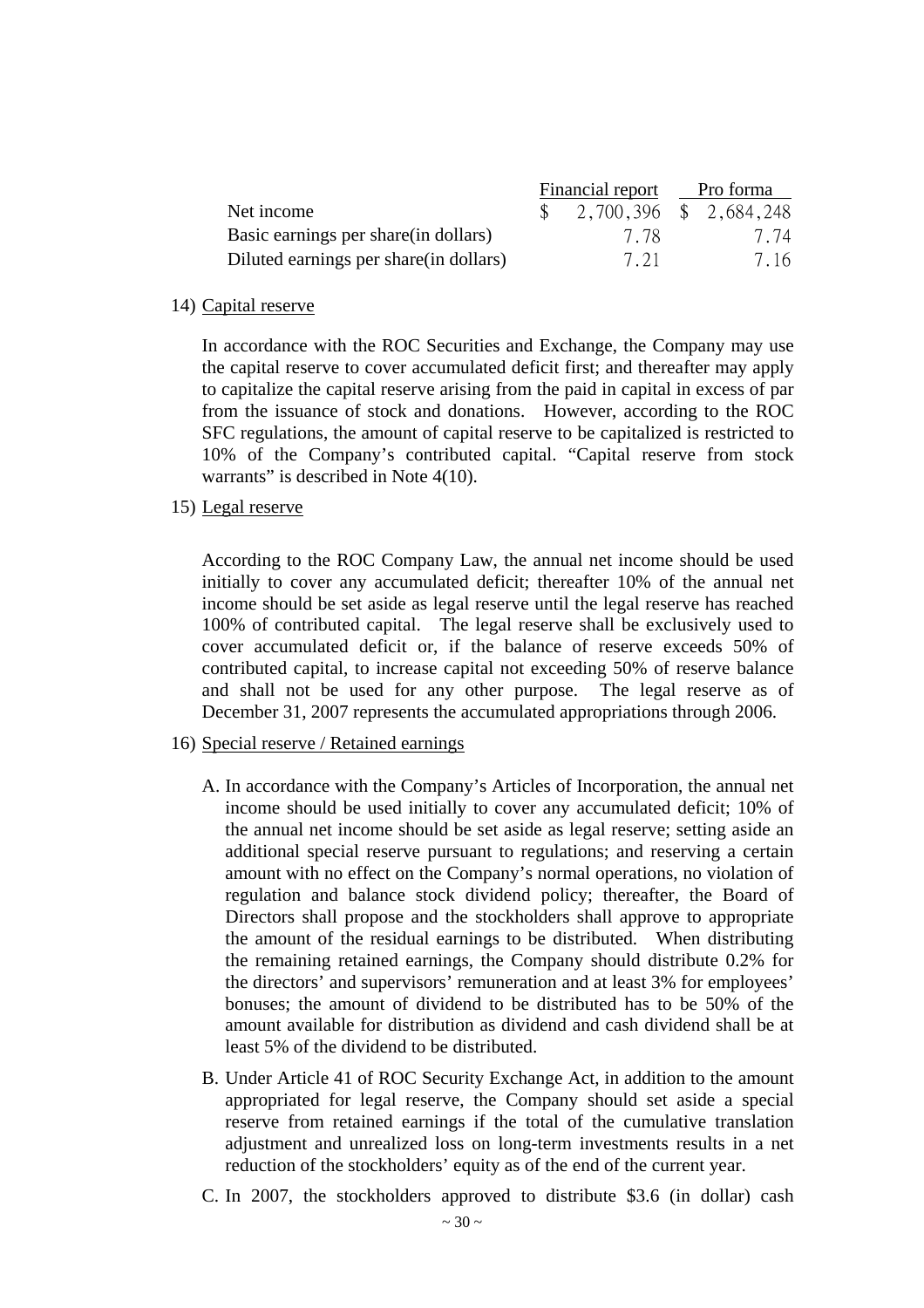dividends per share and \$0.1 (in dollar) stock dividends per share. In 2006, the stockholders approved to distribute \$3.0 (in dollar) cash dividends per share and \$0.2 (in dollar) stock dividends per share.

D. As of March 20, 2008 the Board of Directors had not yet approved the earnings distribution proposed by management. The information regarding the Board of Directors' approval of earnings distribution will be posted to the Market Observation Post System of Taiwan Stock Exchange Corporation website when it is available.

E. The amount of the retained earnings distributed in 2006 for employee bonuses and directors' and supervisors' remunerations were as follows:

|  | The amount of the actual       |  |  |
|--|--------------------------------|--|--|
|  | earnings distribution approved |  |  |
|  | by the Board of Directors and  |  |  |
|  | the stockholders               |  |  |
|  |                                |  |  |

a) The amount of the retained earnings distributed

| as:                                            |              |
|------------------------------------------------|--------------|
| Employees' cash bonuses                        | 26,943       |
| Employees' stock bonuses                       |              |
| Shares (in thousands)                          | 1,155        |
| Amounts                                        | \$<br>11,547 |
| As a percentage of outstanding common shares   | 0.34%        |
| Directors' and supervisors' remunerations      | \$<br>2,566  |
| b) Information regarding earnings per common   |              |
| share (in dollars)                             |              |
| Original earnings per common share             | \$<br>7.23   |
| Adjusted earnings per common share<br>(Note a) | \$<br>7.11   |
|                                                |              |

- Note: a. Adjusted earnings per share  $=$  (Net income Employees' bonus -Remunerations to directors and supervisors)/Weighted average number of outstanding common shares.
- F. The actual creditable tax ratio of distributed earnings in 2006 was 13.90%. As of December 31, 2007, the imputation tax credit account balance was \$357,330 and the estimated creditable tax ratio was 19.65%. As of December 31, 2007, the Company's undistributed earnings derived before and after the adoption of the imputation tax system were \$121,097 and \$4,117,424, respectively.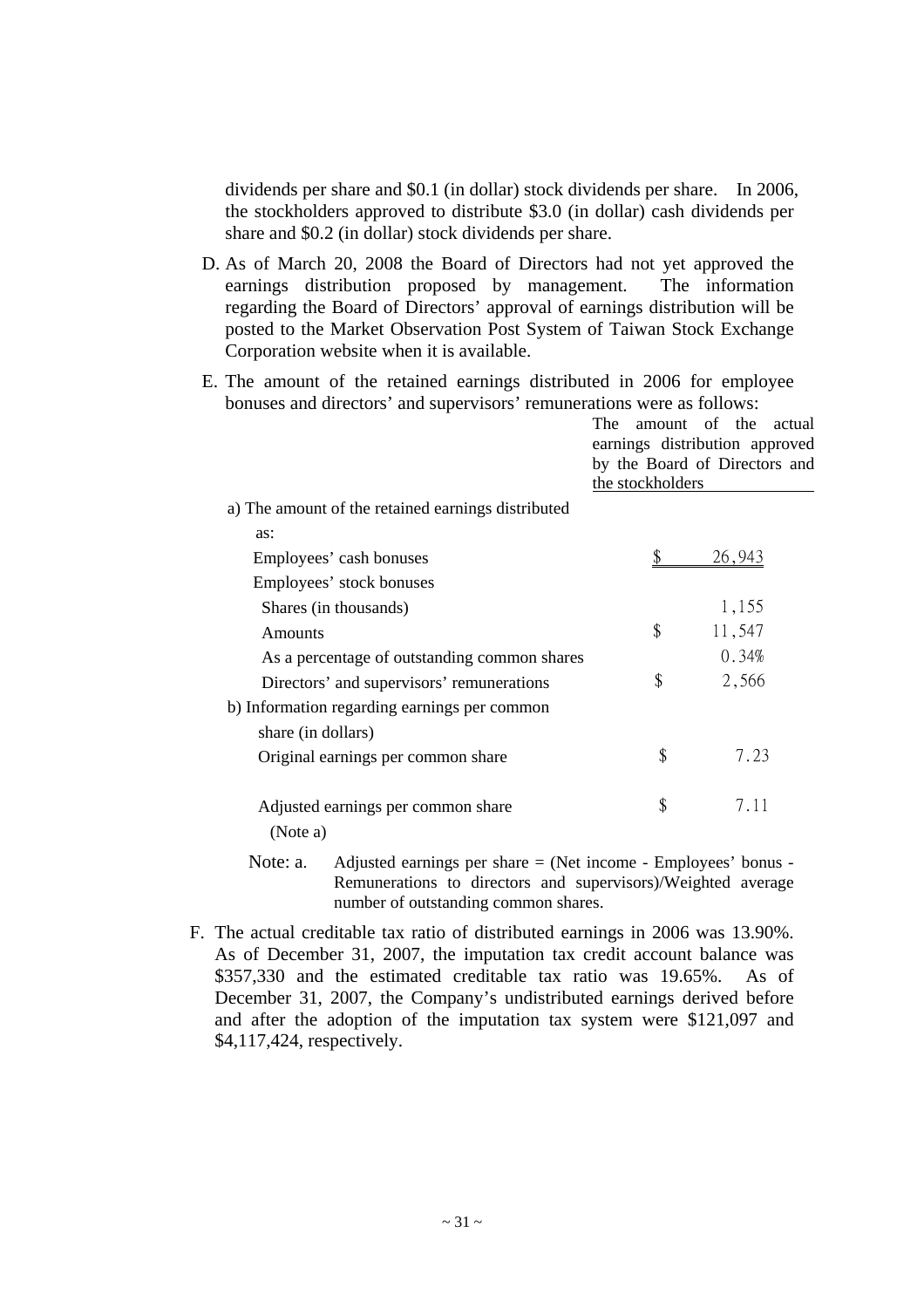# 17) Earnings per common share

|                                                                                                                                                   |                           |                         | For the year ended December 31, 2007 |                                      |
|---------------------------------------------------------------------------------------------------------------------------------------------------|---------------------------|-------------------------|--------------------------------------|--------------------------------------|
|                                                                                                                                                   |                           |                         | Weighted                             |                                      |
|                                                                                                                                                   |                           |                         |                                      | average number Earnings per common   |
|                                                                                                                                                   | Amount                    |                         |                                      | of outstanding share (in NT dollars) |
|                                                                                                                                                   | <b>Before</b>             | After                   | common shares                        | <b>Before</b><br>After               |
|                                                                                                                                                   | income tax                | income tax              |                                      | (in thousands) income tax income tax |
| Basic earnings per common<br>share:                                                                                                               |                           |                         |                                      |                                      |
| Consolidated net income<br>The effect of outstanding<br>securities or rights that are<br>potentially dilutive to<br>common stock:                 | \$3,390,568               | \$2,700,396             |                                      | 346,886 \$ 9.77 \$<br>7.78           |
| Convertible bonds                                                                                                                                 |                           | $(80, 332)$ $(80, 332)$ | 16,633                               |                                      |
| Diluted earnings per common<br>share:<br>Consolidated net income<br>and the effect of<br>outstanding securities or<br>rights that are potentially |                           |                         |                                      |                                      |
| dilutive to common stock                                                                                                                          | \$3,310,236               | \$2,620,064             | $363,519$ \$                         | $9.10\,$ \$<br>7.21                  |
|                                                                                                                                                   |                           |                         |                                      |                                      |
|                                                                                                                                                   |                           |                         | For the year ended December 31, 2006 |                                      |
|                                                                                                                                                   |                           |                         | Weighted                             |                                      |
|                                                                                                                                                   |                           |                         |                                      | average number Earnings per common   |
|                                                                                                                                                   | Amount                    |                         |                                      | of outstanding share (in NT dollars) |
|                                                                                                                                                   | <b>Before</b>             | After                   | common shares                        | <b>Before</b><br>After               |
|                                                                                                                                                   | income tax                | income tax              |                                      | (in thousands) income tax income tax |
| Basic earnings per common<br>share:                                                                                                               |                           |                         |                                      |                                      |
| Consolidated net income<br>The effect of outstanding<br>securities or rights that are<br>potentially dilutive to<br>common stock:                 | $$2,731,397$ $$2,431,481$ |                         |                                      | 340,688 <u>\$ 8.02 \$</u><br>7.14    |
| Convertible bonds                                                                                                                                 | 7,421                     | 7,421                   | 6,074                                |                                      |
| Diluted earnings per common                                                                                                                       |                           |                         |                                      |                                      |
| share:<br>Consolidated net income<br>and the effect of<br>outstanding securities or<br>rights that are potentially                                |                           |                         |                                      |                                      |
| dilutive to common stock                                                                                                                          | $$2,738,818$ $$2,438,902$ |                         | <u>346,762 \$</u>                    | 7.90S<br>7.03                        |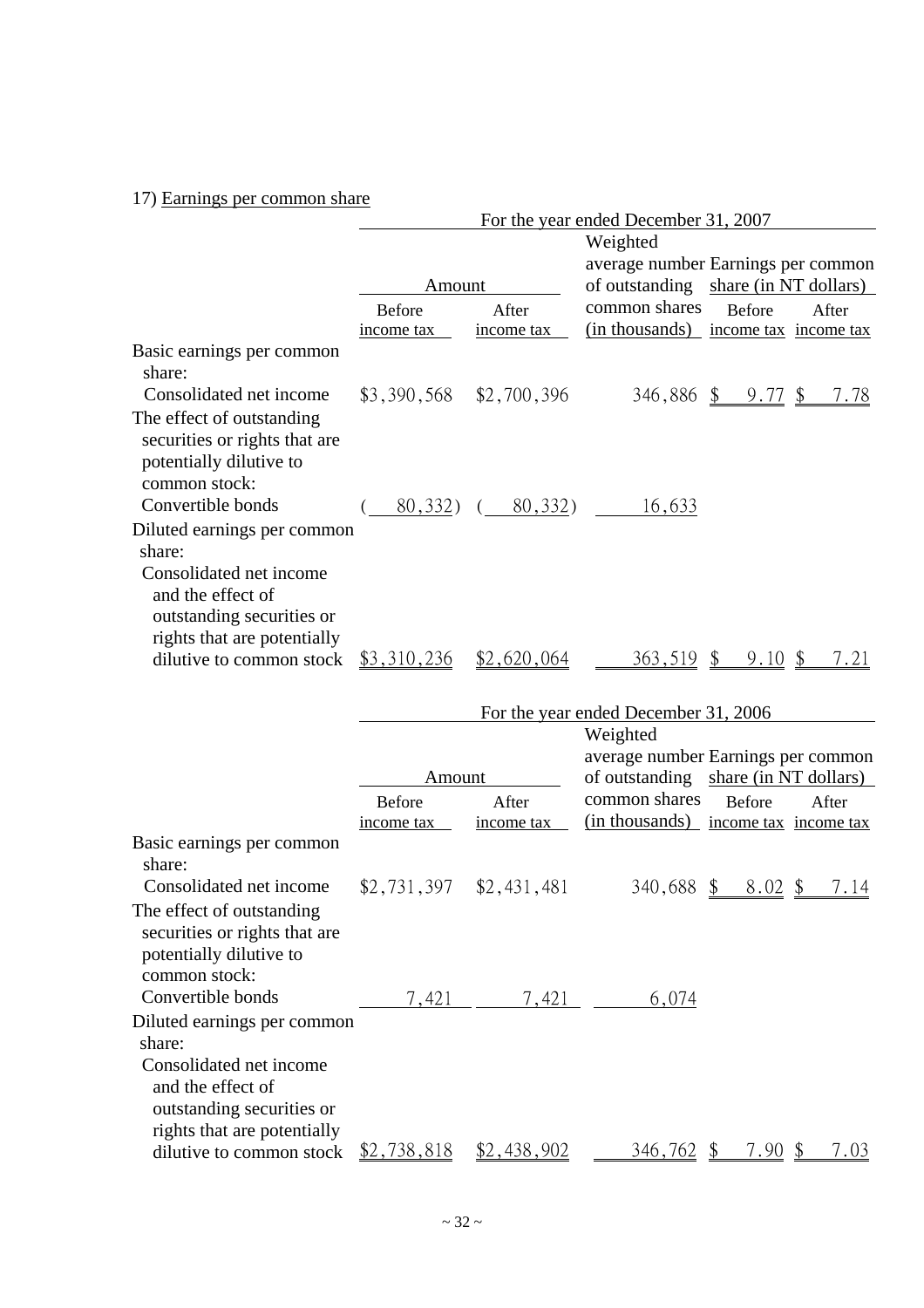The above weighted-average number of outstanding common shares has been adjusted retroactively in proportion to retained earnings and capital reserve capitalized for the years ended December 31, 2007 and 2006.

18) Personnel, depreciation and amortization expenses

The Company's personnel, depreciation and amortization expenses are as follows:

|                    | For the year ended December 31, 2007 |                        |    |                           |         |  |
|--------------------|--------------------------------------|------------------------|----|---------------------------|---------|--|
|                    |                                      | <b>Operating costs</b> |    | <b>Operating expenses</b> | Total   |  |
| Personnel expenses |                                      |                        |    |                           |         |  |
| <b>Salaries</b>    | \$                                   | 316,923                | \$ | 618,233<br>- \$           | 935,156 |  |
| Insurance          |                                      | 18,585                 |    | 62,396                    | 80,981  |  |
| Pension            |                                      | 17,815                 |    | 16,216                    | 34,031  |  |
| Others             |                                      | 22,652                 |    | 25,099                    | 47,751  |  |
| Depreciation       |                                      | 60,079                 |    | 49,100                    | 109,179 |  |
| Amortization       |                                      | 341                    |    | 2,141                     | 2,482   |  |

|                    | For the year ended December 31, 2006 |                        |    |                           |         |
|--------------------|--------------------------------------|------------------------|----|---------------------------|---------|
|                    |                                      | <b>Operating costs</b> |    | <b>Operating expenses</b> | Total   |
| Personnel expenses |                                      |                        |    |                           |         |
| <b>Salaries</b>    | \$                                   | 225,509                | \$ | 495,315 \$                | 720,824 |
| Insurance          |                                      | 16,018                 |    | 51,533                    | 67,551  |
| Pension            |                                      | 11,050                 |    | 11,123                    | 22,173  |
| Others             |                                      | 17,887                 |    | 20,506                    | 38,393  |
| Depreciation       |                                      | 34,029                 |    | 33,207                    | 67,236  |
| Amortization       |                                      | 457                    |    | 2,514                     | 2,971   |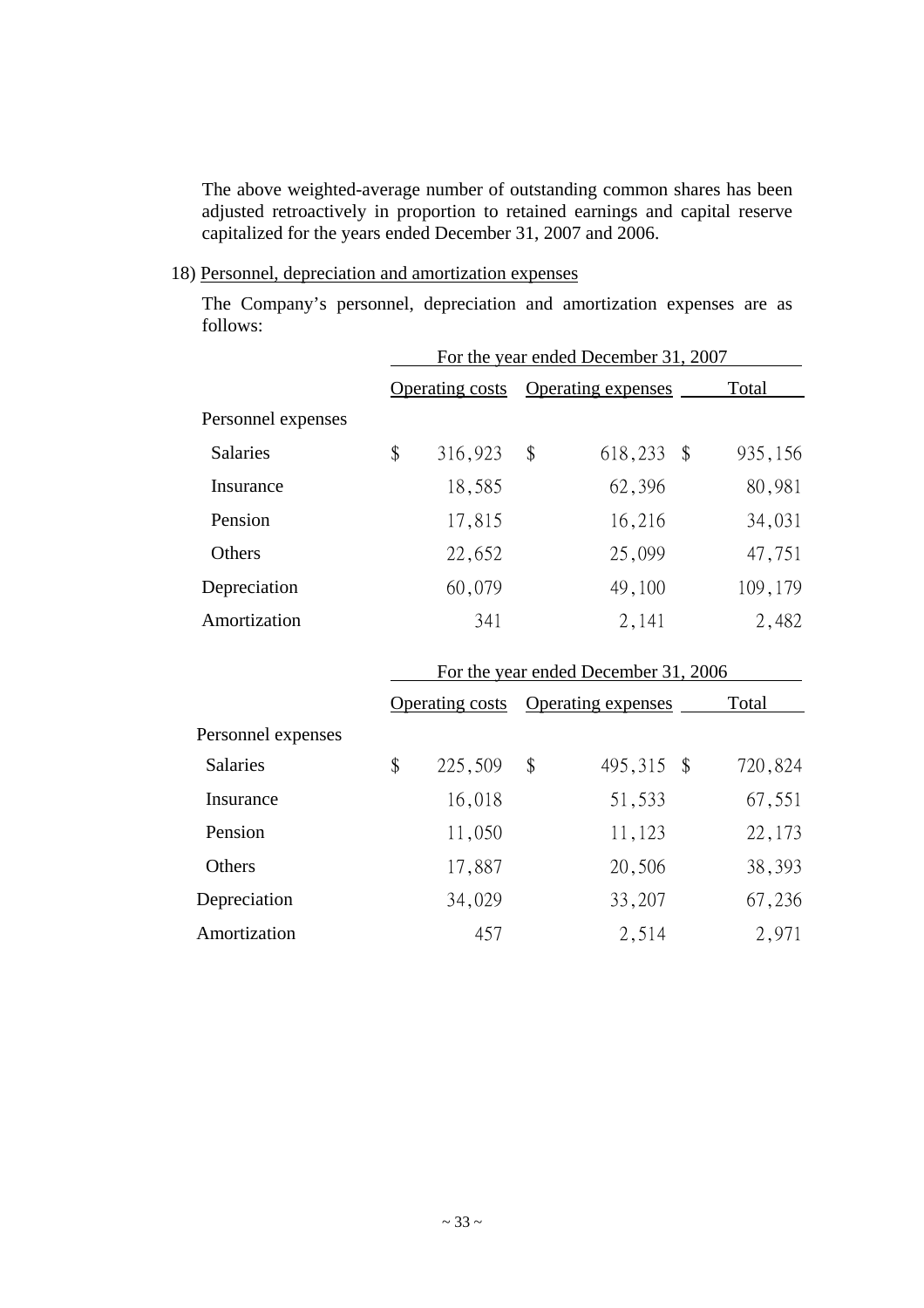# 5. RELATED PARTY TRANSACTIONS

# 1) Names of related parties and their relationship with the Company

| Name                                                        | Relationship with the Company                                          |
|-------------------------------------------------------------|------------------------------------------------------------------------|
| C-Tech Corporation                                          | The Company's general manager is the chairman<br>of C-Tech Corporation |
| Transcend (H.K.) Limited<br>(Transcend H.K.)                | Significant related party                                              |
| Shanghai Transcend Information<br>Inc. (Shanghai Transcend) | $\prime\prime$                                                         |

# 2) Significant transactions and balances with related parties

# A. Sales

|                    | $00^{\circ}$ |           | 2006      |           |  |  |
|--------------------|--------------|-----------|-----------|-----------|--|--|
|                    |              | $%$ of    |           | $%$ of    |  |  |
|                    | Amount       | net sales | Amount    | net sales |  |  |
| Transcend H.K.     | \$5,993,182  | 16        | 887,553   |           |  |  |
| C-Tech Corporation | 709,434      |           | 1,028,385 |           |  |  |
| Shanghai Transcend | 37,972       |           | 75,799    |           |  |  |
|                    |              |           |           |           |  |  |

The prices and terms to related parties have no significant difference from those to third parties, but collections are based on the operating condition of the related parties.

# B. Accounts receivable

|                           | December 31, |            |         |            |  |  |  |  |  |
|---------------------------|--------------|------------|---------|------------|--|--|--|--|--|
|                           | 2007         |            | 2006    |            |  |  |  |  |  |
|                           |              | $%$ of     |         | $%$ of     |  |  |  |  |  |
|                           |              | accounts   |         | accounts   |  |  |  |  |  |
|                           | Amount       | receivable | Amount  | receivable |  |  |  |  |  |
| Transcend H.K.            | 302,407      | 10         | 85,411  |            |  |  |  |  |  |
| <b>C-Tech Corporation</b> | 105,961      | 4          | 142,107 |            |  |  |  |  |  |
| Shanghai Transcend        | 11,648       |            | 31,522  |            |  |  |  |  |  |
|                           | 420,016      |            | 259,040 |            |  |  |  |  |  |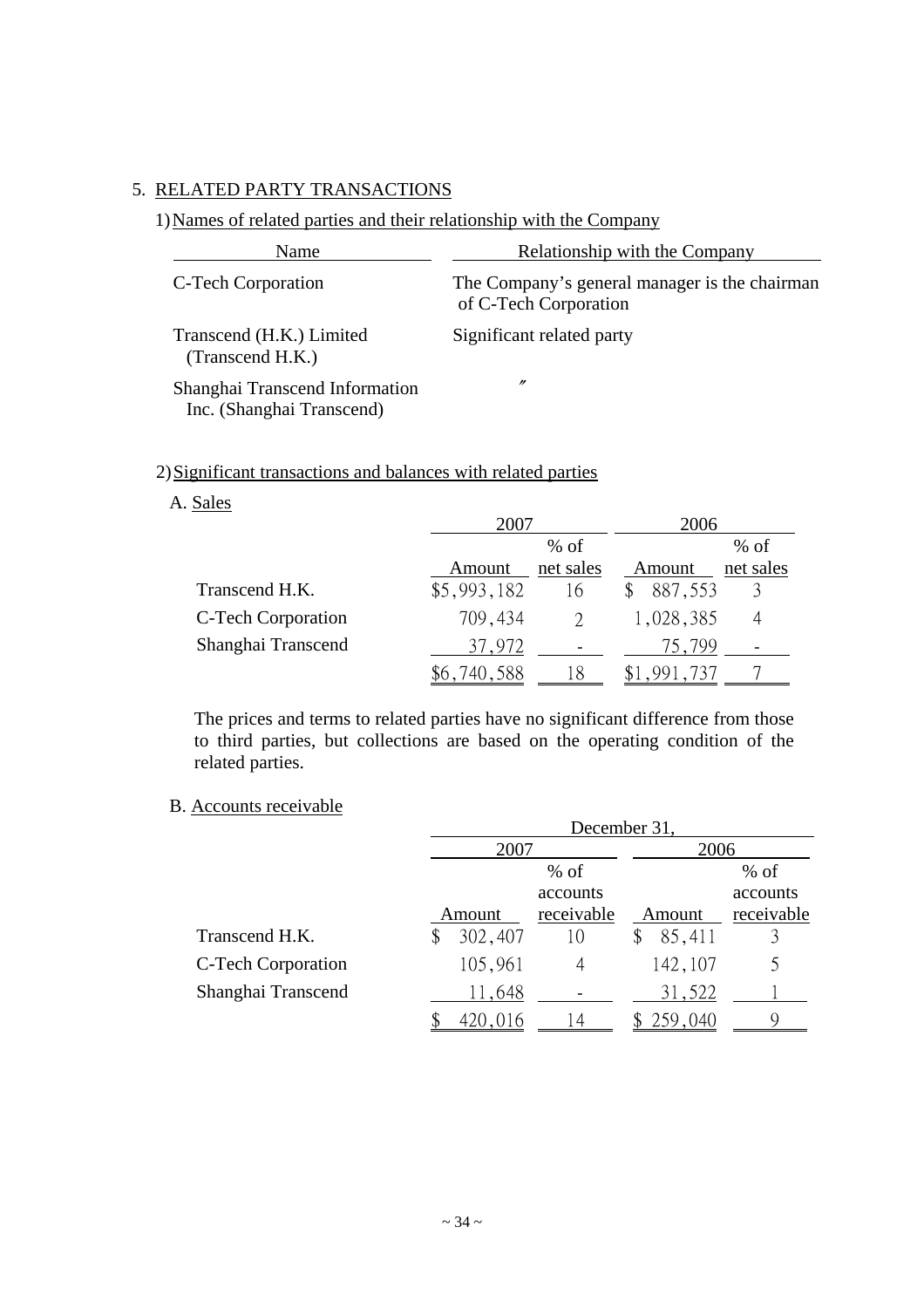### C. Other payables

|                |        | December 31, |        |            |  |  |  |  |  |
|----------------|--------|--------------|--------|------------|--|--|--|--|--|
|                | 2007   |              | 2006   |            |  |  |  |  |  |
|                |        | $%$ of       |        | $%$ of     |  |  |  |  |  |
|                |        | accounts     |        | accounts   |  |  |  |  |  |
|                | Amount | receivable   | Amount | receivable |  |  |  |  |  |
| Transcend H.K. |        |              |        |            |  |  |  |  |  |

The payables arose from the advertising fees for global marketing.

D. Other receivables

|                    | December 31,  |  |  |  |  |  |
|--------------------|---------------|--|--|--|--|--|
|                    | $200^{\circ}$ |  |  |  |  |  |
| Shanghai Transcend |               |  |  |  |  |  |

The Company's accounts receivables for sales with collection periods longer than those for non-related parties were reclassified to "Other receivables" in accordance with Accounting Research and Development Foundation 93-167.

## 6. PLEDGED ASSETS

|                                                                      |                                   | <b>Book Value</b> |             |  |  |
|----------------------------------------------------------------------|-----------------------------------|-------------------|-------------|--|--|
|                                                                      |                                   | December 31,      |             |  |  |
| Nature of Assets                                                     | Nature of liability secured       | 2007              | 2006        |  |  |
| Property, plant and<br>equipment and other<br>assets                 | Long-term and short-term<br>loans | \$1,529,446       | \$1,544,583 |  |  |
| Other financial assets- Patent deposit<br>noncurrent-time<br>deposit |                                   | 3,243             | 3,260       |  |  |
|                                                                      |                                   | \$1,532,689       | \$1,547,843 |  |  |

### 7. COMMITMENTS AND CONTINGENT LIABILITIES

- A. As of December 31, 2007, the Company has unused letters of credit for purchase of merchandise amounting to \$200,000.
- B. On October 23, 2007, SanDisk Corp. filed a complaint in the United States International Trade Commission ("ITC") against 25 respondents, including the Company and its ultimate parent company. SanDisk claims that flash memory controllers and products containing such flash memory controllers, including Transcend flash memory products, infringe certain specified claims of United States Patent. The complaint also seeks a permanent cease and desist order. On October 24, 2007 SanDisk Corp. also filed two complaints for alleged patent infringement against multiple defendants, including the Company and its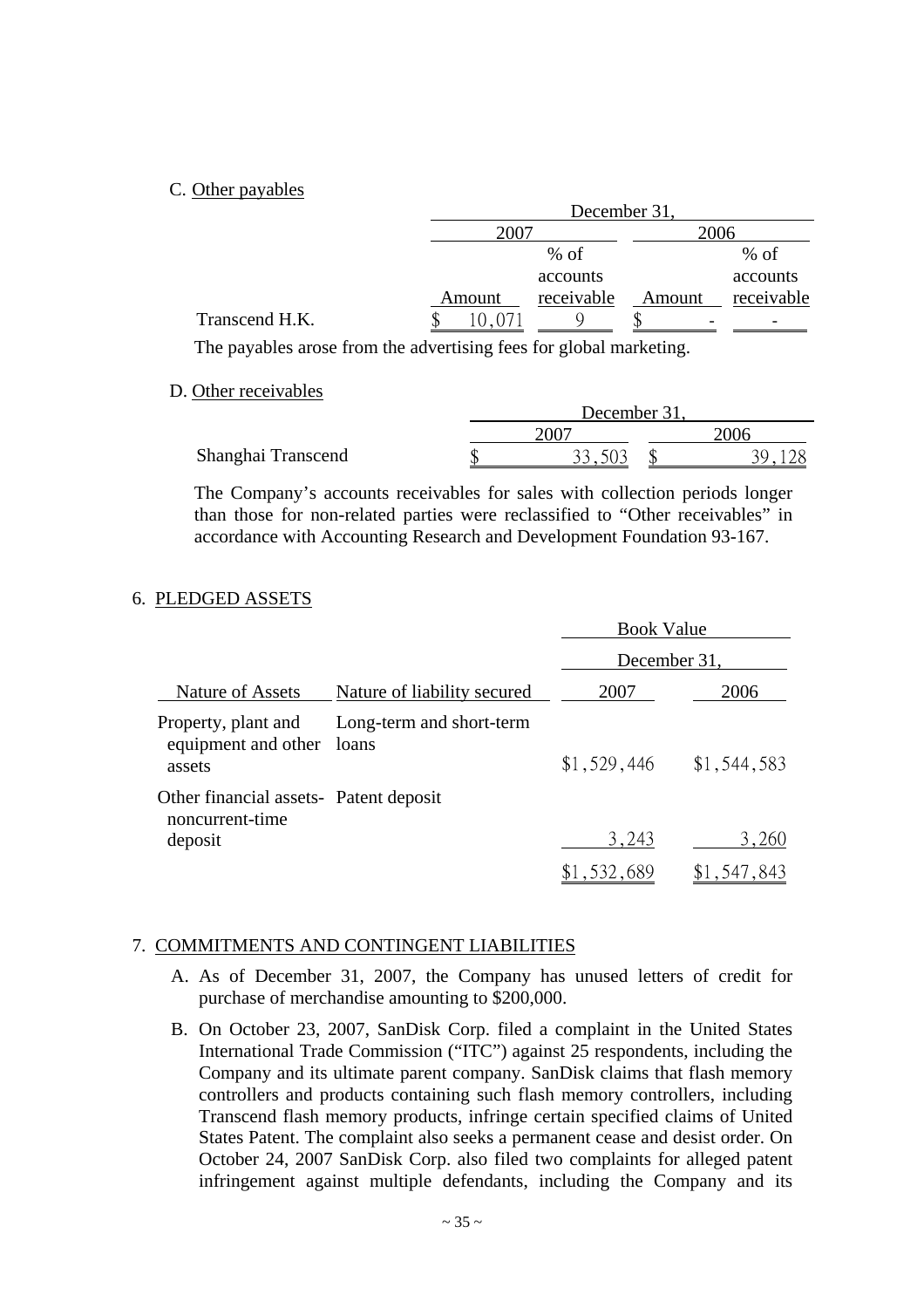ultimate parent company, in the United States District Court for the Western District of Wisconsin under the patent laws of the United States of America. For the year ended December 31, 2007, the sales amount of the Company's American subsidiary accounted for 6% of the consolidated sales amount, and net income of \$7,425 was produced by it for that year. The Company's American subsidiary has attorneys in this area tending to this case. As of March 20, 2008, the American District Court was still waiting for the investigation results of ITC. As the ultimate outcomes of the lawsuit are undetermined, the Company has not accrued any contingent losses for the lawsuit.

#### 8. SIGNIFICANT LOSS OR DAMAGE EXPERIENCE

None.

#### 9. SIGNIFICANT SUBSEQUENT EVENTS

None.

#### 10. OTHERS

### 1) Fair values of financial assets

|                                                                  | December 31, 2007 |                                      |                                   |  |  |  |  |
|------------------------------------------------------------------|-------------------|--------------------------------------|-----------------------------------|--|--|--|--|
|                                                                  | Fair value        |                                      |                                   |  |  |  |  |
|                                                                  | <b>Book value</b> | Quotations<br>in an active<br>market | Estimated<br>using a<br>valuation |  |  |  |  |
| Non-derivative financial instruments                             |                   |                                      |                                   |  |  |  |  |
| Assets:                                                          |                   |                                      |                                   |  |  |  |  |
| Financial assets with fair values equal to<br>book values        | $$7,859,574$ \$   |                                      | $-$ \$7,859,574                   |  |  |  |  |
| Financial assets at fair value through profit<br>or loss-current |                   | 1, 573, 197 1, 566, 857              | 6,340                             |  |  |  |  |
| Financial assets carried at cost-noncurrent                      | 839,125           |                                      |                                   |  |  |  |  |
| Liabilities                                                      |                   |                                      |                                   |  |  |  |  |
| Financial liabilities with fair values equal to<br>book values   | 3, 211, 820       |                                      | $-3,211,820$                      |  |  |  |  |
| Bonds payable                                                    | 1, 175, 777       |                                      | 307,923 1,029,842                 |  |  |  |  |
| Long-term loans                                                  | 47,289            |                                      | 47,289                            |  |  |  |  |
| Derivative financial instruments                                 |                   |                                      |                                   |  |  |  |  |
| Assets:                                                          |                   |                                      |                                   |  |  |  |  |
| Financial assets at fair value through profit<br>or loss-current | 7,275             |                                      | 7,275                             |  |  |  |  |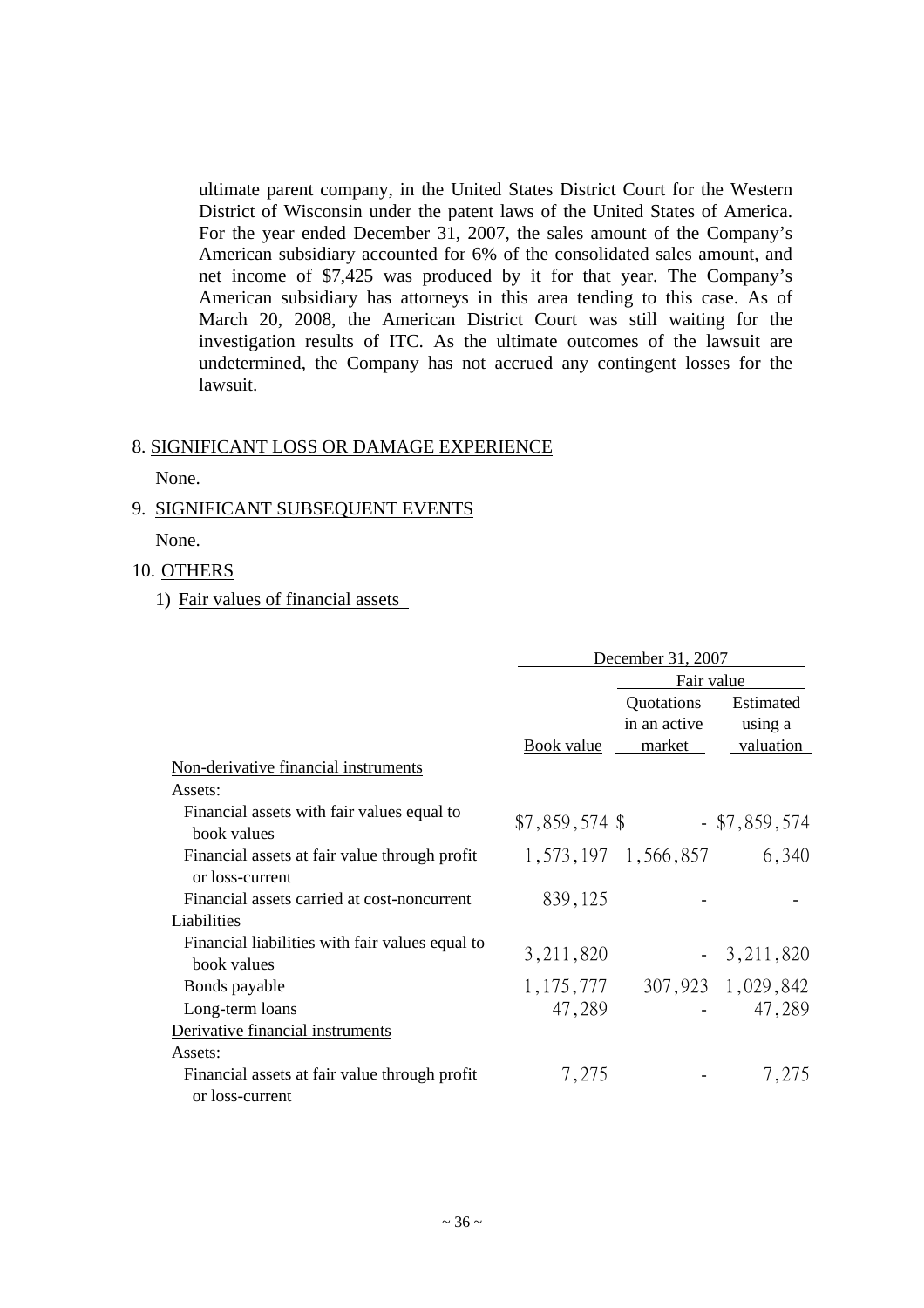|                                                                       | December 31, 2006 |                                      |                                          |  |  |  |  |
|-----------------------------------------------------------------------|-------------------|--------------------------------------|------------------------------------------|--|--|--|--|
|                                                                       |                   | Fair value                           |                                          |  |  |  |  |
| Non-derivative financial instruments                                  |                   | Quotations<br>in an active<br>market | Estimated<br>using a<br><u>valuation</u> |  |  |  |  |
| Assets:                                                               |                   |                                      |                                          |  |  |  |  |
| Financial assets with fair values equal to<br>book values             | $$4,646,321$ \$   |                                      | $-$ \$4,646,321                          |  |  |  |  |
| Financial assets at fair value through profit                         |                   | 1,089,424 1,018,556                  | 70,868                                   |  |  |  |  |
| or loss-current<br>Financial assets carried at cost-noncurrent        | 79,125            |                                      |                                          |  |  |  |  |
| Liabilities                                                           |                   |                                      |                                          |  |  |  |  |
| Financial liabilities with fair values equal to<br>book values        | 2,681,285         |                                      | $-2,681,285$                             |  |  |  |  |
| Bonds payable                                                         | 1,501,773         |                                      | 249, 352 1, 335, 096                     |  |  |  |  |
| Long-term loans                                                       | 79,641            |                                      | 79,641                                   |  |  |  |  |
| Derivative financial instruments                                      |                   |                                      |                                          |  |  |  |  |
| Liabilities:                                                          |                   |                                      |                                          |  |  |  |  |
| Financial liabilities at fair value through<br>profit or loss-current | 63,255            |                                      | 63,255                                   |  |  |  |  |

### A. Fair values of financial instruments

The methods and assumptions used to estimate the fair values of the above financial instruments are summarized below:

- (A) For short-term instruments, the fair values were determined based on their carrying values because of the short maturities of the instruments. This method was applied to Cash and cash equivalents, Notes receivable, Accounts receivable, Short–term loans, Notes payable, and Accounts payable.
- (B) If the market for a financial instrument is active, in which quoted prices are readily and regularly available from an exchange, dealer, broker, industry group, pricing service or regulatory agency, the price is used as fair value. If the market for a financial instrument is not active, an entity establishes fair value by using a valuation technique. Valuation techniques include using recent arm's length market transactions between knowledgeable, willing parties, if available, reference to the current fair value of another instrument that is substantially the same, discounted cash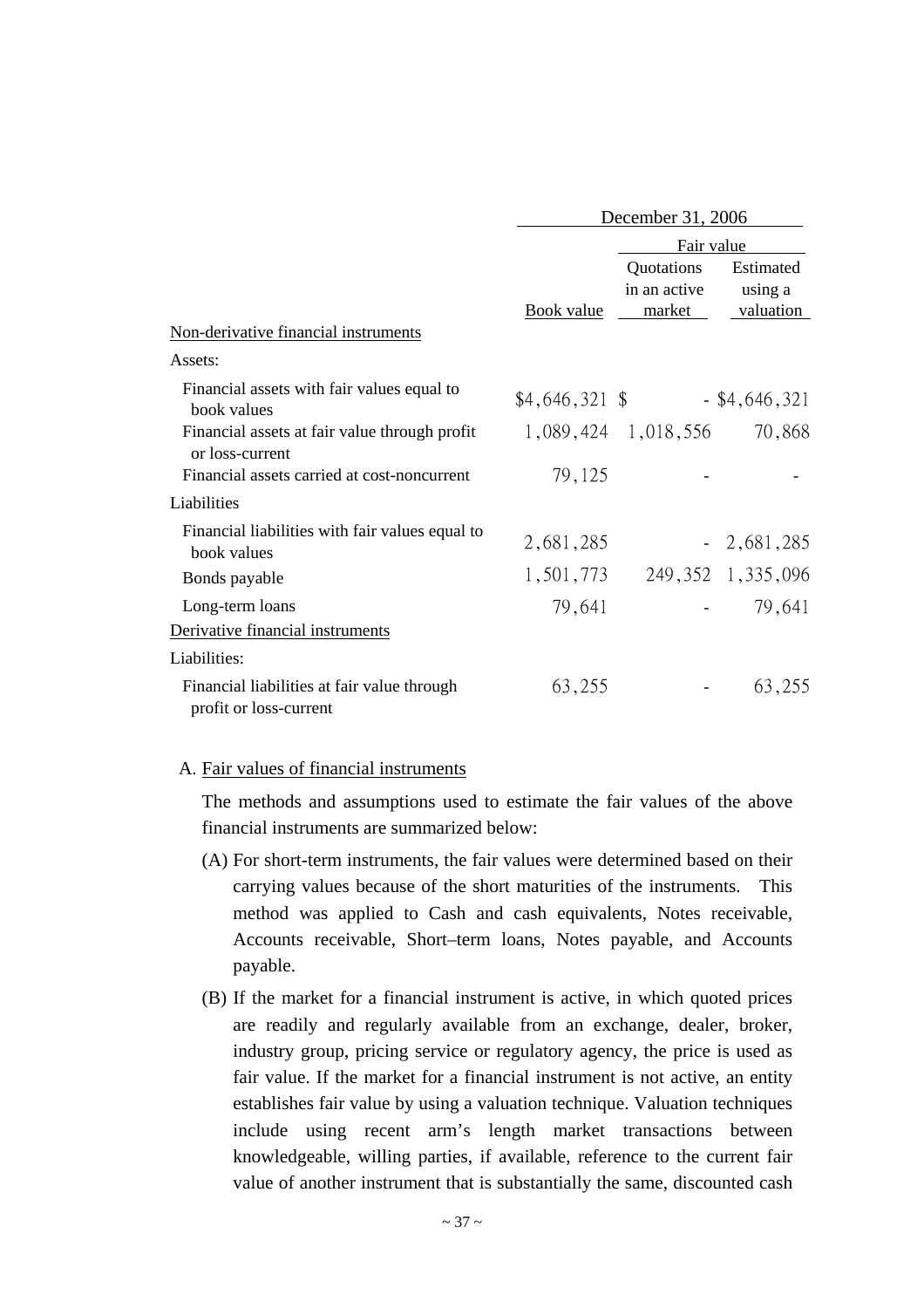flow analysis and option pricing models.

- (C) The fair value of the corporate bonds issued on or before December 31, 2005 is their market value, whereas the fair value of those issued after December 31, 2005 is the present value of their expected future cash flows discounted by the initial effective interest rate on the bonds.
- (D) The fair value of the long-term loans was based on the present value of expected cash flow amount. The discount rate was the one-year deposit rate of the Directorate General of Postal Remittances and Savings Bank.
- B. As of December 31, 2007 and 2006, the financial assets and the financial liabilities with fair value and cash flow risk due to the change of interest amounted to \$4,520,366 and \$1,542,635, respectively.
- C. For the years ended December 31, 2007 and 2006, total interest income for financial assets that are not at fair value through profit or loss amounted to \$68,129 and \$17,993 respectively.
- D. Strategies for controlling financial risk
	- (A) The Group's risk management objective is to identify and analyze all the possible risks (including market risk, credit risk, liquidity risk and cash flow interest rate risk) by examining the impact of the macroeconomic conditions, industrial developments, market competition and the Group's business development plans so as to maintain the best risk position and adequate liquidity position and centralize the management of all market risks.
	- (B) In order to effectively manage the Group's assets, liabilities, revenues and expenses and to reduce foreign exchange risk, the risk hedging strategy adopted by the Group is to undertake forward exchange contracts or currency options based on the position of the Group's net assets and liabilities and the estimated future cash flows so that the market risk arising from the fluctuations in exchange rates can be effectively mitigated.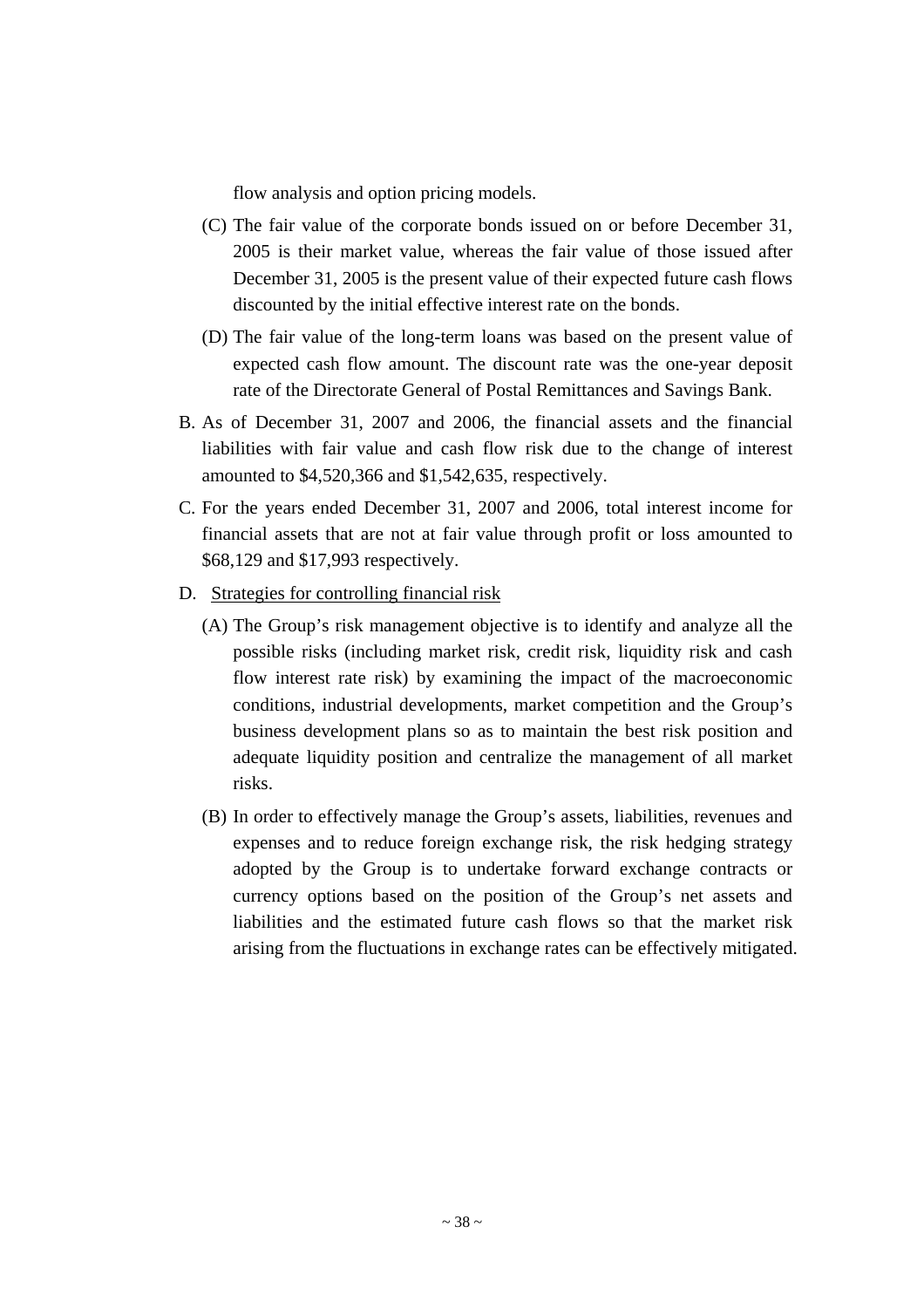### E. Information on material financial risk

(A) Investments in equity financial instruments

a) Market risk

The Group is exposed to the market risk arising from the equity financial instruments undertaken. However, no material market risk is expected to arise as a stop-loss amount is set on the instruments undertaken.

b) Credit risk

As the credit condition of the counterparties has been assessed before undertaking the transactions, no default by the counterparties is expected to occur. Thus, the possibility that credit risk will arise is remote.

- c) Liquidity risk
	- i) The financial assets held by the Group which are designated at fair value through profit or loss are all traded in active markets. As it is expected that these financial assets can be readily sold at a price approximate to their fair value, the possibility that liquidity risk will arise is remote.
	- ii) The Group is exposed to significant liquidity risk as certain financial assets held by the Group which are carried at cost are not traded in active markets, and the remaining assets are the investments in the shares issued by the GreTai companies through private placement which, as required by the regulation, are not allowed to be transferred within three years after they are acquired.
- d) Cash flow interest rate risk

The equity financial instruments held by the Group are non-interest rate instruments. Thus, it is not exposed to cash flow interest rate risk.

- (B) Investments in bills and bonds
	- a) Market risk

As the debt instruments held by the Group are all floating interest rate bonds, no significant market risk is expected to arise.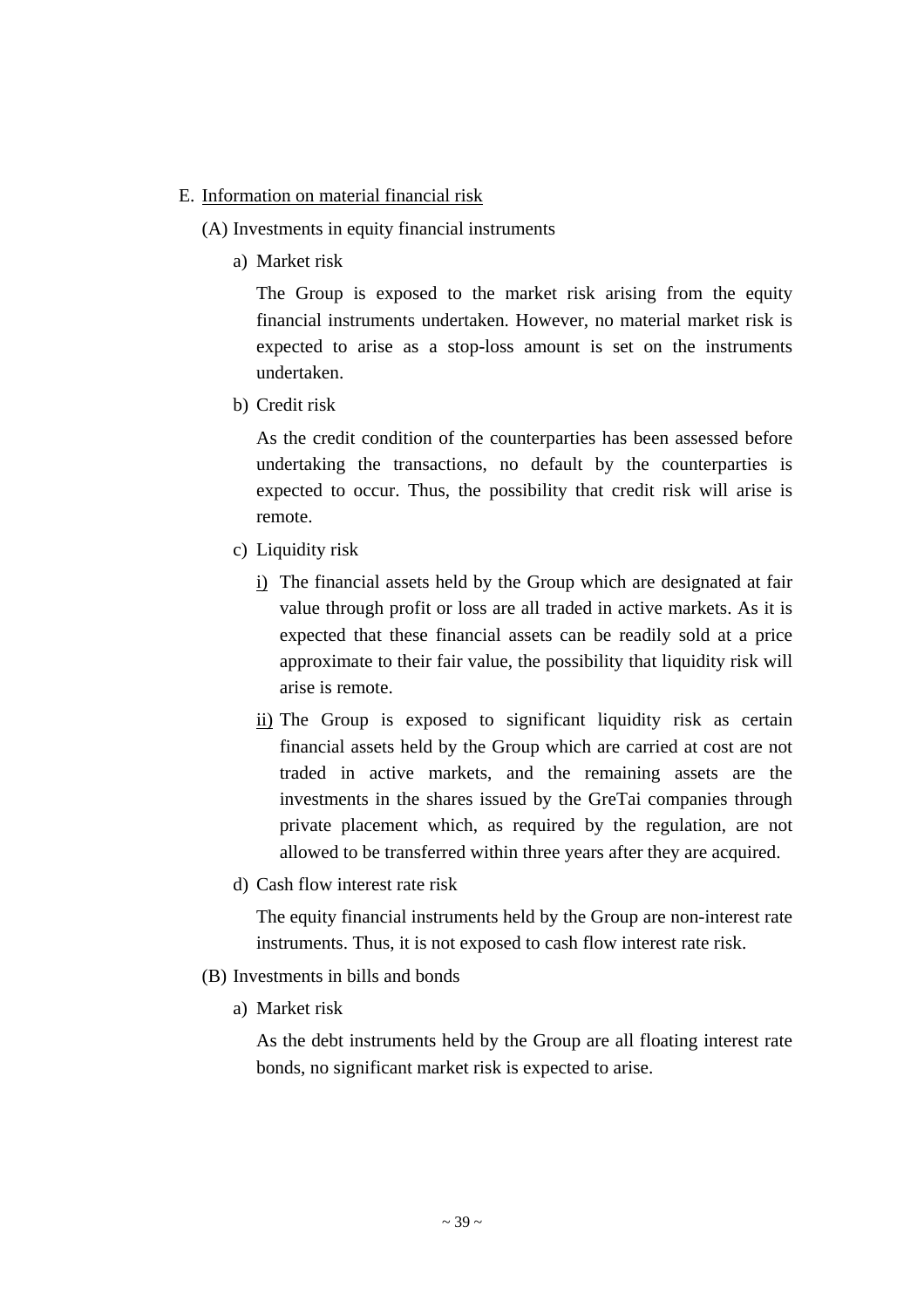b) Credit risk

As the counterparties of the Group are all international financial institutions with excellent credit standing, no default by the counterparties are expected to occur. Thus, the possibility that credit risk will arise is remote.

c) Liquidity risk

The debt financial instruments held by the Group are all traded in active markets. As it is expected that these financial assets can be readily sold at a price approximate to their fair value, the possibility that liquidity risk will arise is remote.

d) Cash flow interest rate risk

The debt financial instruments held by the Group are all floating interest rate instruments. The future cash flows on these assets will change because of the changes in the effective interest rates on these instruments arising from the fluctuations in the market interest rates.

- (C) Liabilities on debt financial instruments
	- a) Market risk

The debt instruments issued by the Group are zero interest bonds. Thus, no significant market risk is expected to arise.

b) Credit risk

No credit risk is expected to arise from the debt instruments issued by the Group.

c) Liquidity risk

As the Group's working capital is adequate to support its financing requirements, no significant liquidity risk is expected to arise.

d) Cash flow interest rate risk

The Group is not exposed to cash flow interest rate risk as the debt instruments issued by the Group are zero interest bonds.

- (D) Loans
	- a) Market risk

The loans borrowed by the Group are floating interest rate loans. Thus, no significant market risk is expected to arise.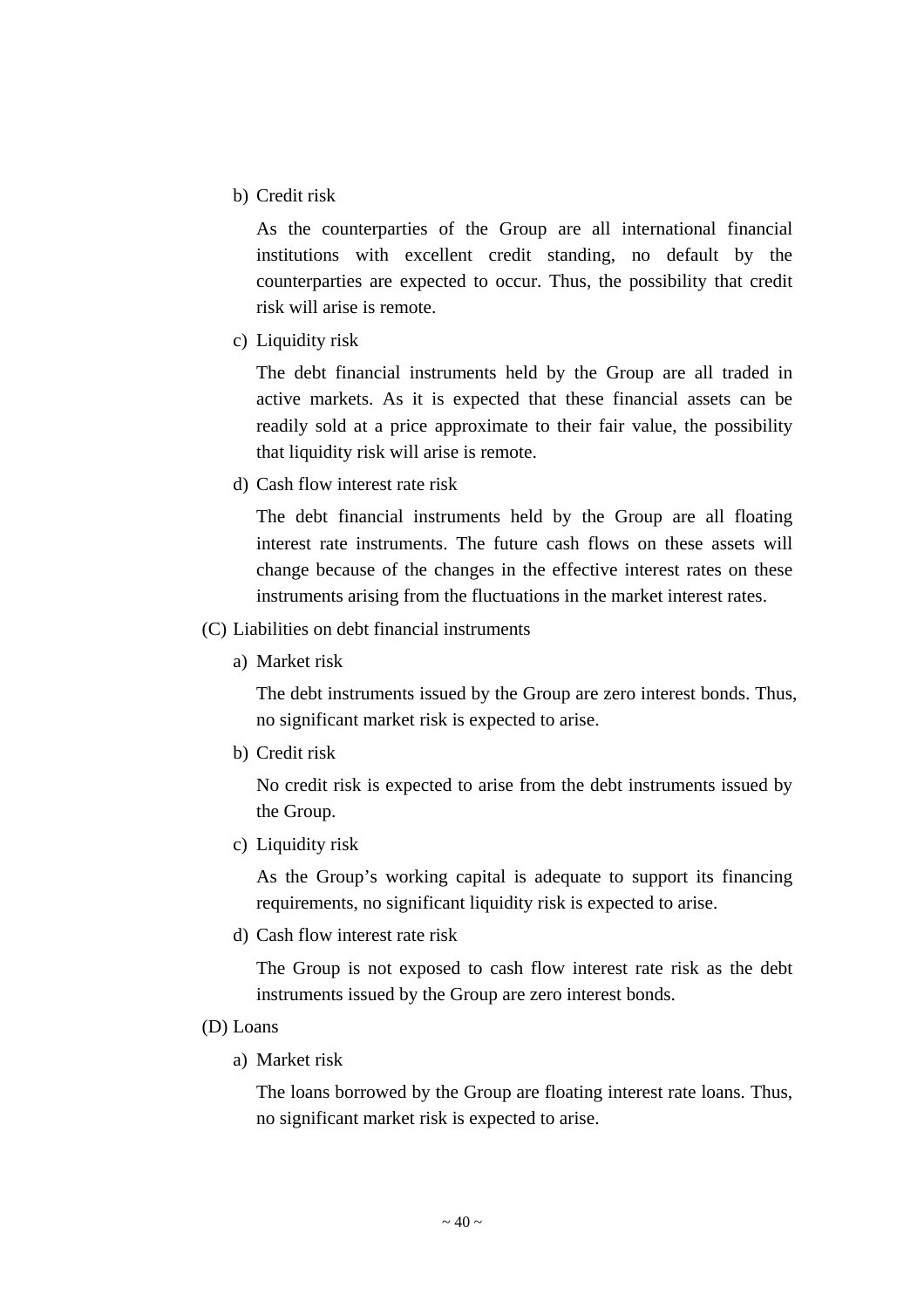b) Credit risk

No credit risk is expected to arise.

c) Liquidity risk

As the Group's working capital is adequate to support its financing requirements, no significant liquidity risk is expected to arise.

d) Cash flow interest rate risk

The loans borrowed by the Group are floating interest rate loans. The future cash flows on these loans will change because of the changes in the effective interest rates on the loans arising from the fluctuations in the market interest rates.

#### (E) Receivables

a) Market risk

As the Group's receivables are due mainly within one year, it is assessed that no significant market risk will arise.

b) Credit risk

As the counterparties of the Group's receivables have good credit standing, it is assessed that no significant credit risk will arise.

c) Liquidity risk

No significant liquidity risk is expected to arise as the Group's receivables are due within one year and the Group's working capital is adequate to support its financing requirements.

d) Cash flow interest rate risk

It is assessed that the Group is not exposed to significant cash flow interest rate risk as the Group's receivables are all due within one year.

(F) Financial instruments with off-balance sheet credit risk

| Item                                           |      | December 31, 2007 | December 31, 2006 |             |  |  |
|------------------------------------------------|------|-------------------|-------------------|-------------|--|--|
| Direct/indirect subsidiaries of the<br>Company |      |                   |                   |             |  |  |
| Letter of credit (Transcend Japan)             | ¥    | 500 million       | ¥                 | 500 million |  |  |
| Letter of credit (Transcend USA)               | US\$ | 2.5 million       | US\$              | 2.5 million |  |  |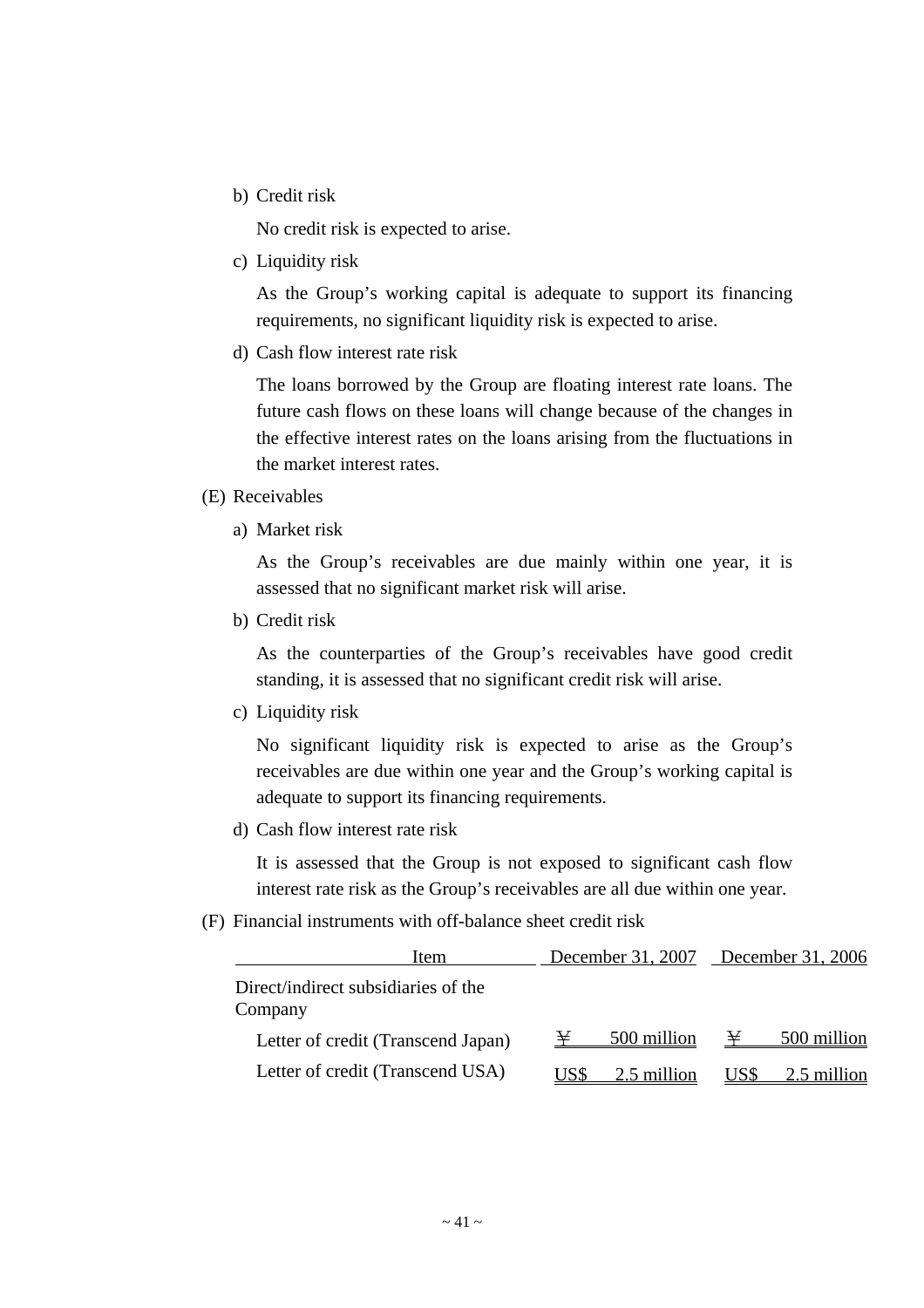As the letters of credit were issued to guarantee the borrowings of the investee companies over which the Company has the ability to exercise significant influence, their credit condition can be well controlled. Therefore, no collateral was requested from these investee companies. In the event of default by the above investee companies, the possible loss to be incurred by the Company is the amount stated above.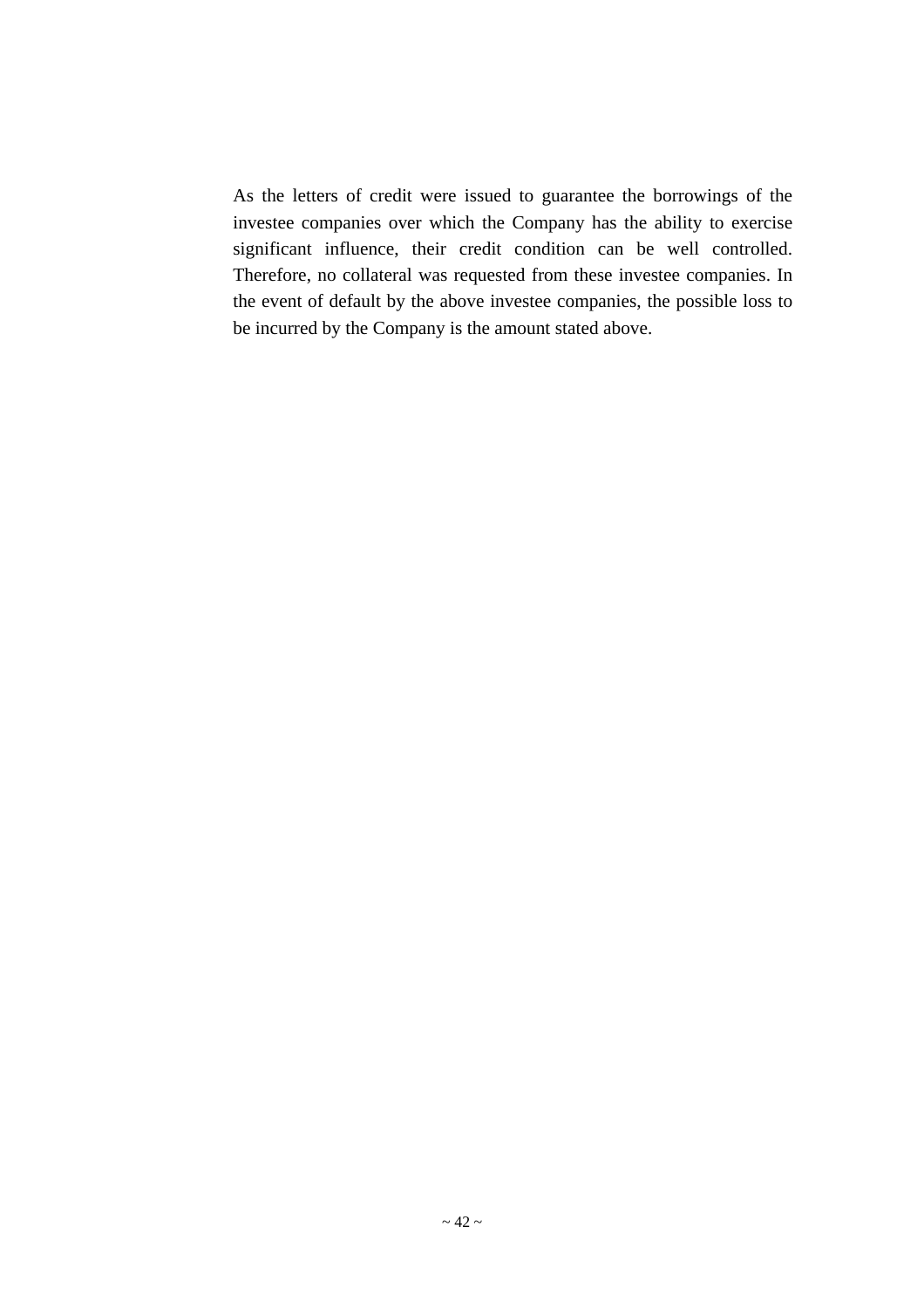# 4) Elimination of transactions between the Company and subsidiaries

| Transactions (2007)                                               | Transcend<br>Japan | Saffire                   | Transcend<br>UK | Transcend<br><b>USA</b> | Transcend<br>Germany     | Transcend<br>Europe                 | Transcend<br>Shanghai | Transtech<br>Shanghai |
|-------------------------------------------------------------------|--------------------|---------------------------|-----------------|-------------------------|--------------------------|-------------------------------------|-----------------------|-----------------------|
| A) Elimination of long-term<br>investments                        | \$                 | $102,411$ \$1,333,026 (\$ | $11,611$ \$     |                         | $-$ \$<br>$\sim$ $^{-1}$ | $\boldsymbol{\mathsf{S}}$<br>$\sim$ | \$<br>$-$ \$          |                       |
| B) Elimination of intercompany<br>receivable and payable accounts |                    |                           |                 |                         |                          |                                     |                       |                       |
| (1)Accounts receivable                                            | 1,136,497          |                           |                 | 279,046                 | 312,622                  | 724,864                             |                       | 50,702                |
| (2) Accounts payable                                              | 11,684             |                           |                 | 9,852                   | 10,158                   | 23,280                              | 163,897               |                       |
| C) Elimination of income statement<br>accounts                    |                    |                           |                 |                         |                          |                                     |                       |                       |
| $(1)$ Sales                                                       | 3, 124, 796        |                           |                 | 2,010,920               | 1,871,136                | 4,501,829                           |                       | 52,029                |
| (2) Purchases                                                     | 480                |                           |                 | 2,655                   |                          | 1,236                               | 1,936,075             |                       |
| (3) Unrealized profit on<br>intercompany transactions             | 11,570             |                           |                 | 1,210                   | 2,314                    | 2,440                               |                       |                       |
| (4) Realized profit on<br>intercompany transactions               | 33,357             |                           |                 | 18,294                  | 10,168                   | 24,254                              |                       |                       |
| (5) Other revenues                                                | 3,528              |                           |                 | 4,438                   | 3,148                    | 10,902                              | 18,363                |                       |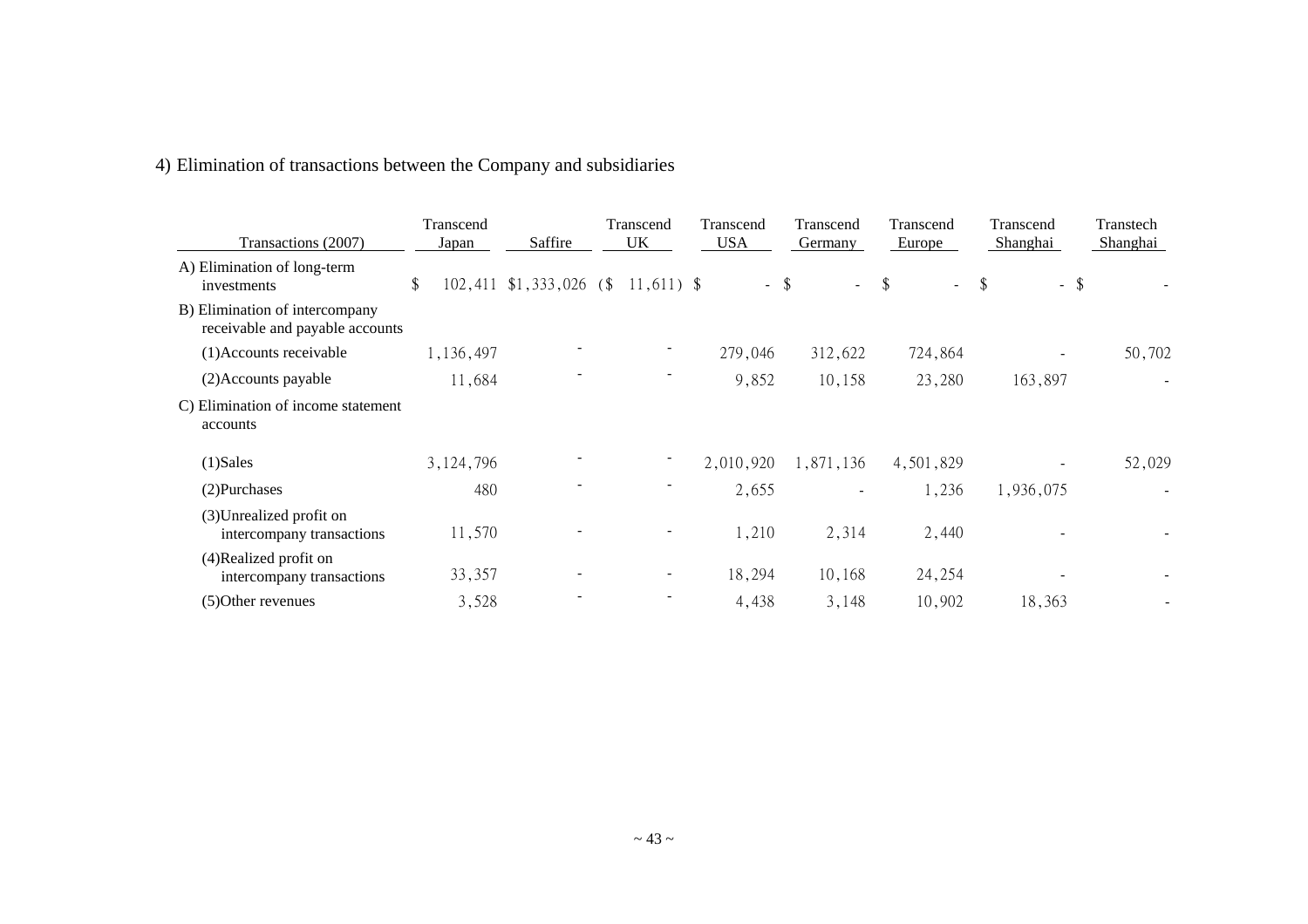| Transactions (2006)                                               | Transcend<br>Saffire<br>Japan |                          | Transcend<br>UK              | Transcend<br><b>USA</b> | Transcend<br><b>Germany</b> | Transcend<br>Europe | Transcend<br>MD                      | Transcend<br><b>Shanghai</b> |  |
|-------------------------------------------------------------------|-------------------------------|--------------------------|------------------------------|-------------------------|-----------------------------|---------------------|--------------------------------------|------------------------------|--|
| A) Elimination of long-term<br>investments                        | \$<br>97,627                  | $$753,504$ (\$)          | 9,062)                       | $\mathcal{S}$<br>$\sim$ | $\frac{1}{2}$<br>$\sim$ .   | $\$\$<br>$\sim$     | $\boldsymbol{\mathsf{\$}}$<br>$\sim$ | \$                           |  |
| B) Elimination of intercompany<br>receivable and payable accounts |                               |                          |                              |                         |                             |                     |                                      |                              |  |
| Accounts receivable                                               | 812,474                       | $\sim$                   | 1,724                        | 390,350                 | 354,965                     | 907,332             | 1,410                                | 29,056                       |  |
| C) Elimination of income statement<br>accounts                    |                               |                          |                              |                         |                             |                     |                                      |                              |  |
| $(1)$ Sales                                                       | 2,074,129                     |                          | $\blacksquare$               | 1,880,538               | 1,775,641                   | 3,710,071           | $\overline{2}$                       | 55,631                       |  |
| (2) Purchases                                                     | $\overline{\phantom{a}}$      |                          |                              | 24,755                  |                             |                     | $\overline{\phantom{a}}$             | 25,577                       |  |
| (3) Unrealized profit on<br>intercompany transactions             | 33,357                        |                          | $\overline{\phantom{a}}$     | 18,294                  | 10,168                      | 24,254              |                                      |                              |  |
| (4)Realized profit on<br>intercompany transactions                | 17,241                        | $\overline{\phantom{a}}$ | $\overline{\phantom{a}}$     | 2,306                   | 3,937                       | 1,762               |                                      |                              |  |
| (5) Other revenues                                                | 3,417                         |                          | $\qquad \qquad \blacksquare$ | 3,323                   | 4,048                       | 10,173              |                                      | 58                           |  |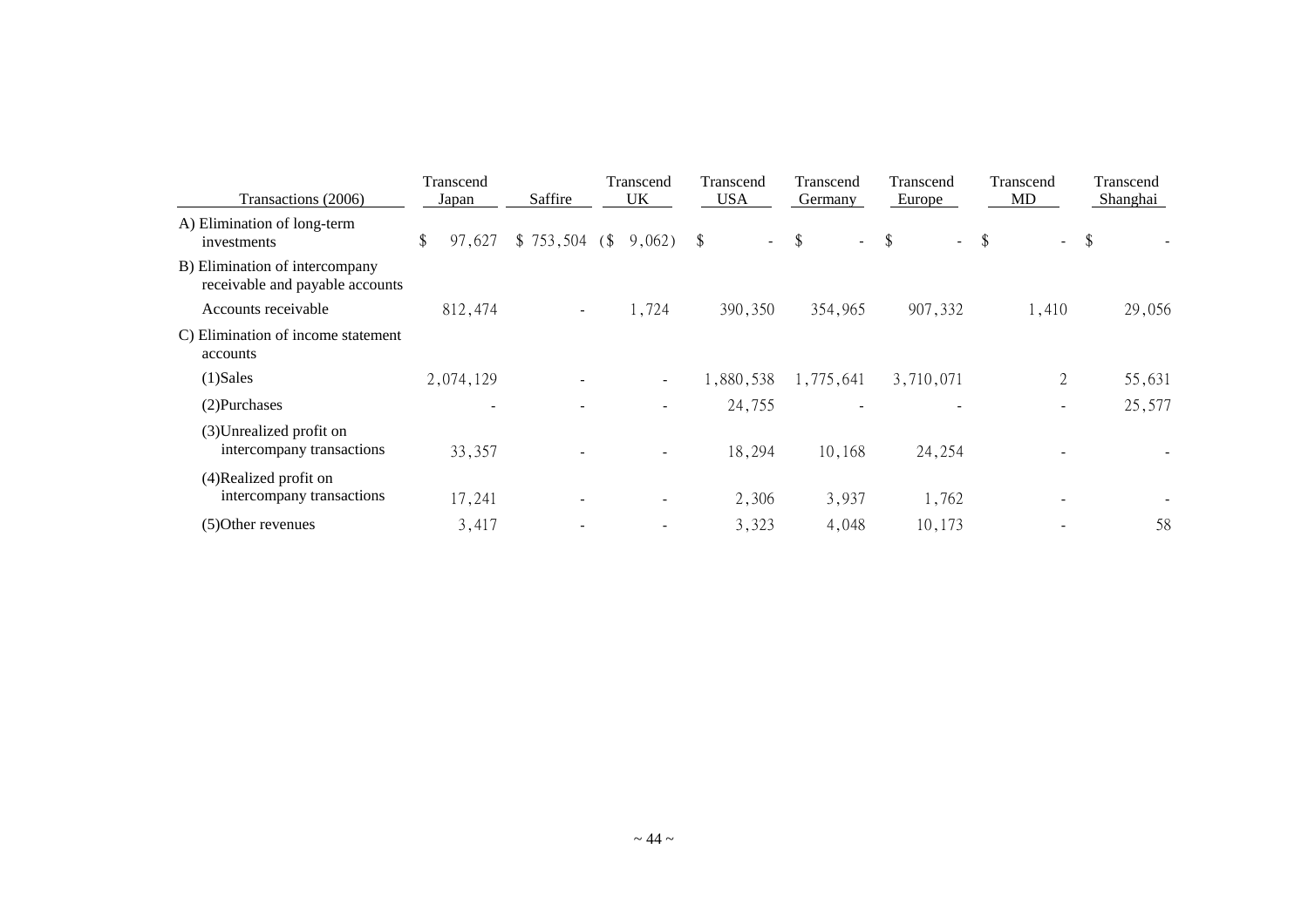#### 11. ADDITIONAL DISCLOSURE REQUIRED BY SFC

#### 1) Related information of significant transactions

A. Lending to others :

January 1, 2007 – December 31, 2007

|            |               |                                        |       |                                        |                                               |                               |                 |    | sales to                 |                                                                                         |                          |                                           |                |                |                                                 |                               |                                                                             |
|------------|---------------|----------------------------------------|-------|----------------------------------------|-----------------------------------------------|-------------------------------|-----------------|----|--------------------------|-----------------------------------------------------------------------------------------|--------------------------|-------------------------------------------|----------------|----------------|-------------------------------------------------|-------------------------------|-----------------------------------------------------------------------------|
|            |               |                                        |       |                                        |                                               |                               |                 |    |                          |                                                                                         |                          |                                           |                |                |                                                 |                               |                                                                             |
|            |               |                                        |       |                                        |                                               |                               |                 |    |                          |                                                                                         |                          |                                           |                |                |                                                 |                               |                                                                             |
|            |               |                                        |       |                                        |                                               |                               |                 |    |                          |                                                                                         |                          |                                           |                |                |                                                 |                               |                                                                             |
|            | Accounts used |                                        |       |                                        |                                               |                               |                 |    |                          | Reason for                                                                              |                          |                                           |                |                |                                                 |                               |                                                                             |
|            |               |                                        |       |                                        |                                               |                               | Reason for      |    |                          | short-term                                                                              |                          |                                           |                |                |                                                 |                               |                                                                             |
| borrowers  | Lending       |                                        | 2007  |                                        |                                               | Interest rate                 | lending         |    | 2007                     | lending                                                                                 |                          | its value                                 |                |                |                                                 |                               |                                                                             |
| Shanghai   | Other         | \$.                                    |       |                                        | 33,503                                        | ۰.                            | <b>Business</b> | .S | 48,146                   |                                                                                         |                          | $\sim$                                    | Φ              |                | -S                                              |                               | 48,146                                                                      |
| Transcend. | receivables   |                                        |       |                                        |                                               |                               | transaction-    |    |                          |                                                                                         |                          |                                           |                |                |                                                 |                               |                                                                             |
|            |               |                                        |       |                                        |                                               |                               | <b>Sales</b>    |    |                          |                                                                                         |                          |                                           |                |                |                                                 |                               |                                                                             |
| Memhiro    | Due from      |                                        | 1,250 | US\$                                   | 1,250                                         |                               |                 |    | $\overline{\phantom{a}}$ |                                                                                         |                          | $\sim$                                    |                | 8,247          |                                                 |                               | 10,309                                                                      |
|            | subsidiary    |                                        |       |                                        |                                               |                               | lending         |    |                          | working                                                                                 |                          |                                           |                |                |                                                 |                               |                                                                             |
|            |               |                                        |       |                                        |                                               |                               |                 |    |                          | capital                                                                                 |                          |                                           |                |                |                                                 |                               |                                                                             |
|            |               | Name of the Name of the to record such | US\$  | year ended<br>December 31.<br>Thousand | The maximum<br>balance for the<br>$48,146$ \$ | Ending<br>Balance<br>Thousand |                 |    | - For short-term         | Amount of<br>(purchases)<br>from) the<br>borrower for<br>the year ended<br>December 31, | $-$ \$<br>To maintain \$ | <b>Bad debts</b><br>allowance<br>provided | $-$ \$<br>- \$ | Collateral and | Credit limit for the<br>US\$<br>Thousand (Note) | respective borrower<br>48,146 | Ceiling of fund<br>financing for the<br>Borrower<br>US\$<br>Thousand (Note) |

Note: The policy on the ceiling of credit limits for all borrowers and for each individual borrower from Saffire Investment Ltd. shall not exceed 20% and 25% of Saffire's net asset value, respectively.

#### B. Endorsements and guarantees for others:

January 1, 2007 – December 31, 2007

|                     |                       |            |                                                                                                            | Maximum               |                        |                   |                         |                                                                                                      |  |  |
|---------------------|-----------------------|------------|------------------------------------------------------------------------------------------------------------|-----------------------|------------------------|-------------------|-------------------------|------------------------------------------------------------------------------------------------------|--|--|
|                     |                       |            |                                                                                                            | outstanding guarantee |                        |                   | Ratio of accumulated    |                                                                                                      |  |  |
|                     |                       |            |                                                                                                            | amount for the year   | Outstanding guarantee  | Amount of         | guarantee amount to net | Ceiling of the outstanding                                                                           |  |  |
| Name of the         | Name of parties being |            | Relationship with Ceiling of guarantee for ended December 31,                                              |                       | amount at December 31, | guarantee with    | worth value of the      | guarantee for the respective                                                                         |  |  |
| company             | guaranteed            | guaranteed | single party                                                                                               | 2007                  | 2007                   | collateral placed | Company $(\%)$          | party                                                                                                |  |  |
| Transcend<br>Taiwan | Transcend USA.        | Note b     | Not exceeding 20% of<br>the Company's net<br>asset value.<br>$$13,340,083 \times 20\%$<br>$=$ \$2,668,017) | US\$2,500,000         | US\$2,500,000          | -                 | 1%                      | Not exceeding 40% of the<br>Company's net asset value.<br>$$13,340,083 \times 40\% =$<br>\$5,336,033 |  |  |
|                     | Transcend Japan       | Note a     |                                                                                                            | 4500,000,000          | 4500,000,000           | -                 | 1%                      |                                                                                                      |  |  |

Note: a. The Company owns more than 50% voting rights of the investee company.

b. The Company and its subsidiaries own more than 50% voting rights of the investee company.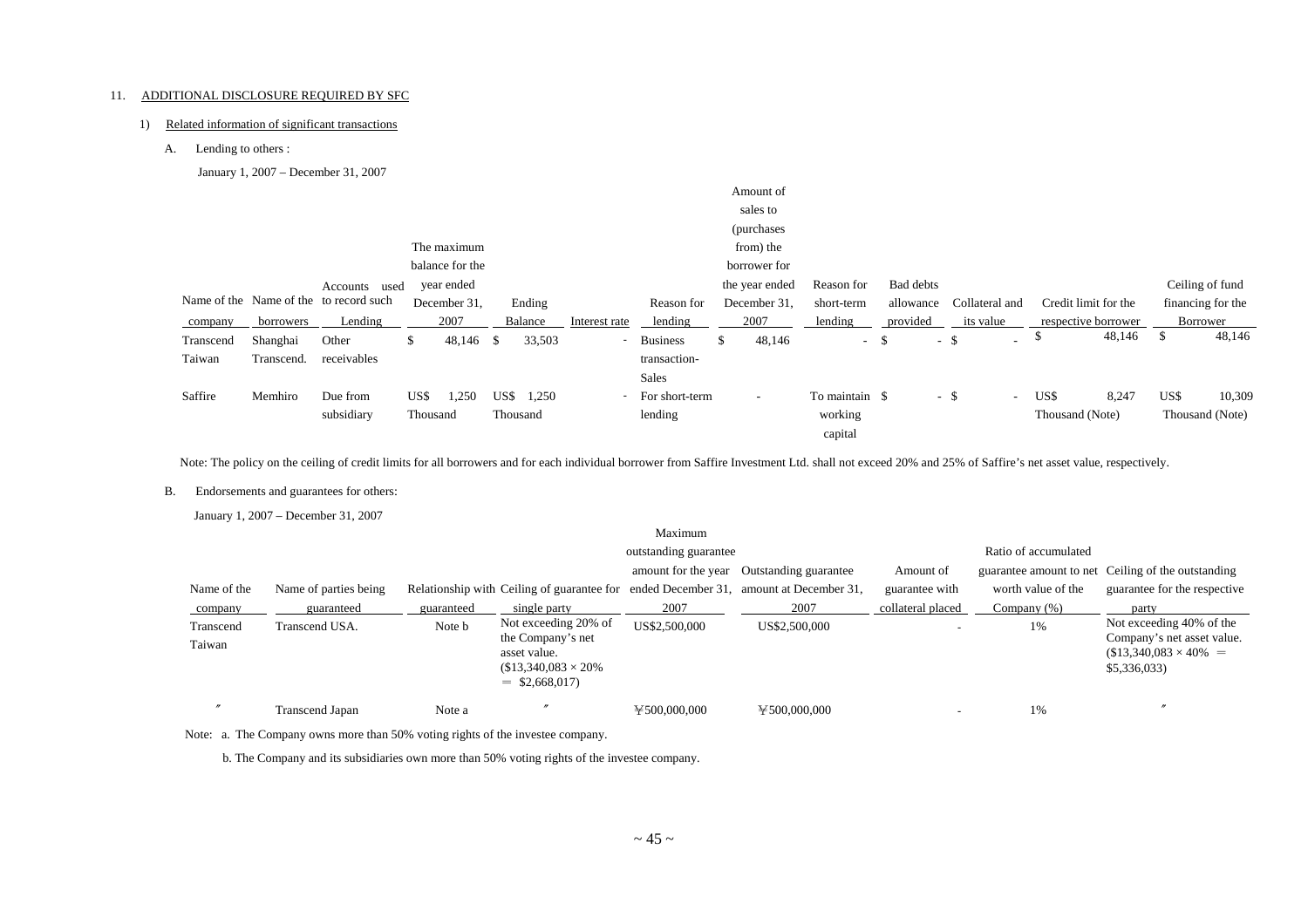#### C. Marketable securities at December 31, 2007:

|                         |                                                                                              |                          |                                                                     |                 |            | December 31, 2007 |                                     |               |                     |
|-------------------------|----------------------------------------------------------------------------------------------|--------------------------|---------------------------------------------------------------------|-----------------|------------|-------------------|-------------------------------------|---------------|---------------------|
|                         |                                                                                              |                          |                                                                     | Number of       |            |                   | Percentage of                       |               | Market value or net |
| Name of the company     | Type and name of marketable securities Relationship with the Company General ledger accounts |                          |                                                                     | shares or units |            | Book value        | company's ownership worth per share |               |                     |
| <b>Transcend Taiwan</b> | Beneficiary certificates                                                                     |                          |                                                                     |                 |            |                   |                                     |               |                     |
|                         | SinoPac Emerging Markets Fund                                                                |                          | Financial assets at fair<br>value through profit or<br>loss-current | 15,000          | $^{\circ}$ | 17,517            |                                     | $\mathcal{S}$ | 17,517              |
|                         | Polaris De-Li Fund                                                                           |                          | $\overline{v}$                                                      | 22, 285, 376    |            | 340,955           |                                     |               | 340,955             |
|                         | Polaris Di-Po Fund                                                                           |                          |                                                                     | 15, 151, 784    |            | 170,676           |                                     |               | 170,676             |
|                         | NITC Bond Fund                                                                               |                          | $\overline{''}$                                                     | 90,793          |            | 15,177            |                                     |               | 15,177              |
|                         | JF(Taiwan) First Bond Fund                                                                   |                          |                                                                     | 24, 593, 697    |            | 351,048           |                                     |               | 351,048             |
|                         | Pca Well Pool Fund                                                                           |                          |                                                                     | 25, 191, 185    |            | 320,553           |                                     |               | 320,553             |
|                         | Yuanta Wan Tai Bond Fund                                                                     |                          | $^{\prime\prime}$                                                   | 3,524,875       |            | 50,016            |                                     |               | 50,016              |
|                         | Fu-Hwa Bond Fund                                                                             |                          | $\overline{ }$                                                      | 22, 213, 172    |            | 300,915           |                                     |               | 300,915             |
|                         |                                                                                              |                          |                                                                     |                 |            | 1,566,857         |                                     |               | 1,566,857           |
|                         | <b>Bonds</b>                                                                                 |                          |                                                                     |                 |            |                   |                                     |               |                     |
|                         | PSC ECB                                                                                      |                          |                                                                     | 2,000           |            | 6,340             |                                     |               | 6,340               |
|                         |                                                                                              |                          |                                                                     |                 |            | 1,573,197         |                                     |               | .573,197            |
|                         | <b>Stocks</b>                                                                                |                          |                                                                     |                 |            |                   |                                     |               |                     |
|                         | Alcor Micro Corp.                                                                            |                          | Financial assets carried                                            | 4,746,815       | -\$        | 198,000           | $\overline{7}$                      | \$            |                     |
|                         |                                                                                              |                          | at cost-noncurrent                                                  |                 |            |                   |                                     |               |                     |
|                         | Dramexchange Tech Inc.                                                                       |                          | $^{\prime\prime}$                                                   | 54,300          |            | 1,125             | $\overline{1}$                      |               |                     |
|                         | Taiwan IC Packaging Corp.                                                                    |                          | $\overline{v}$                                                      | 40,000,000      |            | 640,000           | 14                                  |               |                     |
|                         | Saffire                                                                                      | The Company's subsidiary | Long-term equity                                                    | 36,600,000      |            | 1,333,026         | 100                                 |               | 1,337,330           |
|                         |                                                                                              |                          | investments accounted                                               |                 |            |                   |                                     |               |                     |
|                         |                                                                                              |                          | for under equity method                                             |                 |            |                   |                                     |               |                     |
|                         | Transcend Japan                                                                              | $^{\prime\prime}$        |                                                                     | 6,400           |            | 102,411           | 100                                 |               | 102,411             |
|                         | Transcend UK                                                                                 |                          |                                                                     | 50,000          | $\sqrt{ }$ | 11,611)           | 100                                 |               | 11,611)             |
|                         | Add: credit balance of long-term<br>investment reclassified to other                         |                          | Other liabilities                                                   |                 |            |                   |                                     |               |                     |
|                         | liabilities                                                                                  |                          |                                                                     |                 |            | 11,611            |                                     |               |                     |
|                         |                                                                                              |                          |                                                                     |                 |            | 2,274,562         |                                     |               |                     |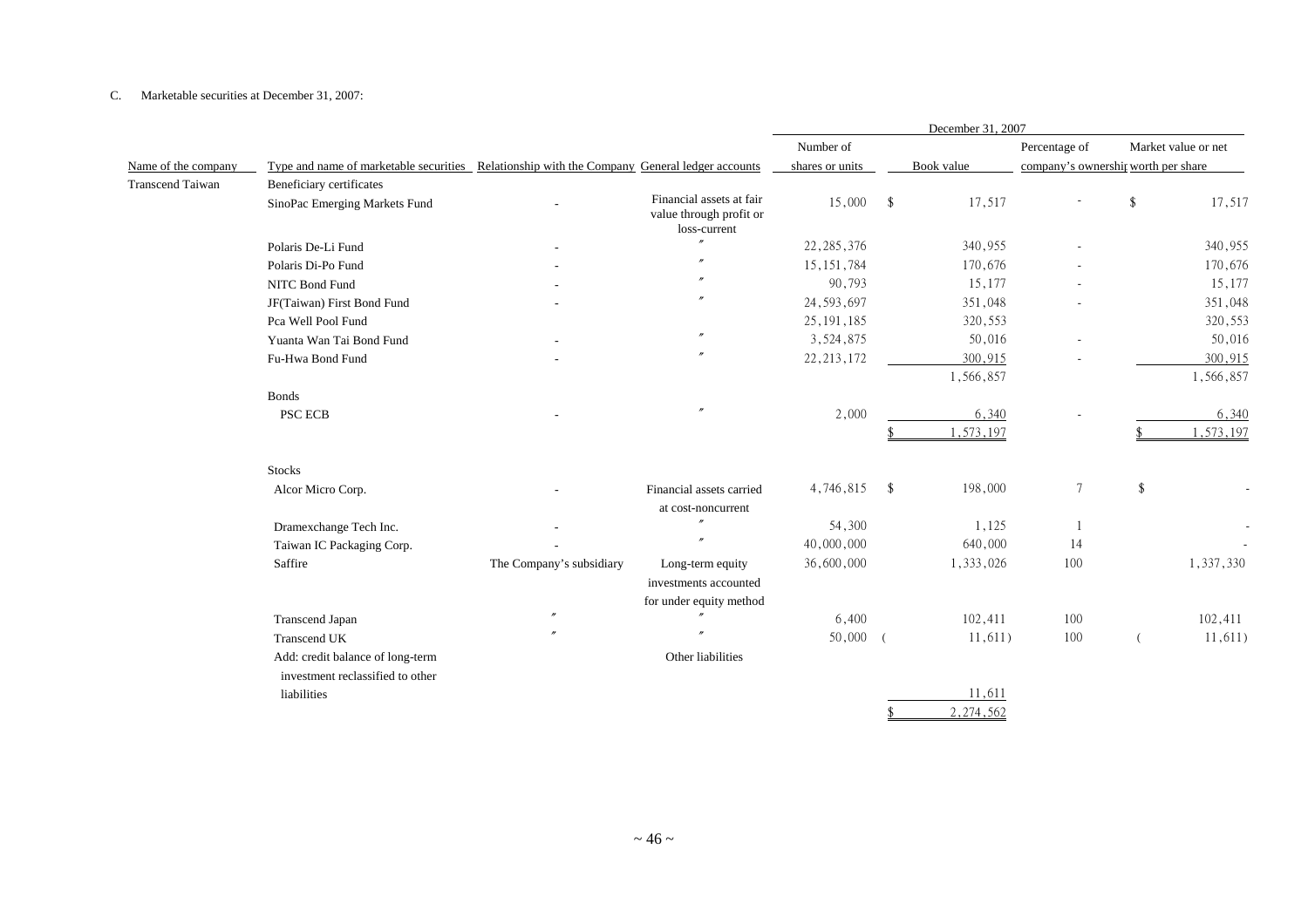|                         |                                                                                              |                          |                                                                      |                              | December 31, 2007               |                                                |                                            |                 |
|-------------------------|----------------------------------------------------------------------------------------------|--------------------------|----------------------------------------------------------------------|------------------------------|---------------------------------|------------------------------------------------|--------------------------------------------|-----------------|
| Name of the company     | Type and name of marketable securities Relationship with the Company General ledger accounts |                          |                                                                      | Number of<br>shares or units | Book value<br>(in thousand)     | Percentage of<br>Company's ownership thousand) | Market value or net<br>worth per share (in |                 |
| Saffire                 | <b>Stocks</b>                                                                                |                          |                                                                      |                              |                                 |                                                |                                            |                 |
|                         | Memhiro                                                                                      | The Company's subsidiary | Long-term equity<br>investments accounted<br>for under equity method | 55, 132, 000                 | 39,947<br>US\$                  | 100                                            | US\$                                       | 39,947          |
| Memhiro                 | Shareholding                                                                                 |                          |                                                                      |                              |                                 |                                                |                                            |                 |
|                         | Transcend Shanghai                                                                           | The Company's subsidiary | Long-term equity<br>investments accounted<br>for under equity method |                              | US\$<br>37,159                  | 100                                            | US\$                                       | 37,159          |
|                         | Transtech Shanghai                                                                           | $^{\prime\prime}$        |                                                                      | $\sim$                       | US\$<br>176)                    | 100                                            | US\$                                       | 176)            |
|                         | <b>Transcend Germany</b><br><b>Stocks</b>                                                    | $\prime$                 | $\boldsymbol{''}$                                                    | $\sim$                       | US\$<br>10)                     | 100                                            | US\$                                       | 9)              |
|                         | <b>Transcend USA</b>                                                                         | $^{\prime\prime}$        | $\prime\prime$                                                       | 625,000                      | US\$<br>1,783                   | 100                                            | US\$                                       | 1,783           |
|                         | <b>Transcend Europe</b>                                                                      | $\prime$                 | $^{\prime\prime}$                                                    | 100                          | US\$<br>2,346<br>US\$<br>41,102 | 100                                            | US\$<br>US\$                               | 2,349<br>41,106 |
| <b>Transcend Europe</b> | Transcend MD                                                                                 | The Company's subsidiary | Long-term equity<br>investments accounted<br>for under equity method | 200,000                      | 143<br>€                        | 100                                            | €                                          | 143             |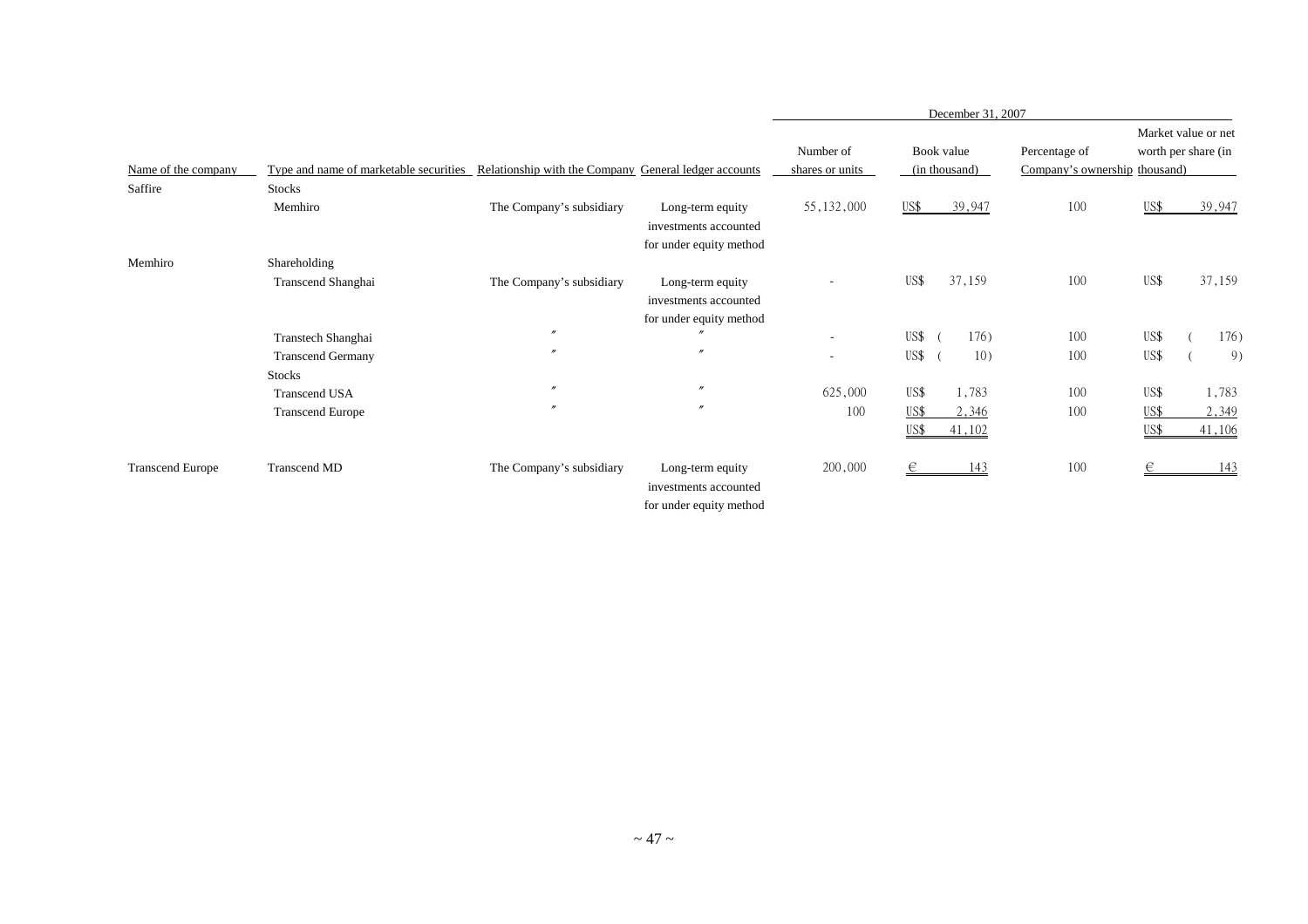#### D. Accumulated additions and disposals of one single marketable securities exceeding \$100,000 or 20% of total contributed capital:

January 1, 2007 –December 31, 2007

|           |                                      |                                                                               |              |                                |                          | Beginning balance |            | Addition                 |           |                         | Disposal                 |      |             | Ending balance           |              |                          |
|-----------|--------------------------------------|-------------------------------------------------------------------------------|--------------|--------------------------------|--------------------------|-------------------|------------|--------------------------|-----------|-------------------------|--------------------------|------|-------------|--------------------------|--------------|--------------------------|
|           |                                      |                                                                               |              |                                | Number of                |                   | Number of  |                          | Number of |                         |                          |      |             | Number of                |              |                          |
| Name      |                                      |                                                                               |              | Relationship shares            |                          |                   | shares     |                          | shares    |                         |                          |      |             | shares                   |              |                          |
| of the    | Name of                              | General ledger                                                                |              | with the                       | (thousand                | Amount            | (thousand  |                          | (thousand |                         |                          |      | Gain (loss) | (thousand                |              | Amount                   |
| company   | the securities                       | accounts                                                                      | Counterparty | Company units)                 |                          | (Note A)          | units)     | Amount                   | units)    | Sales Price             | Book value from disposal |      |             | units)                   |              | (Note A)                 |
| Transcend |                                      | Financial assets                                                              |              |                                |                          |                   |            |                          |           |                         |                          |      |             |                          |              |                          |
| Taiwan    | NITC Bond Fund                       | at fair value<br>through profit or<br>loss                                    |              |                                | 1,672                    | \$<br>275,028     | $4,131$ \$ | 685,000                  | 5,713     | 946,321<br>$\mathbb{S}$ | \$944,895                | - \$ | 1,426       | 90                       | $\mathbb{S}$ | 15,133                   |
|           | <b>ABN</b> Amro Bond<br>Fund         | $\overline{r}$                                                                |              |                                | 18,214                   | 274,216           |            |                          | 18,214    | 274,837                 | 274,216                  |      | 621         |                          |              |                          |
|           | Capital Cash<br><b>Reserves Fund</b> | $^{\prime\prime}$                                                             |              |                                | 11,278                   | 132,041           |            | $\overline{\phantom{a}}$ | 11,278    | 132,201                 | 132,041                  |      | 160         |                          |              |                          |
|           | JF(Taiwan) First<br><b>Bond Fund</b> | $^{\prime\prime}$                                                             |              |                                | 15,756                   | 221,032           | 61,320     | 870,000                  | 52,482    | 742,468                 | 740,952                  |      | 1,516       | 24,594                   |              | 350,080                  |
|           | Fu-Hwa Bond<br>Fund                  | $^{\prime\prime}$                                                             |              |                                |                          | $\sim$            | 22,213     | 300,000                  |           |                         |                          |      |             | 22,213                   |              | 300,000                  |
|           | Fu-Hwa Yuli Bond<br>fund             | $^{\prime\prime}$                                                             |              |                                |                          |                   | 8,831      | 110,000                  | 8,831     | 110,082                 | 110,000                  |      | 82          |                          |              |                          |
|           | Fubon Jn-Ju-I Fund                   | $^{\prime\prime}$                                                             |              |                                |                          | $\sim$            | 38,092     | 470,000                  | 38,092    | 470,743                 | 470,000                  |      | 743         | $\overline{\phantom{a}}$ |              | $\overline{\phantom{a}}$ |
|           | Polaris De-Li<br>Fund                | $\theta$                                                                      |              |                                |                          |                   | 44,641     | 680,000                  | 22,355    | 340,571                 | 340,000                  |      | 571         | 22,286                   |              | 340,000                  |
|           | Polaris De-Po Fund                   |                                                                               |              |                                |                          | $\sim$            | 25,391     | 285,000                  | 10,240    | 115,103                 | 114,846                  |      | 257         | 15,151                   |              | 170,154                  |
|           | Pca Well Pool<br>Fund                | $\theta$                                                                      |              |                                |                          | $\sim$            | 25,191     | 320,000                  |           |                         |                          |      | $\sim$      | 25,191                   |              | 320,000                  |
|           | Alcor Mitro Corp.                    | Financial assets<br>carried at cost-<br>noncurrent                            |              |                                | 2,498                    | 78,000            | 2,248      | 120,000                  |           |                         |                          |      |             | 4,746                    |              | 198,000                  |
|           | Taiwan IC<br>Packaging Corp.         | $\overline{v}$                                                                |              |                                | $\overline{\phantom{a}}$ |                   | 40,000     | 640,000                  |           |                         |                          |      |             | 40,000                   |              | 640,000                  |
|           | Saffire                              | Long-term<br>equity<br>investments<br>accounted for<br>under equity<br>method |              | The<br>Company's<br>subsidiary | 21,800                   | 719,149           | 14,800     | 483,269                  |           |                         |                          |      |             | 36,600                   |              | 1,202,418                |
| Saffire   | Memhiro                              |                                                                               |              |                                | 33,407                   | 673,651           | 21,725     | 483,269                  |           |                         |                          |      |             | 55,132                   |              | 1,156,920                |
| Memhiro   | Transcend<br>$\sim$<br>$\mathbf{H}$  | $\overline{r}$                                                                |              |                                |                          | 650,909           |            | 483,269                  |           |                         |                          |      |             |                          |              | 1,134,178                |

Shanghai

Note A: Not including adjustments of fair value changes, investment income recognized under equity method and cumulative translation adjustments.

E. Additions of real estate exceeding 100,000 or 20% of total contributed capital: None.

F. Disposals of real estates exceeding 100,000 or 20% of total contributed capital: None.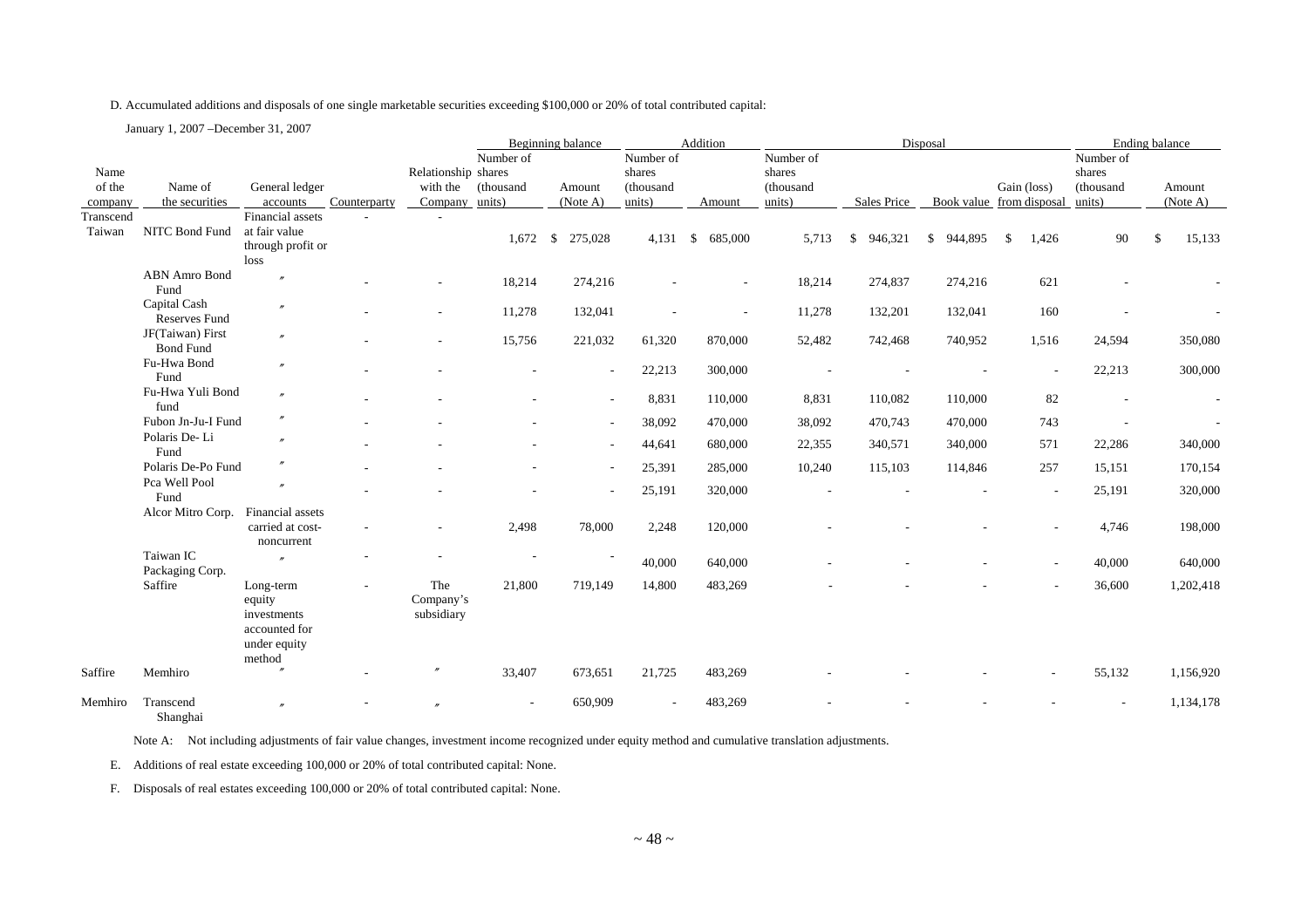#### G. Purchases and sales with related parties exceeding \$100,000 or 20% of contributed capital:

January 1, 2007 – December 31, 2007

|                                    |                         |                                                                                     |                      | Description of the transactions |                                    |                                    | Description of and reasons for difference<br>in transaction terms compared to non-<br>related party transactions |                                    |               | Accounts or notes receivable (payable)                  |
|------------------------------------|-------------------------|-------------------------------------------------------------------------------------|----------------------|---------------------------------|------------------------------------|------------------------------------|------------------------------------------------------------------------------------------------------------------|------------------------------------|---------------|---------------------------------------------------------|
| Name of the Name of the<br>Company | counterparty            | Relationship                                                                        | Purchases<br>(sales) | Amount                          | % of total<br>purchases<br>(sales) | Credit terms                       | Unit price                                                                                                       | Credit terms                       | Balance       | % of total accounts or<br>notes receivable<br>(payable) |
| Transcend<br>Taiwan                | Transcend<br>H.K.       | Substantial related party                                                           | Sales                | \$5,993,182                     | 16                                 | Based on<br>operating<br>condition | No significant<br>difference from those to<br>third parties                                                      | Based on<br>operating<br>Condition | \$<br>302,407 | $\,8\,$                                                 |
| $^{\prime\prime}$                  | Transcend<br>Europe     | Subsidiary of Memhiro                                                               |                      | 4,501,829                       | 12                                 | $\overline{u}$                     |                                                                                                                  | $\theta$                           | 724,864       | 19                                                      |
| $^{\prime\prime}$                  | Transcend<br>Japan      | The company's subsidiary                                                            | $\prime\prime$       | 3,124,796                       | 9                                  |                                    |                                                                                                                  | $^{\prime\prime}$                  | 1,136,497     | 29                                                      |
|                                    | Transcend<br><b>USA</b> | Subsidiary of Memhiro                                                               | $^{\prime\prime}$    | 2,010,920                       | 6                                  |                                    | $\theta$                                                                                                         | $^{\prime\prime}$                  | 279,046       | $\overline{7}$                                          |
| $^{\prime\prime}$                  | Transcend<br>Germany    |                                                                                     |                      | 1,871,136                       | 5                                  |                                    | $\theta$                                                                                                         |                                    | 312,622       | 8                                                       |
| $\prime\prime$                     | C-Tech                  | C-Tech Corporation's<br>Corporation chairman is the<br>Company's general<br>manager | $\prime\prime$       | 709,434                         | 2                                  |                                    | $\theta$                                                                                                         | $^{\prime\prime}$                  | 105,961       | 3                                                       |
| $^{\prime\prime}$                  | Transcend<br>Shanghai   | Subsidiary of Memhiro                                                               | Purchases (          | 1,936,075)                      | (6)                                |                                    | Note A                                                                                                           |                                    | 163,897)      | (8)                                                     |

Note A: The purchase transactions between Transcend Taiwan and Transcend Shanghai were attributed to processing of supplied materials. No other similar transactions can be compared with.

Note B: The Company's sales to subsidiaries were equivalent to subsidiaries' purchases from the Company; accordingly, the Company didn't disclose the information on subsidiaries' purchases from the Company.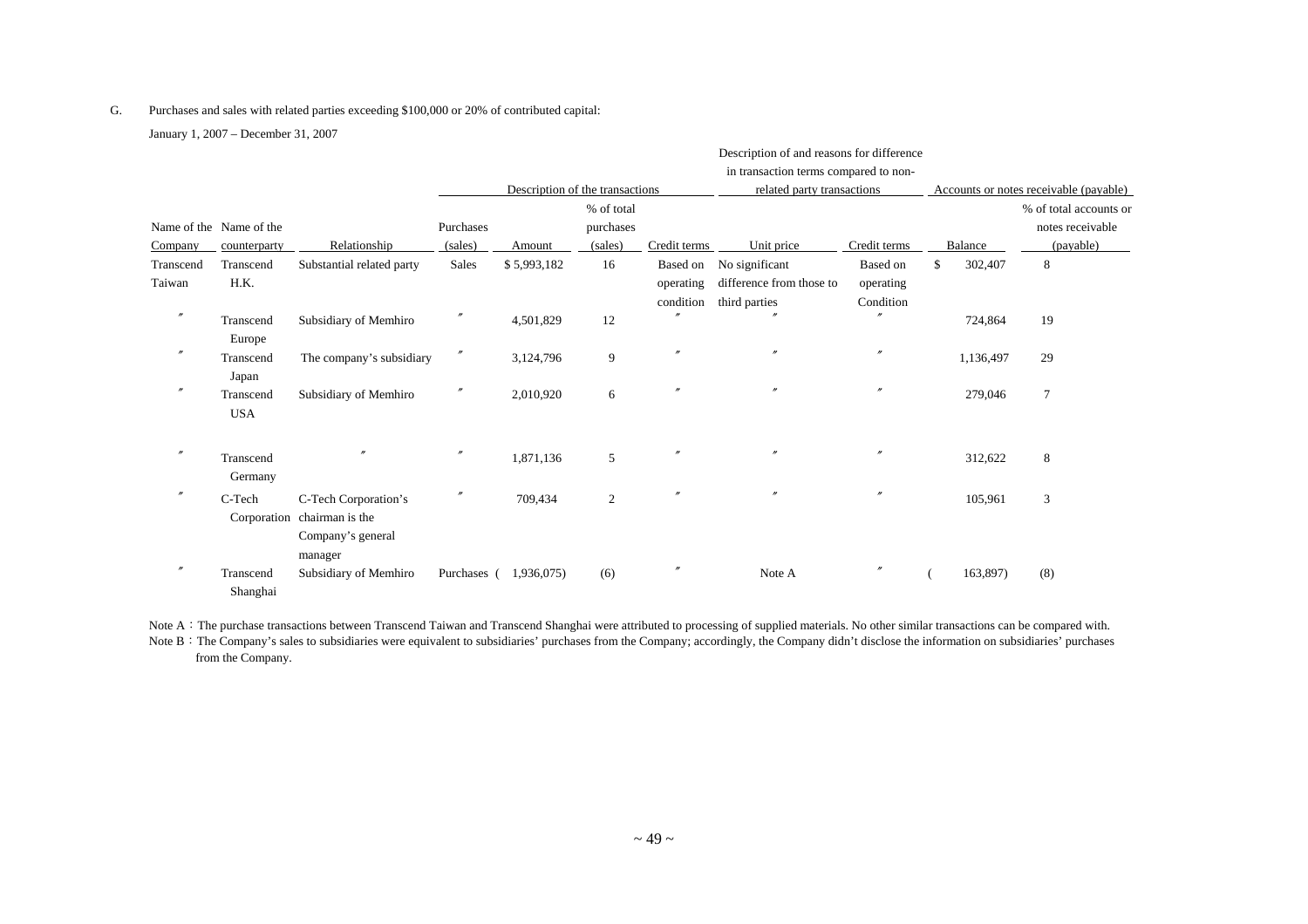H. Receivables from related parties exceeding \$100,000 or 20% of contributed capital as of December 31, 2007.

|             |                          |                              |                  |               |                                | Overdue receivables      |                  |                              |                          |
|-------------|--------------------------|------------------------------|------------------|---------------|--------------------------------|--------------------------|------------------|------------------------------|--------------------------|
|             |                          |                              | Balance of       |               |                                | Action adopted           |                  |                              |                          |
| Name of the |                          |                              | receivables from |               |                                | for overdue              | Subsequent       |                              |                          |
| company     | Name of the counterparty | Relationship                 | related parties  | Turnover rate | Amount                         | accounts                 | collections      | Bad debts allowance provided |                          |
| Transcend   | <b>Transcend Japan</b>   | Subsidiary of the Company \$ | 1,136,497        | 3.21          | \$<br>$\overline{\phantom{a}}$ | $\overline{\phantom{a}}$ | \$<br>725,066 \$ |                              | $\overline{\phantom{a}}$ |
| Taiwan      |                          |                              |                  |               |                                |                          |                  |                              |                          |
|             | <b>Transcend Europe</b>  | Subsidiary of Memhiro        | 724,864          | 5.52          | $\overline{\phantom{a}}$       | $\overline{\phantom{a}}$ | 724,864          |                              |                          |
|             | <b>Transcend USA</b>     | $\prime$                     | 279,046          | 5.96          | $\overline{\phantom{a}}$       | ٠                        | 279,046          |                              | ٠                        |
|             | <b>Transcend Germany</b> | $\overline{v}$               | 312,622          | 5.61          |                                | ٠                        | 312,622          |                              |                          |
|             | C-Tech Corporation       | C-Tech Corporation's         | 105,961          | 5.72          | $\overline{\phantom{a}}$       | $\overline{\phantom{a}}$ | 105,961          |                              | ٠                        |
|             |                          | chairman is the Company's    |                  |               |                                |                          |                  |                              |                          |
|             |                          | general manager              |                  |               |                                |                          |                  |                              |                          |
|             | Transcend H.K.           | Substantial related party    | 302,407          | 30.91         | $\overline{\phantom{a}}$       |                          | 302,407          |                              |                          |

I. Transactions of financial instruments: Refer to Note 10.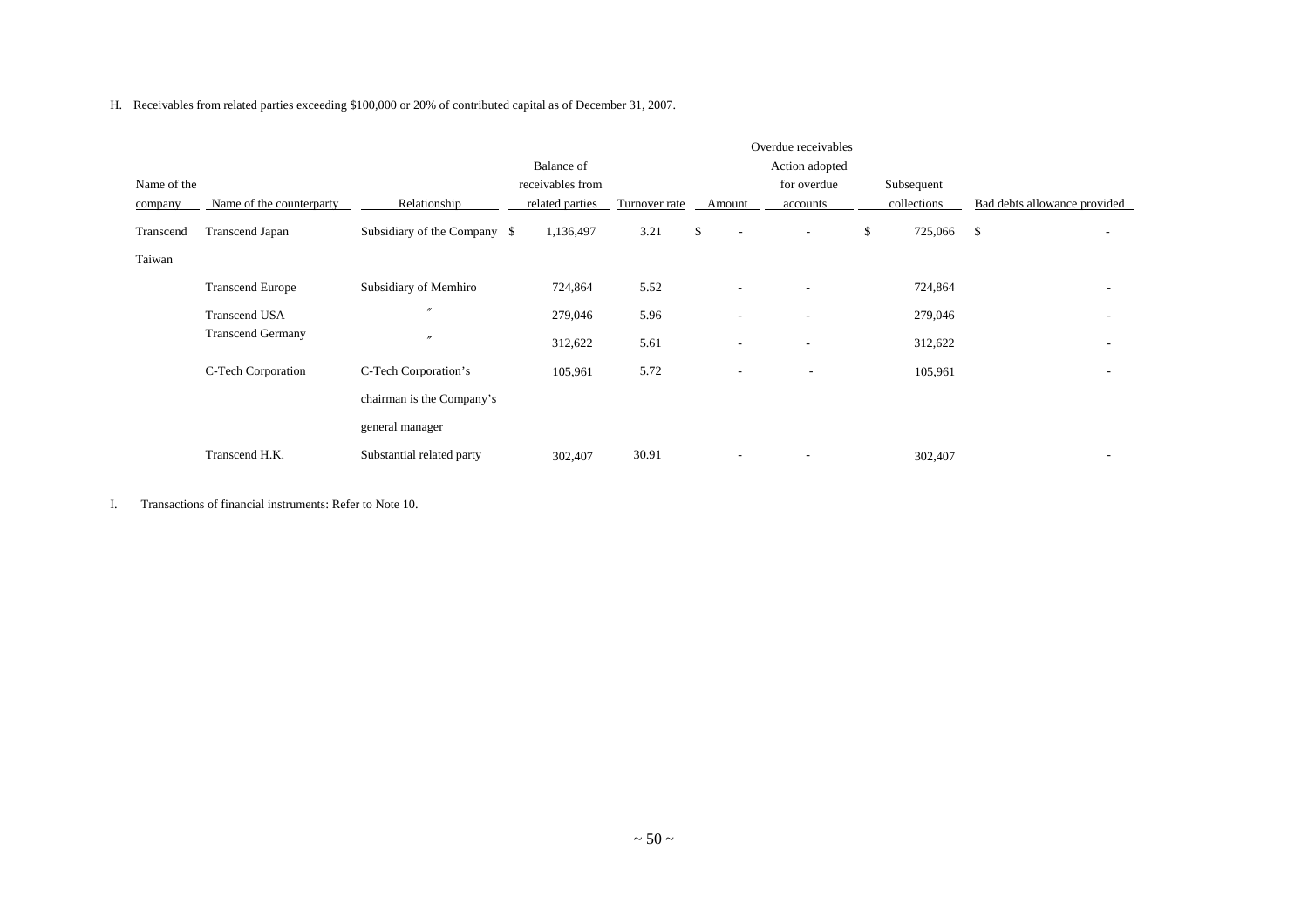#### 2) Related information of investee companies as of December 31, 2007:

| <b>Investor Company</b> | Name of the                           | Address                  | Major operating<br>activities                                                              | 2007         | Original Investment Amount<br>December 31, December 31,<br>2006 | <b>Shares</b> | <b>Holding Status</b> | Book value    |        | Net income<br>$(\text{loss})$ of<br>investee<br>Company<br>(in thousand) | Recognized<br>investment<br>income (loss) | Relationship with the                    |
|-------------------------|---------------------------------------|--------------------------|--------------------------------------------------------------------------------------------|--------------|-----------------------------------------------------------------|---------------|-----------------------|---------------|--------|--------------------------------------------------------------------------|-------------------------------------------|------------------------------------------|
| <b>Transcend Taiwan</b> | investee companies<br>Transcend Japan | Japan                    | Wholesaler of                                                                              | \$<br>89,103 | 89,103<br>$\mathbb{S}$                                          | 6,400         | Percentage<br>100%    | \$<br>102,411 | $($ \$ | $744)$ (\$                                                               |                                           | Company<br>744) Subsidiary of the        |
|                         |                                       |                          | computer<br>memory modules<br>and peripheral<br>products                                   |              |                                                                 |               |                       |               |        |                                                                          |                                           | Company                                  |
|                         | Saffire                               | B.V.I.                   | Investments<br>holding company                                                             | 1,202,418    | 719,149                                                         | 36,600,000    | 100%                  | 1,333,026     |        | 43,483                                                                   | 39,793                                    | $^{\prime\prime}$                        |
|                         | <b>Transcend UK</b>                   | <b>United Kindom</b>     | Wholesaler of<br>computer<br>memory modules<br>and peripheral<br>products                  | 2,883        | 2,883                                                           | 50,000        | 100%                  | $11,611$ (    |        | $2,481$ (                                                                | 2,481)                                    | $^{\prime\prime}$                        |
| Saffire                 | Memhiro                               | Singapore                | Investments<br>holding company                                                             | 1,156,920    | 673,651                                                         | 55,132,000    | 100%                  | 1,295,481     |        | 43,480                                                                   | Note A                                    | Subsidiary of Saffire<br>Investment Ltd. |
| Memhiro                 | <b>Transcend USA</b>                  | United States of America | Wholesaler of<br>computer<br>memory modules<br>and peripheral<br>products                  | 38,592       | 38,592                                                          | 625,000       | 100%                  | 57,833        |        | 7,425                                                                    | $^{\prime\prime}$                         | Subsidiary of Memhiro<br>Pte Ltd.        |
|                         | <b>Transcend Europe</b>               | Netherlands              |                                                                                            | 1,693        | 1,693                                                           | 100           | 100%                  | 76,084        |        | 27,747                                                                   |                                           | $\overline{r}$                           |
|                         | Transcend Germany Germany             |                          | $\overline{''}$                                                                            | 2,288        | 2,288                                                           | $\sim$        | 100%                  | 301)          |        | 5,520)                                                                   | $\prime\prime$                            |                                          |
|                         | Transcend Shanghai Mainland China     |                          | Manufacturer and<br>seller of computer<br>memory modules,<br>storage products<br>and disks | 1,134,178    | 650,909                                                         | $\sim$        | 100%                  | 1,205,053     |        | 35,930                                                                   |                                           | $\prime$                                 |

Note A: The Company didn't directly recognize the investment income (loss).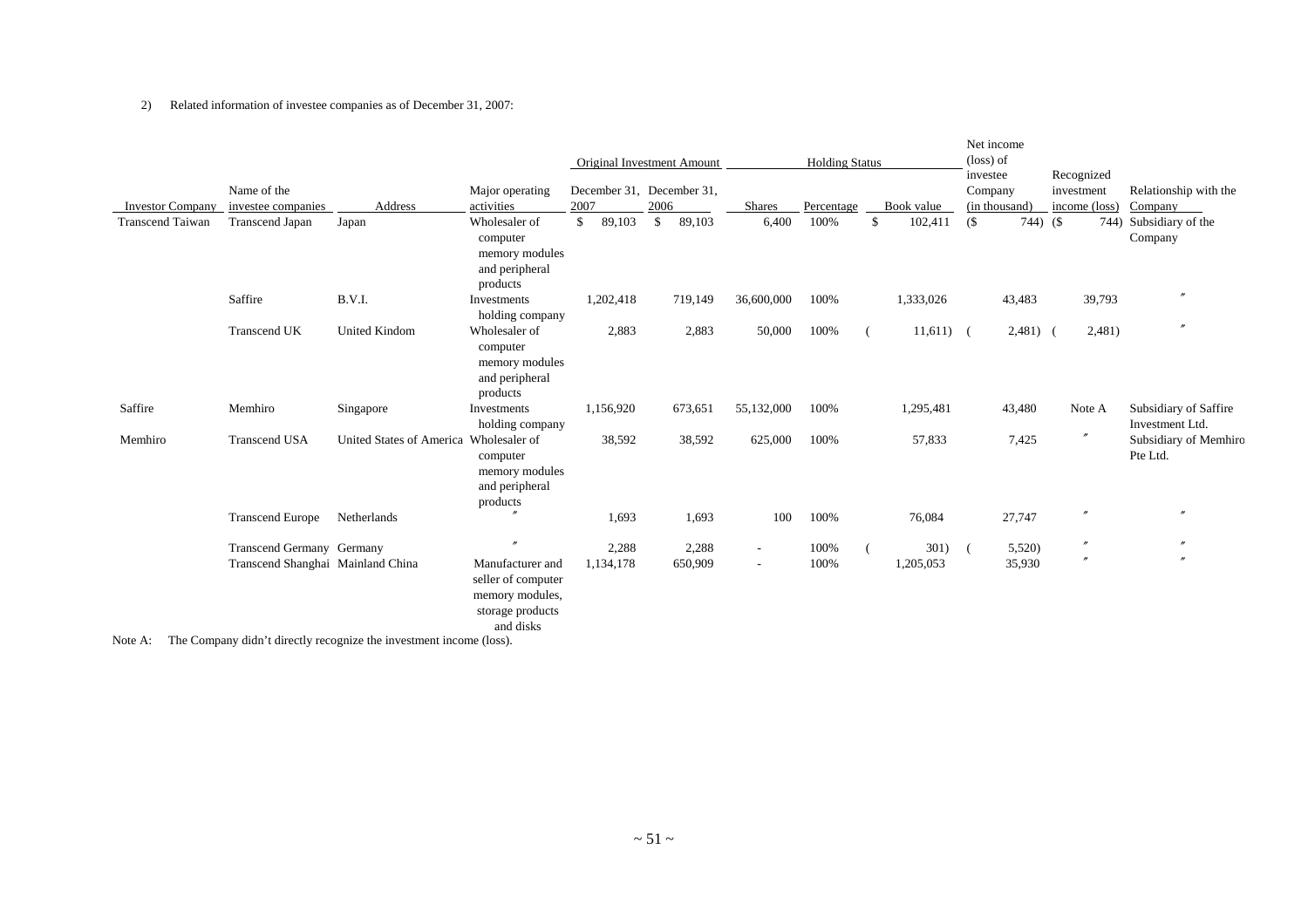|                         | Name of the                       |                                                                                                                              | Major operating                                                                                                                                                                                                                 |      | Original Investment Amount<br>December 31, December 31, |      |        |               | <b>Holding Status</b> |            |              | Net income<br>(loss) of<br>investee<br>Company |         | Recognized<br>investment | Relationship with the                                           |
|-------------------------|-----------------------------------|------------------------------------------------------------------------------------------------------------------------------|---------------------------------------------------------------------------------------------------------------------------------------------------------------------------------------------------------------------------------|------|---------------------------------------------------------|------|--------|---------------|-----------------------|------------|--------------|------------------------------------------------|---------|--------------------------|-----------------------------------------------------------------|
| <b>Investor Company</b> | investee companies                | Address                                                                                                                      | activities                                                                                                                                                                                                                      | 2007 |                                                         | 2006 |        | <b>Shares</b> | Percentage            | Book value |              | (in thousand)                                  |         | income (loss)            | Company                                                         |
| Memhiro                 | Transtech Shanghai Mainland China |                                                                                                                              | Manufacturer and \$<br>seller of computer<br>memory modules,<br>Storage products<br>and disks.<br>Wholesaler and<br>agent of computer<br>memory modules<br>and Peripheral<br>products.<br>Retailer of<br>computer<br>components |      | $16,310$ \$                                             |      | 16,310 | $\sim$        | 100%                  | $($ \$     | 5,719) $(\$$ |                                                | 21,980) | Note A                   | Subsidiary of<br>Memhiro Pte Ltd.                               |
| <b>Transcend Europe</b> | Transcend MD                      | United States of America Wholesaler of<br>Note $\Lambda$ . The Company didn't dimeter measuring the investment income (loss) | computer<br>memory modules<br>and peripheral<br>products                                                                                                                                                                        |      | 6,570                                                   |      | 6,570  | 200,000       | 100%                  |            | 6,825        |                                                | 2,631   | $^{\prime\prime}$        | Subsidiary of<br>Transcend<br><b>Information Europe</b><br>B.V. |

Note  $A:$  The Company didn't directly recognize the investment income (loss).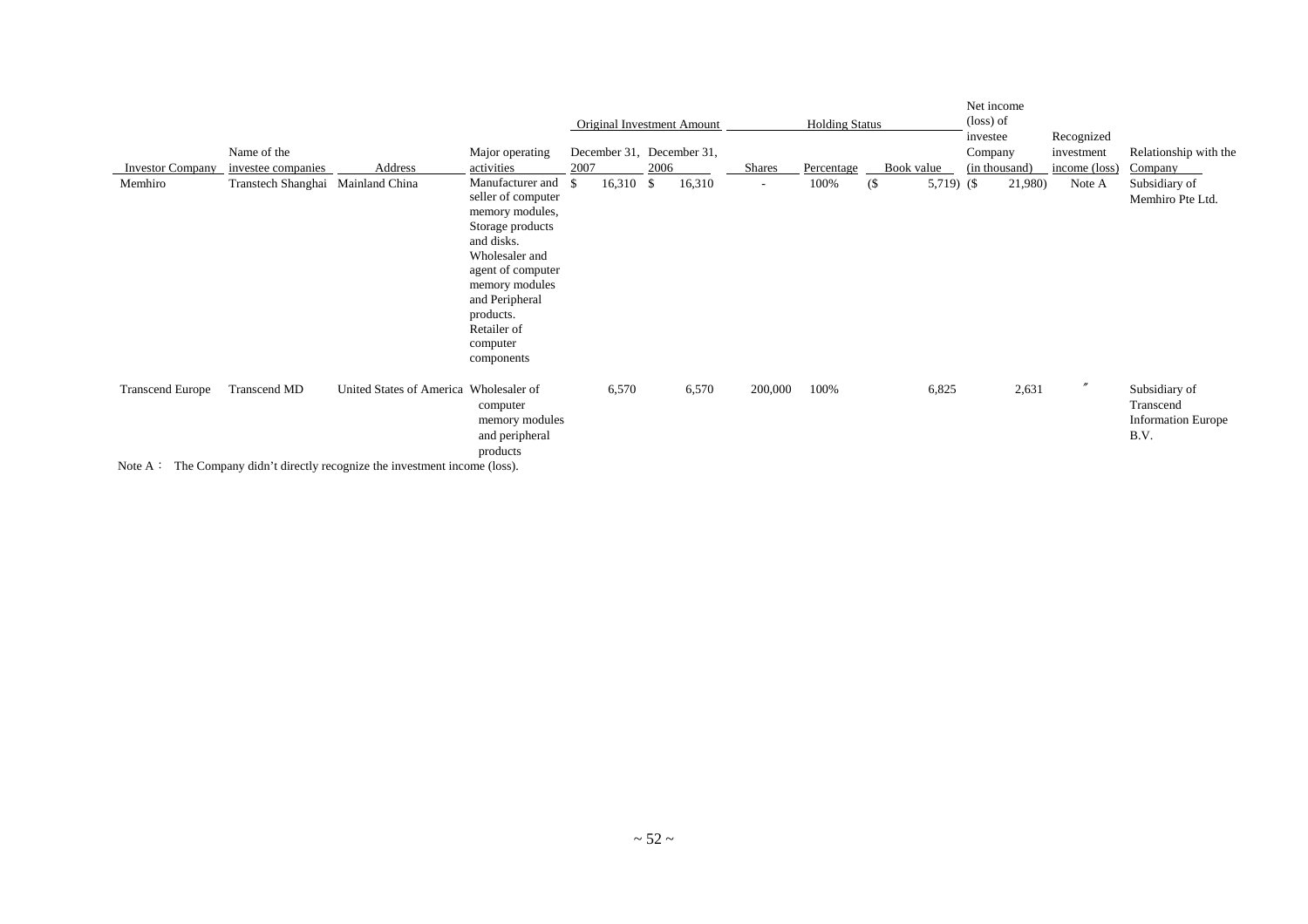#### 3) Information on Mainland China investments for the year ended December 31, 2007

#### 1. Information on Mainland China investments

| Investee in<br>Mainland China | Main activities                                                                                                                                                                                                          | Paid-in capital               | Investment<br>method                | Accumulated<br>amount of<br>remittance to<br>Mainland China<br>as of January 1,<br>2007 | Amount remitted<br>to Mainland<br>China<br>during the year | back to Taiwan<br>during the year |                          | Accumulated<br>amount<br>of remittance to<br>Amount remitted Mainland China as<br>of December 31,<br>2007 | Ownership held by<br>the Company<br>(direct and indirect) | Investment<br>income<br>$(\text{loss})$<br>recognized<br>by the<br>Company<br>for the year |    | Book value of<br>investments in<br>Mainland China<br>as of<br>December 31.<br>2007 | amount<br>of investment<br>income<br>remitted back to<br>Taiwan as of<br>December 31,<br>2007 |
|-------------------------------|--------------------------------------------------------------------------------------------------------------------------------------------------------------------------------------------------------------------------|-------------------------------|-------------------------------------|-----------------------------------------------------------------------------------------|------------------------------------------------------------|-----------------------------------|--------------------------|-----------------------------------------------------------------------------------------------------------|-----------------------------------------------------------|--------------------------------------------------------------------------------------------|----|------------------------------------------------------------------------------------|-----------------------------------------------------------------------------------------------|
| Transcend<br>Shanghai         | Manufacturer and<br>seller of computer<br>memory modules,<br>storage products<br>and disks                                                                                                                               | <b>USD 34,600</b><br>Thousand | Note A                              | <b>USD 19,800</b><br>Thousand                                                           | <b>USD14,800</b><br>Thousand                               | <b>USD</b>                        | $\overline{\phantom{a}}$ | <b>USD 34,600</b><br>Thousand                                                                             | 100%                                                      | \$<br>35,943                                                                               | -S | 1,205,053 \$                                                                       |                                                                                               |
| Transtech<br>Shanghai         | Manufacturer and<br>seller of computer<br>memory modules,<br>Storage products<br>and disks.<br>Wholesaler and<br>agent of computer<br>memory modules<br>and peripheral<br>products.Retailer<br>of computer<br>components | US\$ 500<br>Thousand          | Note A                              | 500<br><b>USD</b><br>Thousand                                                           | <b>USD</b>                                                 | <b>USD</b>                        | $\sim$                   | <b>USD</b><br>500<br>Thousand                                                                             | 100%                                                      | $21,980$ (                                                                                 |    | 5,719)                                                                             |                                                                                               |
|                               |                                                                                                                                                                                                                          |                               |                                     |                                                                                         |                                                            |                                   |                          | Ceiling on investments in                                                                                 |                                                           |                                                                                            |    |                                                                                    |                                                                                               |
|                               | Accumulated amount of remittance                                                                                                                                                                                         |                               | Investment amount approved by       |                                                                                         |                                                            |                                   |                          | Mainland China imposed by                                                                                 |                                                           |                                                                                            |    |                                                                                    |                                                                                               |
|                               | from Taiwan to Mainland China                                                                                                                                                                                            |                               | the Investment Commission of the    |                                                                                         |                                                            |                                   |                          | the Investment Commission of MOEA(Note                                                                    |                                                           |                                                                                            |    |                                                                                    |                                                                                               |
|                               | as of December 31, 2007                                                                                                                                                                                                  |                               | Ministry of Economic Affairs (MOEA) |                                                                                         | B)                                                         |                                   |                          |                                                                                                           |                                                           |                                                                                            |    |                                                                                    |                                                                                               |
| <b>USD</b>                    | 35,100 Thous and                                                                                                                                                                                                         | <b>USD</b>                    |                                     | 35,100 Thous and                                                                        |                                                            |                                   |                          |                                                                                                           | 4,168,017                                                 |                                                                                            |    |                                                                                    |                                                                                               |

Accumulated

Note A: The Company remits funds from Taiwan to a subsidiary located outside of Taiwan. The funds received by such subsidiary are then invested in the investee company located in Mainland China.

Note B: In accordance with "Regulations Governing Investment and Technology Cooperation in Mainland China", prescribed by the Investment Commission, MOEA.

2. Significant transactions with investee companies in Mainland China, which were undertaken through third areas: please refer to Note 11(4).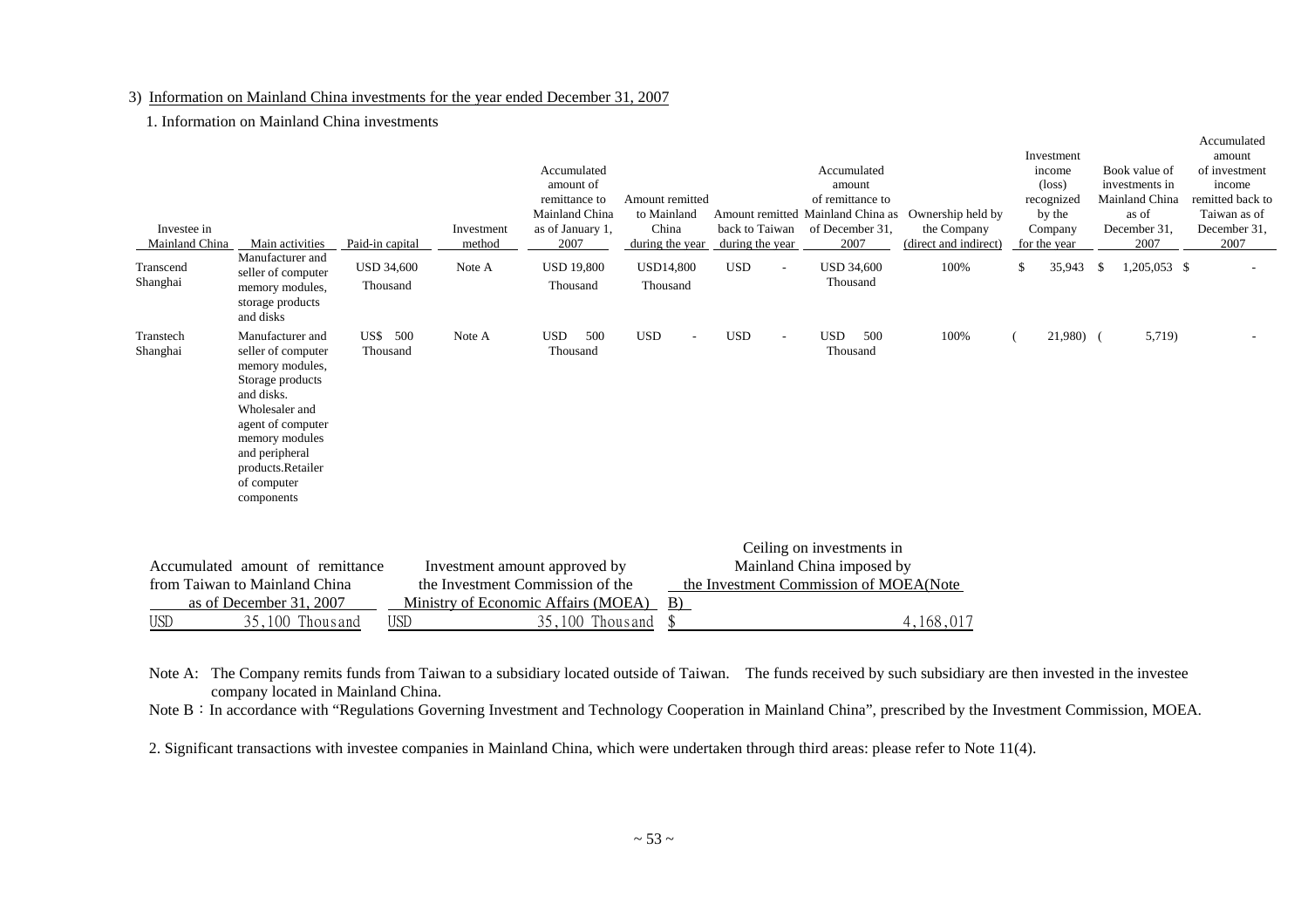# 4) Significant inter-company transactions

January 1, 2007– December 31, 2007

|                  |                         |                          |                       |                                   |             | Transaction                                                                                         |                                                              |
|------------------|-------------------------|--------------------------|-----------------------|-----------------------------------|-------------|-----------------------------------------------------------------------------------------------------|--------------------------------------------------------------|
| Number           |                         |                          |                       | General ledger                    |             | Transaction                                                                                         | Percentage of<br>consolidated total<br>operating revenues or |
| (Note 1)         | Company name            | Counterparty             | Relationship (Note 2) | account                           | Amount      | terms                                                                                               | total assets (Note 3)                                        |
| $\boldsymbol{0}$ | <b>Transcend Taiwan</b> | <b>Transcend Europe</b>  | A                     | Sales                             | \$4,501,829 | There is no significant<br>difference in unit price<br>from these to third                          | 12%                                                          |
|                  |                         |                          |                       |                                   |             | parties                                                                                             |                                                              |
|                  | $\prime\prime$          | <b>Transcend Japan</b>   | $^{\prime\prime}$     | $^{\prime\prime}$                 | 3, 124, 796 |                                                                                                     | 8%                                                           |
|                  | $^{\prime\prime}$       | <b>Transcend USA</b>     | $\prime$              | $^{\prime\prime}$                 | 2,010,920   |                                                                                                     | 5%                                                           |
|                  | $^{\prime\prime}$       | <b>Transcend Germany</b> | $^{\prime\prime}$     | $^{\prime\prime}$                 | 1,871,136   | n                                                                                                   | 5%                                                           |
|                  |                         | Transcend Shanghai       |                       | Purchase                          | 1,936,075   | Processing with<br>supplied materials. No<br>other similar<br>transactions can be<br>compared with. | 6%                                                           |
|                  | $^{\prime\prime}$       | <b>Transcend Europe</b>  | $\prime$              | Accounts                          | 724,864     | Based on operating                                                                                  | 4%                                                           |
|                  |                         |                          |                       | Receivable                        |             | condition                                                                                           |                                                              |
|                  | $^{\prime\prime}$       | <b>Transcend Japan</b>   | $^{\prime\prime}$     | $\prime$                          | 1,136,497   |                                                                                                     | 6%                                                           |
|                  | $^{\prime\prime}$       | <b>Transcend USA</b>     | $\prime$              | $^{\prime\prime}$                 | 279,046     | n                                                                                                   | 2%                                                           |
|                  | $^{\prime\prime}$       | <b>Transcend Germany</b> | $\prime$              | $^{\prime\prime}$                 | 312,622     | n                                                                                                   | 2%                                                           |
| $\prime\prime$   | $\prime\prime$          | Transcend Shanghai       | $\prime\prime$        | Accounts<br>$D_{\text{max}}$ 1.1. | 163,897     | $\prime\prime$                                                                                      | 1%                                                           |

Payable

Note 1: Transaction information between parent company and subsidiaries should be noted in the first column, the number is written as below:

A. Parent company: 0

B. Subsidiaries were numbered from 1.

Note 2: Relationships between the counterparties:

A. Parent company to subsidiary.

B. Subsidiary to parent company.

C. Subsidiary to subsidiaries.

Note 3: For balance sheet accounts, it's calculated using consolidated assets, for income statement accounts, it's calculated using consolidated revenue.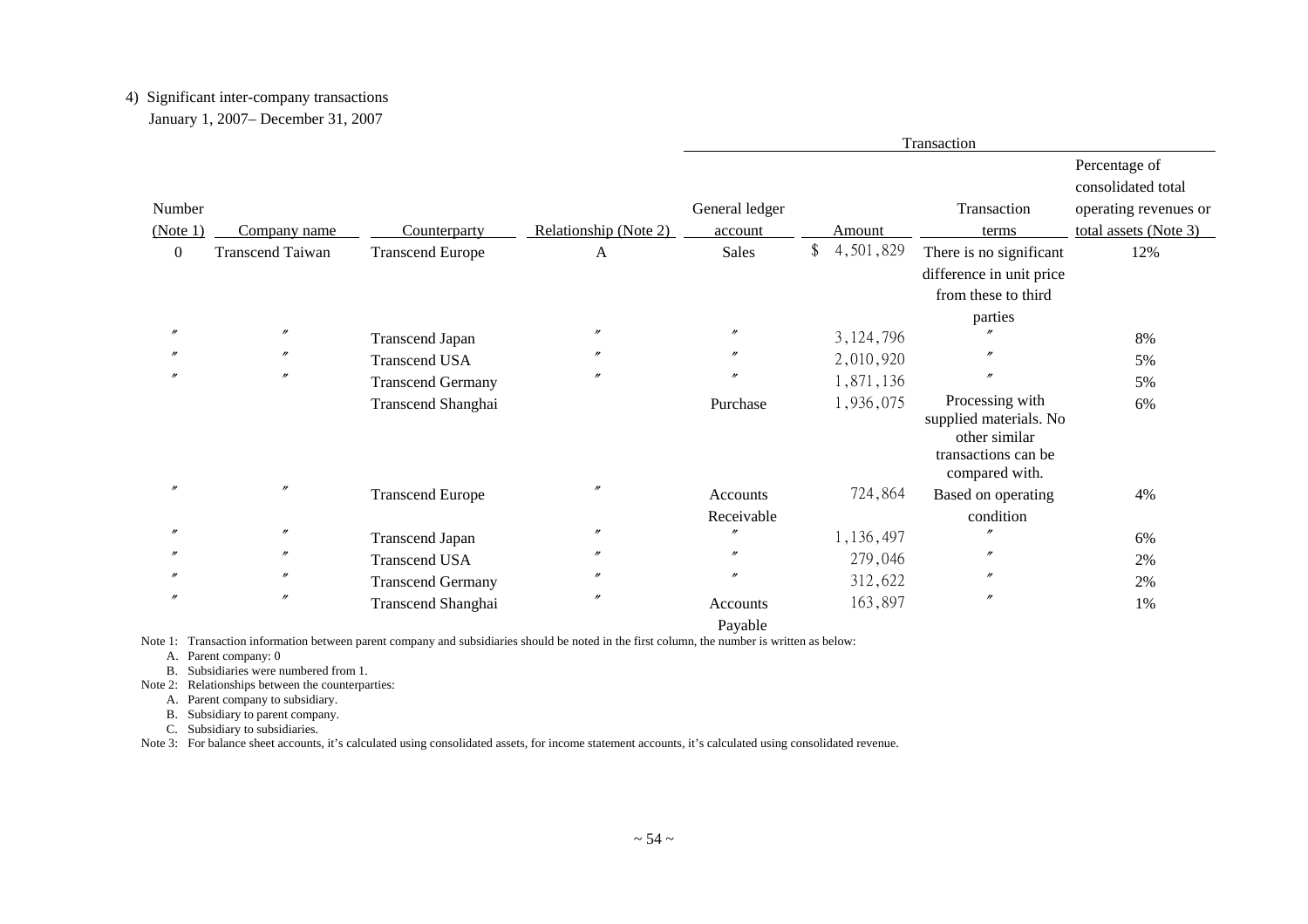|                  |                         |                          |                       |                   |               |           | Transaction               |                       |
|------------------|-------------------------|--------------------------|-----------------------|-------------------|---------------|-----------|---------------------------|-----------------------|
|                  |                         |                          |                       |                   |               |           |                           | Percentage of         |
|                  |                         |                          |                       |                   |               |           |                           | consolidated total    |
| Number           |                         |                          |                       | General ledger    |               |           | Transaction               | operating revenues or |
| (Note 1)         | Company name            | Counterparty             | Relationship (Note 2) | account           |               | Amount    | terms                     | total assets (Note 3) |
| $\boldsymbol{0}$ | <b>Transcend Taiwan</b> | <b>Transcend Europe</b>  | A                     | Sales             | $\frac{1}{2}$ | 3,710,071 | There is no significant   | 14%                   |
|                  |                         |                          |                       |                   |               |           | difference in unit price  |                       |
|                  |                         |                          |                       |                   |               |           | from these to third       |                       |
|                  |                         |                          |                       |                   |               |           | parties, but credit terms |                       |
|                  |                         |                          |                       |                   |               |           | are based on operating    |                       |
|                  |                         |                          |                       |                   |               |           | condition                 |                       |
|                  | $^{\prime\prime}$       | <b>Transcend Japan</b>   | $^{\prime\prime}$     | $^{\prime\prime}$ |               | 2,074,129 |                           | 8%                    |
|                  | $^{\prime\prime}$       | <b>Transcend USA</b>     | $\prime$              | $^{\prime\prime}$ |               | 1,880,538 | $^{\prime\prime}$         | 7%                    |
|                  | $^{\prime\prime}$       | <b>Transcend Germany</b> | $^{\prime\prime}$     | $^{\prime\prime}$ |               | 1,775,641 | $^{\prime\prime}$         | 7%                    |
| n                | $^{\prime\prime}$       | <b>Transcend Europe</b>  | $^{\prime\prime}$     | Accounts          |               | 907,332   | $^{\prime\prime}$         | 7%                    |
|                  |                         |                          |                       | Receivable        |               |           |                           |                       |
|                  | $^{\prime\prime}$       | <b>Transcend Japan</b>   | $\prime$              | $\prime$          |               | 812,474   | $^{\prime\prime}$         | 6%                    |
|                  | $^{\prime\prime}$       | <b>Transcend USA</b>     | $\prime$              | $^{\prime\prime}$ |               | 395,350   | $^{\prime\prime}$         | 3%                    |
|                  | $^{\prime\prime}$       | <b>Transcend Germany</b> | $^{\prime\prime}$     | $^{\prime\prime}$ |               | 354,965   | $^{\prime\prime}$         | 3%                    |

Note 1: Transaction information between parent company and subsidiaries should be noted in the first column, the number is written as below:

A. Parent company: 0

B. Subsidiaries were numbered from 1.

Note 2: Relationships between the counterparties:

A. Parent company to subsidiary.

B. Subsidiary to parent company.

C. Subsidiary to subsidiaries.

Note 3: For balance sheet accounts, it's calculated using consolidated assets, for income statement accounts, it's calculated using consolidated revenue.